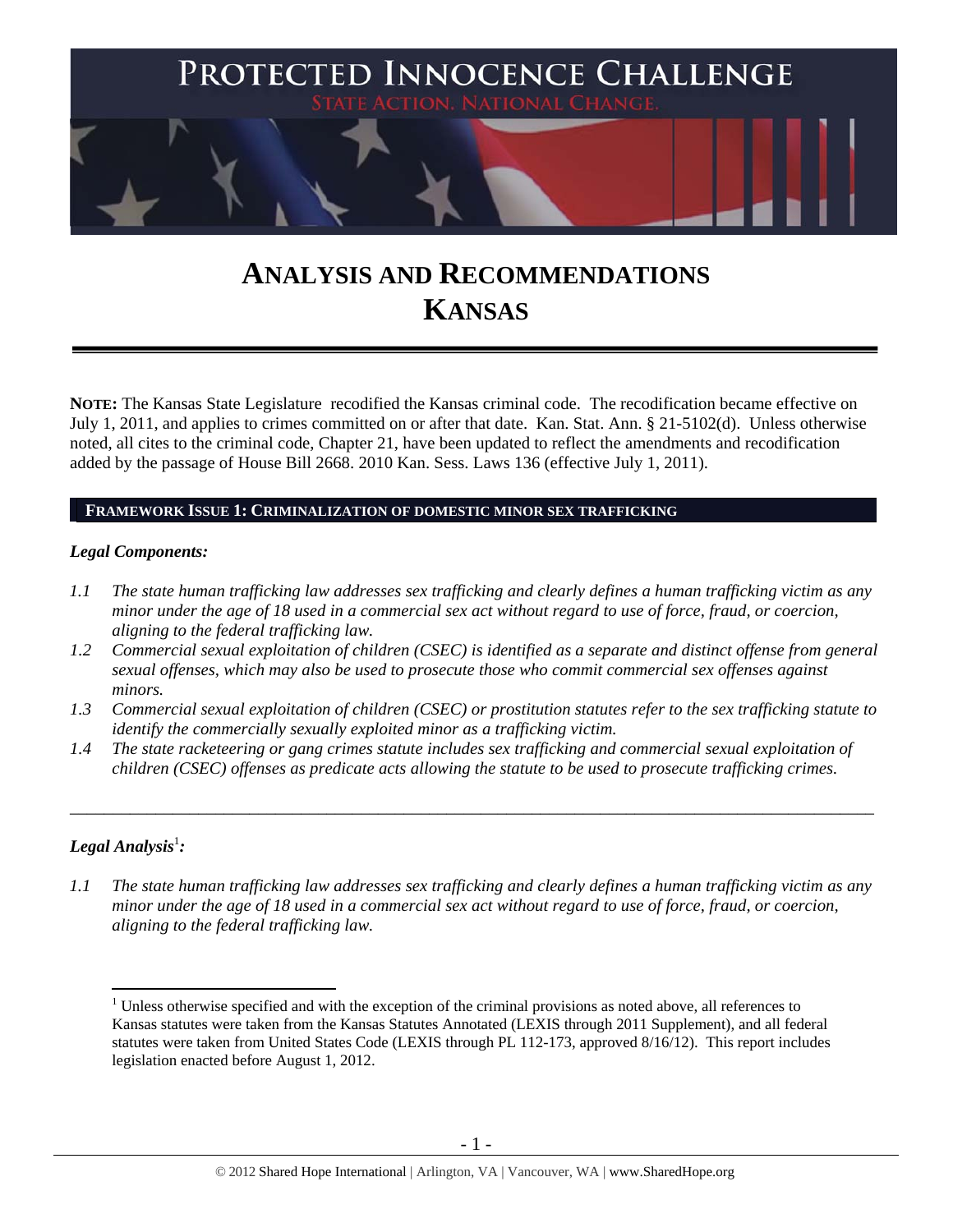Kan. Stat. Ann. § 21-5426(b)(4) (Human trafficking)<sup>2</sup> specifically applies to the sex trafficking of a minor and does not require that the trafficker use force, fraud, or coercion. Specifically, aggravated trafficking "involv[es] recruiting, harboring, transporting, providing or obtaining, by any means, a person under 18 years of age knowing that the person, with or without force, fraud, threat or coercion, will be used to engage in forced labor, involuntary servitude or sexual gratification of the defendant or another." Kan. Stat. Ann. § 21- 5426(b)(4). The crime is a severity level 1, person felony punishable by presumptive imprisonment for 147– 165 months (recommended 155 months) and a possible fine not to exceed \$300,000.<sup>3</sup> Kan. Stat. Ann. §§ 21- $5426(c)(2)$ ,  $21-6804(a)$ ,  $21-6611(a)(2)$ .<sup>4</sup> However, if the victim is under 14, and the offender is 18 or older, the crime becomes the off-grid person felony of aggravated human trafficking and the penalties are heightened to a mandatory<sup>5</sup> imprisonment of 25 years to life and a possible fine not to exceed \$500,000. Kan. Stat. Ann. §§ 21- $5426(c)(3)$ ,  $21-6627(a)(1)(A)$ ,  $21-6611(a)(1)$ .

*1.2 Commercial sexual exploitation of children (CSEC) is identified as a separate and distinct offense from general sexual offenses, which may also be used to prosecute those who commit commercial sex offenses against minors.* 

CSEC is criminalized separately in the Kansas code through the following laws:

 $\overline{a}$ 

 $<sup>5</sup>$  Here and elsewhere that mandatory minimum imprisonments are mentioned in this report certain exceptions to the</sup> mandatory sentencing applies. Pursuant to Kan. Stat. Ann. § 21-6627(a)(2),

The provision of subsection  $(a)(1)$  requiring a mandatory minimum term of imprisonment of not less than 25 years shall not apply if the court finds:

(A) The defendant is an aggravated habitual sex offender and sentenced pursuant to K.S.A. 2011 Supp. 21-6626, and amendments thereto; or

<sup>&</sup>lt;sup>2</sup> The text of Kan. Stat. Ann. § 21-5426 included here and elsewhere in this report includes amendments made by the passage of House Bill 2318 during the 2012 Reg. Sess. of the 84th Kansas Legislature. (KS 2012) (effective July 1, 2012).

 $3$  Unless otherwise specified, the sentences of imprisonment for all felonies provided throughout this report are based on the assumption that the defendant has no prior felony convictions, and that none of the aggravating or mitigating factors listed in Kan. Stat. Ann. § 21-6804 (Sentencing grid for nondrug crimes) or in the sentencing provisions themselves are present. A defendant with prior felony convictions may be subject to a greater minimum sentence of imprisonment. Kan. Stat. Ann. §21-6804(a). When using the sentencing grid to determine appropriate imprisonment ranges, the vertical axis on the grid represents the severity level of the offense, and the horizontal axis on the grid represents the criminal history of the defendant. Kan. Stat. Ann. § 21-6804(c). Aggravating factors, such as using a firearm to commit a felony, result in presumptive imprisonment and an optional nonimprisonment sentence if the offense falls into a grid labeled "border box." Kan. Stat. Ann. § 21-6804(h). A border box penalty is governed by Kan. Stat. Ann. § 6804(q), which allows the court to "impose an optional nonprison sentence." Subsection (q) states that the "optional nonprison sentence" may be imposed instead of a presumptive sentence if the court makes certain findings, such as the fact that "an appropriate treatment program exists," the treatment program would admit the offender within a reasonable time, or that the nonprison sentence would "serve community safety interests by promoting offender reformation." *State v. Sidders*, 888 P.2d 409, 412 (Kan. Ct. App. 1995) further clarifies border boxes by stating, "A border box classification means the grid block is neither a presumed imprisonment box nor a presumed nonimprisonment box. The trial court may impose a nonimprisonment sentence if it finds that a reasonably available treatment program would be more appropriate than prison or nonimprisonment would serve community interests and promote offender reformation."

<sup>&</sup>lt;sup>4</sup> The text of Kan. Stat. Ann. § 21-6611 included here and elsewhere in this report includes amendments made by the passage of House Bill 2318 during the 2012 Reg. Sess. of the 84th Kansas Legislature. (KS 2012) (effective July 1, 2012).

<sup>(</sup>B) the defendant, because of the defendant's criminal history classification, is subject to presumptive imprisonment pursuant to the sentencing guidelines grid for nondrug crimes and the sentencing range exceeds 300 months. In such case, the defendant is required to serve a mandatory minimum term equal to the sentence established pursuant to the sentencing range.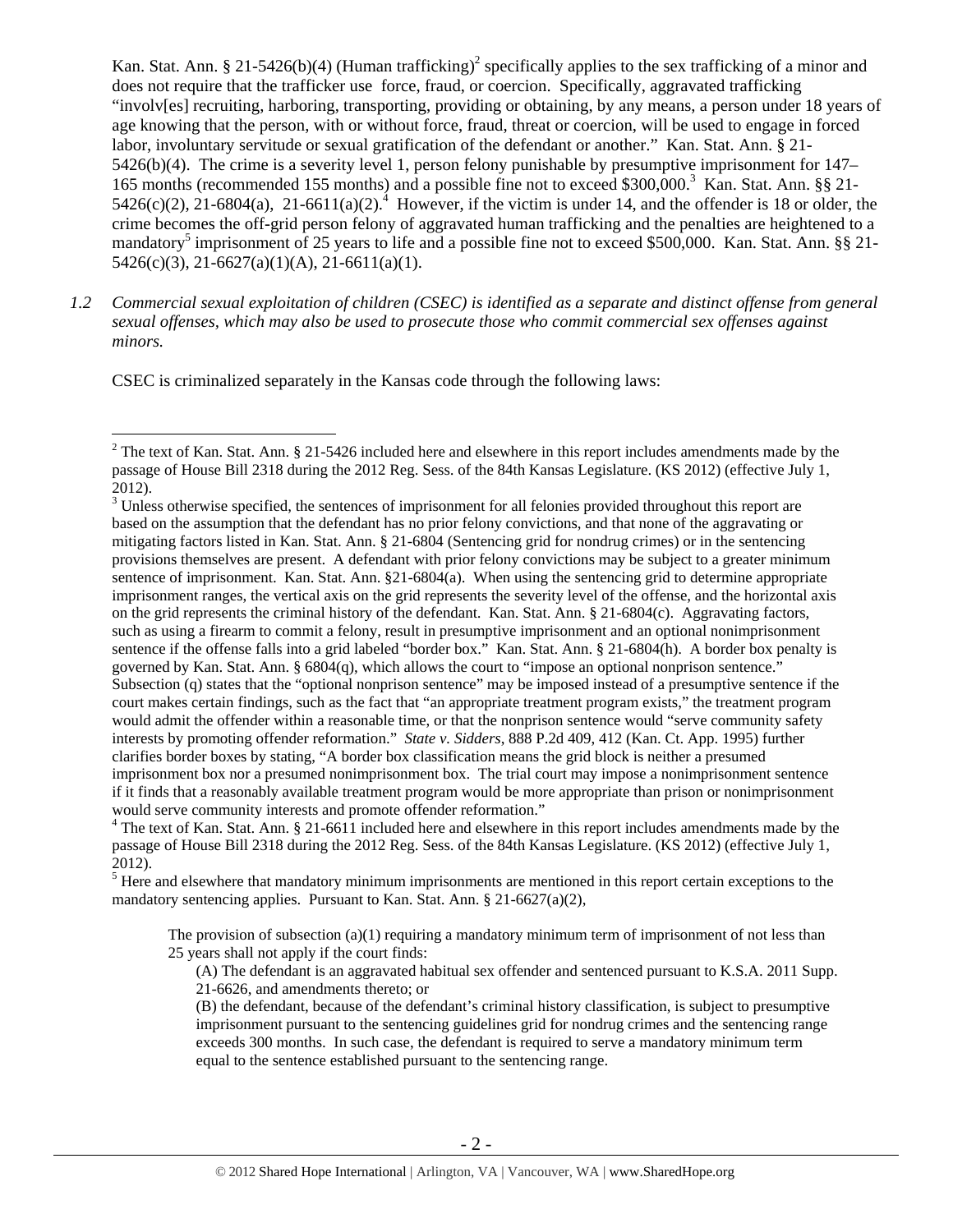1. Pursuant to Kan. Stat. Ann. § 21-6420(a) (Promoting prostitution), promoting prostitution is knowingly doing the following acts:

(1) Establishing, owning, maintaining or managing a house of prostitution, or participating in the establishment, ownership, maintenance or management thereof;

(2) permitting any place partially or wholly owned or controlled by the defendant to be used as a house of prostitution;

(3) procuring a prostitute for a house of prostitution;

(4) inducing another to become a prostitute;

(5) soliciting a patron for a prostitute or for a house of prostitution;

(6) procuring a prostitute for a patron;

(7) procuring transportation for, paying for the transportation of, or transporting a person within this

state with the intention of assisting or promoting that person's engaging in prostitution; or

(8) being employed to perform any act which is prohibited by this section.

When the victim is under 14 and the offender is 18 or older, promoting prostitution is an off-grid person felony with a mandatory imprisonment of 25 years to life and a possible fine not to exceed \$500,000.<sup>6</sup> Kan. Stat. Ann. §§ 21-6420(b)(2), 21-6627(a)(1)(E), 21-6611(a)(1).<sup>7</sup> If the victim is 14 or 15, the crime is a severity level 6, person felony with presumptive punishment of imprisonment for 17–19 months (18 months recommended sentence) and a possible fine not to exceed \$100,000. Kan. Stat. Ann.  $\S$ § 21-6420(b)(1)(C),  $21-6804(a)$ ,  $21-6611(a)(3)$ . When the victim is 16 or older, a first conviction for promoting prostitution is punishable as a Class A person misdemeanor with a "definite term of confinement in the county jail . . . fixed by the court" and not to exceed one year, a fine not to exceed \$2,500, or both. Kan. Stat. Ann. §§ 21-  $6420(b)(1)(A)$ ,  $21-6602(1)(a)$ ,  $21-6611(b)(1)$ . However, if the offender has previously been convicted of promoting prostitution, and the victim is 16 or older, a violation is a severity level 7, person felony punishable by presumptive probation for 11–13 months (recommended 12 months) and a possible fine not to exceed \$100,000. Kan. Stat. Ann. §§ 21-6420 (b)(1)(B), 21-6804(a), 21-6611(a)(3).

2. Pursuant to Kan. Stat. Ann. § 21-5510(a) (Sexual exploitation of a child),

(a) Sexual exploitation of a child is:

(1) Employing, using, persuading, inducing, enticing or coercing a child under 18 years of age to engage in sexually explicit conduct with the intent to promote any performance; . . .

 $6$  Kan. Stat. Ann. § 21-6611 provides for fines for crimes committed on or after July 1, 1993. Fines for crimes committed before July 1, 1993 are laid out in Kan. Stat. Ann. § 21-6710. Pursuant to Kan. Stat. Ann. § 21-6612,

<sup>(</sup>a) When the law authorizes any other disposition, a fine shall not be imposed as the sole and exclusive punishment unless having regard to the nature and circumstances of the crime and to the history and character of the defendant, the court finds that the fine alone suffices for the protection of the public. (b) The court shall not sentence a defendant to pay a fine in addition to a sentence of imprisonment, probation or assignment to a community correctional services program unless:

<sup>(1)</sup> The defendant has derived a pecuniary gain from the crime; or

<sup>(2)</sup> the court finds that a fine is adapted to deterrence of the crime involved or to the correction of the offender.

<sup>&</sup>lt;sup>7</sup> See supra note 4.

<sup>&</sup>lt;sup>8</sup> "Sexually explicit conduct" is defined as "actual or simulated: Exhibition in the nude; sexual intercourse or sodomy, including genital-genital, oral-genital, anal-genital or oral-anal contact, whether between persons of the same or opposite sex; masturbation; sado-masochistic abuse with the intent of sexual stimulation; or lewd exhibition of the genitals, female breasts or pubic area of any person." Kan. Stat. Ann. § 21-5510(d)(1).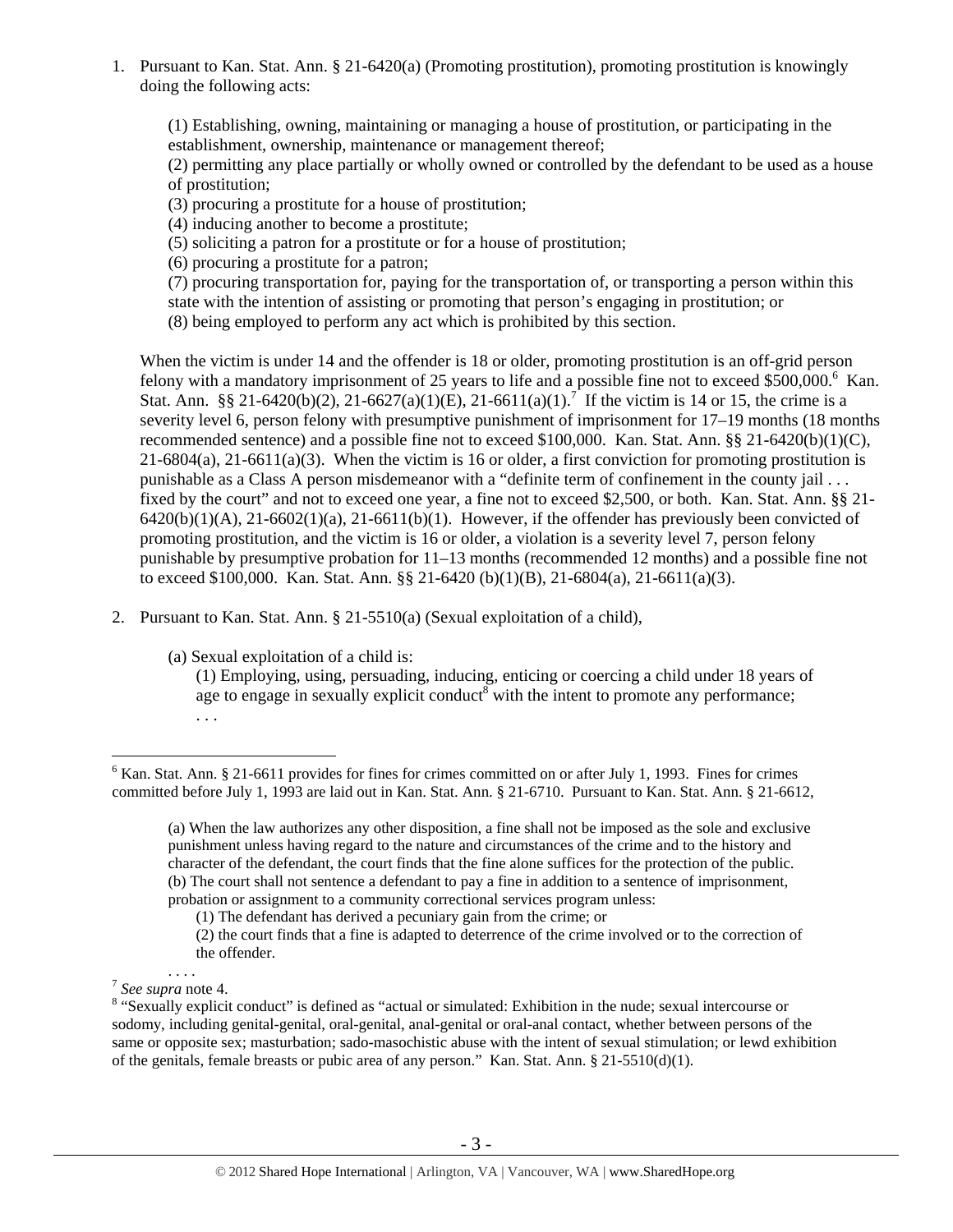(3) being a parent, guardian or other person having custody or control of a child under l8 years of age and knowingly permitting such child to engage in, or assist another to engage in, sexually explicit conduct for any purpose described in subsection (a)(1) or (2); or (4) promoting any performance that includes sexually explicit conduct by a child under 18 years of age, or a person whom the offender believes to be a child under 18 years of age, knowing the character and content of the performance.

As a severity level 5 felony, sexual exploitation of a child is punishable by presumptive imprisonment for 31–34 months (recommended 32 months) and a possible fine not to exceed \$300,000. Kan. Stat. Ann.  $\S$ § 21-5510(b)(1)(A), (B), 21-6804(a), 21-6611(a)(2). However, if the offender violated (a)(1) or (a)(4) and if the victim is under 14, and the offender is 18 or older, then the crime is an off-grid person felony with mandatory imprisonment of 25 years to life, and a possible fine not to exceed \$500,000. Kan. Stat. Ann.  $\S$ § 21-5510(b)(2), 21-6627(a)(1)(F), 21-6611(a)(1).

The following sexual offenses could also apply to cases of commercial sexual exploitation:

1. Pursuant to Kan. Stat. Ann. § 21-5508(a) (Indecent solicitation of a child),

Indecent solicitation of a child is enticing, commanding, inviting, persuading or attempting to persuade a child 14 or more years of age but less than 16 years of age to:

(1) Commit or to submit to an unlawful sexual act; or

(2) enter any vehicle, building, room or secluded place with intent to commit an unlawful sexual act upon or with the child.

This crime is a severity level 6, person felony with presumptive punishment of imprisonment for 17–19 months (recommended 18 months) and a possible fine not to exceed \$100,000. Kan. Stat. Ann.  $\S$ § 21-5508(c)(1), 21-6804(a); 21-6611(a)(3). The crime is raised to a severity level 5, person felony and considered aggravated when the child is under 14 and is punishable by presumptive imprisonment for 31– 34 months (recommended 32 months) and a possible fine not to exceed \$300,000. Kan. Stat. Ann. §§ 21-5508(b), (c)(2), 21-6804(a), 21-6611(a)(2).

- 2. Pursuant to Kan. Stat. Ann. § 21-5503(a)(3) (Rape), rape includes "sexual intercourse with a child under 14." The crime is a severity level 1, person felony punishable by presumptive imprisonment for 147–165 months (recommended 155 months) and a possible fine not to exceed \$300,000. Kan. Stat. Ann.  $\S$ § 21-5503(b)(1)(B), 21-6804(a), 21-6611(a)(2). However, when the victim is under 14 and the perpetrator is 18 or over, rape pursuant to Kan. Stat. Ann.  $\S 21-5503(a)(3)$ , or an "attempt, conspiracy or criminal solicitation to commit rape as defined in subsection  $(a)(3)$ ," is an off-grid person felony with mandatory imprisonment of 25 years to life and a possible fine not to exceed \$500,000. Kan. Stat. Ann. §§ 21- 5503(b)(2), 21-6627(a)(1)(B), 21-6611(a)(1).
- 3. Pursuant to Kan. Stat. Ann. § 21-5506(a) (Indecent liberties with a child), the crime of indecent liberties with a child occurs when an individual engages in the following acts with a child that is 14 or 15 years of age:

(1) Any lewd fondling or touching of the person of either the child or the offender, done or submitted to with the intent to arouse or to satisfy the sexual desires of either the child, or the offender, or both; or (2) soliciting<sup>9</sup> the child to engage in any lewd fondling or touching of the person of another with the intent to arouse or satisfy the sexual desires of the child, the offender or another.

<sup>&</sup>lt;sup>9</sup> "Solicit" or "solicitation" is defined in Kan. Stat. Ann. § 21-5111(cc) (Definitions) as "to command, authorize, urge, incite, request or advise another to commit a crime." The definitions in Kan. Stat. Ann. § 21-5111 "shall apply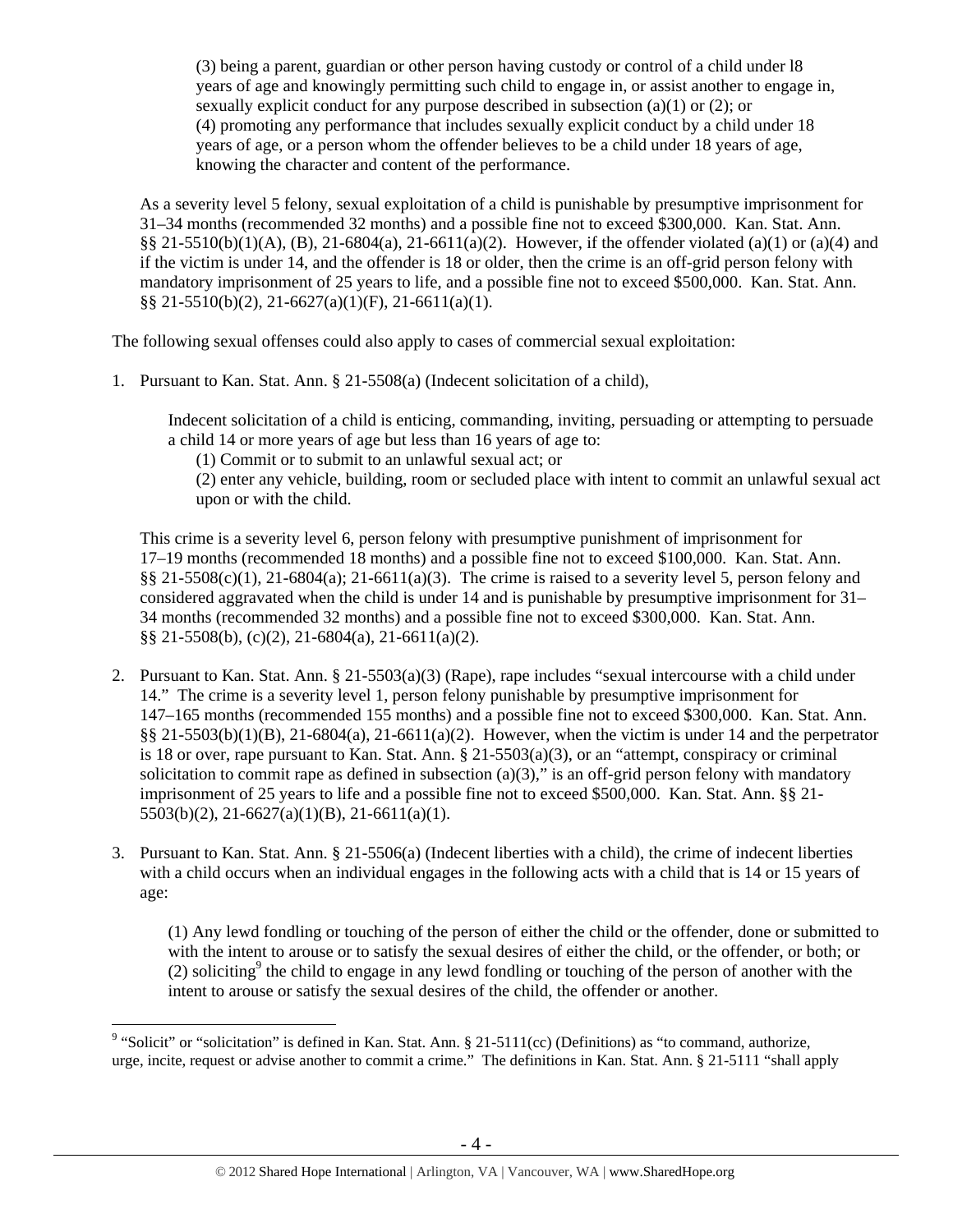A conviction under Kan. Stat. Ann. § 21-5506(a) is punishable as a severity level 5, person felony by presumptive imprisonment for 31–34 months (recommended 32 months) and a possible fine not to exceed \$300,000. Kan. Stat. Ann. §§ 21- 5506(c)(1), 21-6804(a), 21-6611(a)(2).

Pursuant to Kan. Stat. Ann. § 21-5506(b),

(b) Aggravated indecent liberties with a child is:

(1) Sexual intercourse with a child who is 14 or more years of age but less than 16 years of age; . . .

(3) engaging in any of the following acts with a child who is under 14 years of age:

(A) Any lewd fondling or touching of the person of either the child or the offender, done or submitted to with the intent to arouse or to satisfy the sexual desires of either the child or the offender, or both; or

(B) soliciting the child to engage in any lewd fondling or touching of the person of another with the intent to arouse or satisfy the sexual desires of the child, the offender or another.

A conviction under subsection (b)(1) is punishable as a severity level 3, person felony with presumptive imprisonment for 55–61 months (recommended 59 months) and a possible fine not to exceed \$300,000. Kan. Stat. Ann. §§ 21-5506(c)(2)(A), 21-6804(a), 21-6611(a)(2). A conviction under subsection (b)(3) is punishable as a severity level 3, person felony punishable by presumptive imprisonment for 55–61 months (recommended 59 months) and a possible fine not to exceed \$300,000. Kan. Stat. Ann. §§ 21-  $5506(c)(2)(C)$ ,  $6804(a)$ ,  $21-6611(a)(2)$ . However, if the child is under 14 and the perpetrator is over 18, then a conviction under subsection (b)(3), or an "attempt, conspiracy or criminal solicitation to commit aggravated indecent liberties with a child as defined in subsection (b)(3)," is punishable as an off-grid person felony punishable by a mandatory imprisonment of 25 years to life and a possible fine not to exceed \$500,000. Kan. Stat. Ann. §§ 21-5506(c)(3), 21-6627(a)(1)(C), 21-6611(a)(1).

*1.3 Commercial sexual exploitation of children (CSEC) or prostitution statutes refer to the sex trafficking statute to identify the commercially sexually exploited minor as a trafficking victim.* 

Kansas's CSEC statutes do not refer to the human trafficking statute, nor do they refer to a minor subjected to sex trafficking as a victim. Similarly, Kan. Stat. Ann. § 21-6419 (Prostitution) does not refer to the human trafficking law when the person engaged in prostitution is a minor under 18.

1.3.1 Recommendation: Amend Kan. Stat. Ann. § 21-6420 (Promoting prostitution) and § 21-5510 (Sexual exploitation of a child), and Kan. Stat. Ann. § 21-6419 (Prostitution) when the person engaged in prostitution is under 18, to refer to Kan. Stat. Ann. § 21-5426(b)(4) (Human trafficking) to clarify that commercially sexually exploited minors are sex trafficking victims.

 when the words and phrases defined are used in this code, except when a particular context clearly requires a different meaning."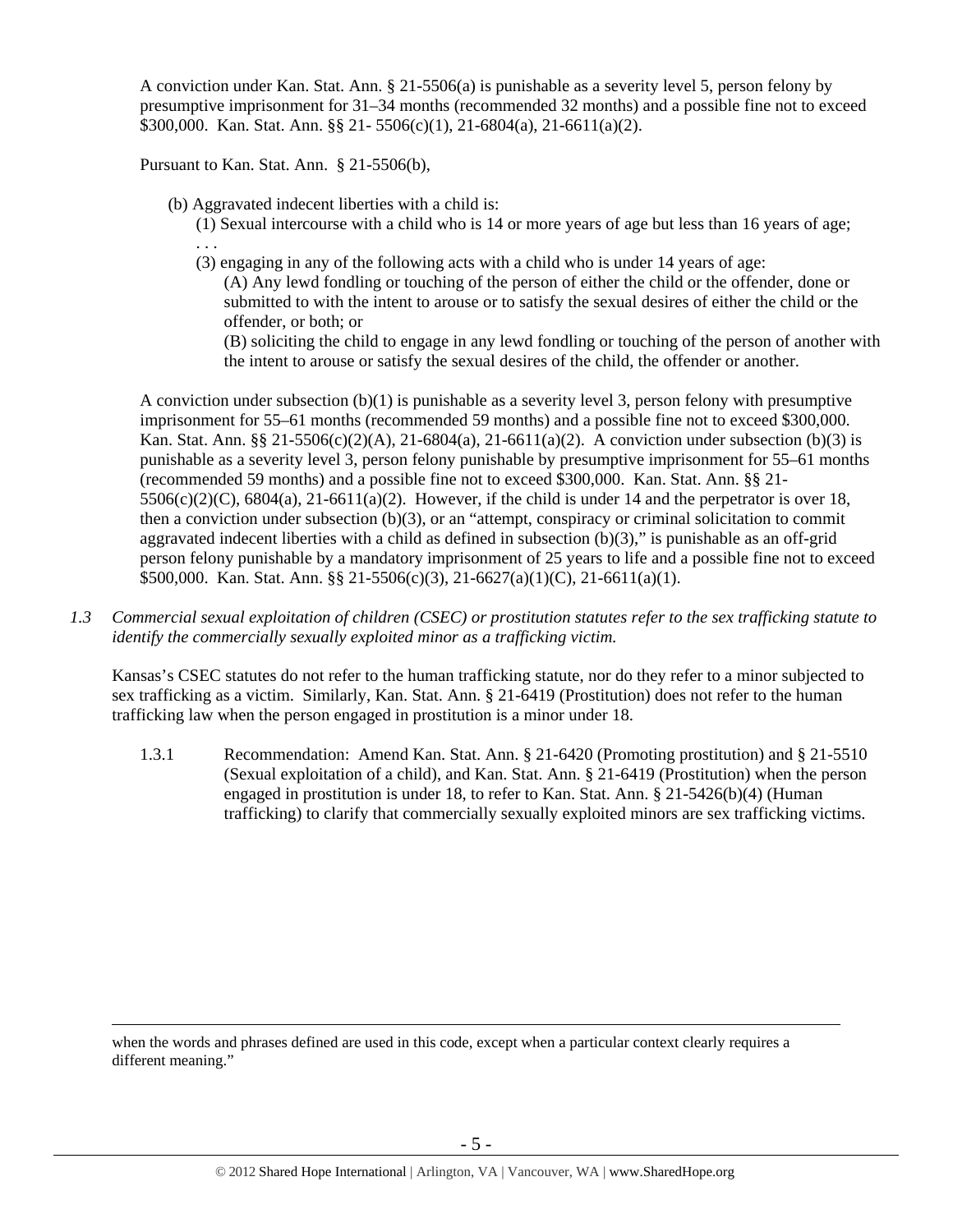*1.4 The state racketeering or gang crimes statute includes sex trafficking and commercial sexual exploitation of children (CSEC) offenses as predicate acts allowing the statute to be used to prosecute trafficking crimes.* 

Kansas has not enacted a racketeering law, but Kansas does criminalize street gang activity under Kan. Stat. Ann. § 21-6314 (Recruiting criminal street gang membership) and § 21-6315 (Criminal street gang intimidation), however only offenses involving controlled substances qualify as predicate offenses.<sup>1</sup>

Kan. Stat. Ann. § 21-6314 (Recruiting criminal street gang membership) provides,

(a) Recruiting criminal street gang membership is intentionally causing, encouraging, soliciting or recruiting another person to join a criminal street gang that requires, as a condition of membership or continued membership, the commission of any crime or membership initiation by submission to a sexual or physical assault that is criminal in nature, or would be criminal absent consent by the initiated.

(b) Recruiting criminal street gang membership is a severity level 6, person felony.

Kan. Stat. Ann. § 21-6315 (Criminal street gang intimidation) provides,

(a) Criminal street gang intimidation is the communication, directly or indirectly with another, any threat of personal injury or actual personal injury to another or any threat of damage or actual damage to property of another with the intent to:

(1) Deter such person from assisting a criminal street gang member or associate to withdraw from such criminal street gang; or

(2) punish or retaliate against such person for having withdrawn from a criminal street gang. (b) Criminal street gang intimidation is a severity level 5, person felony.

Pursuant to Kan. Stat. Ann. § 21-6313 (Criminal street gangs; definitions),

(a) "Criminal street gang" means any organization, association or group, whether formal or informal:

(1) Consisting of three or more persons;

 $\overline{a}$ 

(2) having as one of its primary activities the commission of one or more person felonies, person misdemeanors, felony violations of K.S.A. 2011 Supp. 21-5701 through 21-5717, and amendments thereto, any felony violation of any provision of the uniform controlled substances act prior to July 1, 2009, or the comparable juvenile offenses, which if committed by an adult would constitute the commission of such felonies or misdemeanors;

(3) which has a common name or common identifying sign or symbol; and

(4) whose members, individually or collectively, engage in or have engaged in the commission, attempted commission, conspiracy to commit or solicitation of two or more person felonies, person misdemeanors, felony violations of K.S.A. 2011 Supp. 21-5701 through 21-5717, and amendments thereto, any felony violation of any provision of the uniform controlled substances act prior to July 1, 2009, or the comparable juvenile offenses,

 $10$  During the 2011 legislative session, the Kansas legislature failed to pass the Kansas racketeer influence and corrupt organization act (Kansas RICO Act), proposed as Senate Bill 135.<sup>10</sup> The proposed legislation as adopted by the Senate would have defined racketeering to include "(1) Any violation of: . . . section 61 of chapter 136 of the 2010 Session Laws of Kansas, and amendments thereto, trafficking or aggravated trafficking [codified as Kan. Stat. Ann. § 21-5426] . . . [or] section 74 of chapter 136 of the 2010 Session Laws of Kansas, and amendments thereto, sexual exploitation of a child [codified as Kan. Stat. Ann. § 21-5510] . . . ." SB 135, § 3(a),  $84<sup>th</sup>$  Kan. Leg., 2011 Reg. Session (Kan. 2011) (as amended by Senate Committee), *available at* 

*http://www.kslegislature.org/li/b2011\_12/measures/documents/sb135\_01\_0000.pdf*.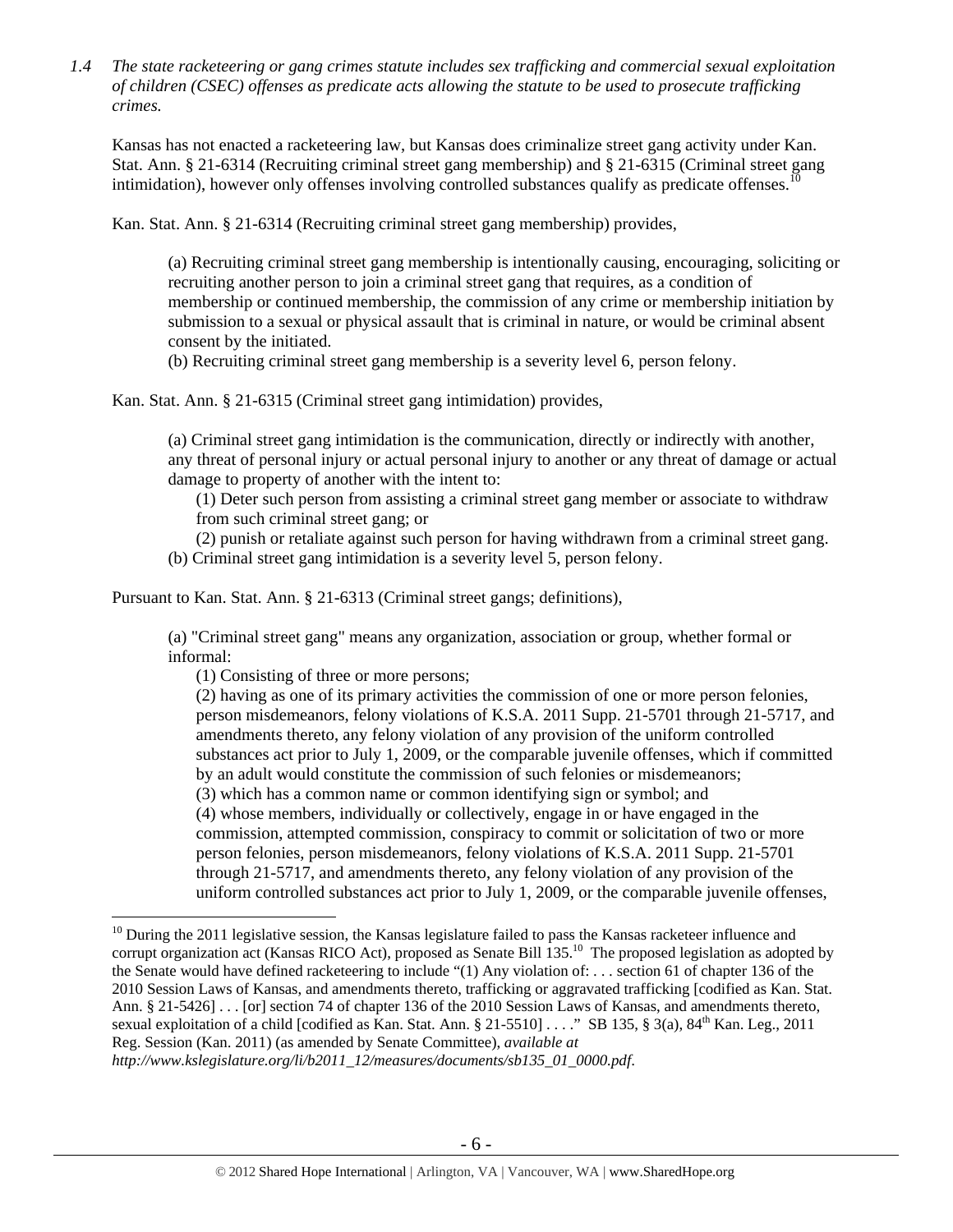which if committed by an adult would constitute the commission of such felonies or misdemeanors or any substantially similar offense from another jurisdiction;

. . . .

(c) "criminal street gang activity" means the commission or attempted commission of, or solicitation or conspiracy to commit, one or more person felonies, person misdemeanors, felony violations of K.S.A. 2011 Supp. 21-5701 through 21-5717 [Crimes involving controlled substances], and amendments thereto, any felony violation of any provision of the uniform controlled substances act prior to July 1, 2009, or the comparable juvenile offenses, which if committed by an adult would constitute the commission of such felonies or misdemeanors on separate occasions;

1.4.1 Recommendation: Amend the definition of "criminal street gang activity" under Kan. Stat. Ann. § 21-6313(c) (Criminal street gangs; definitions) to expressly include human trafficking, aggravated human trafficking and sexual exploitation of a child offenses, allowing it to be used to prosecute trafficking enterprises.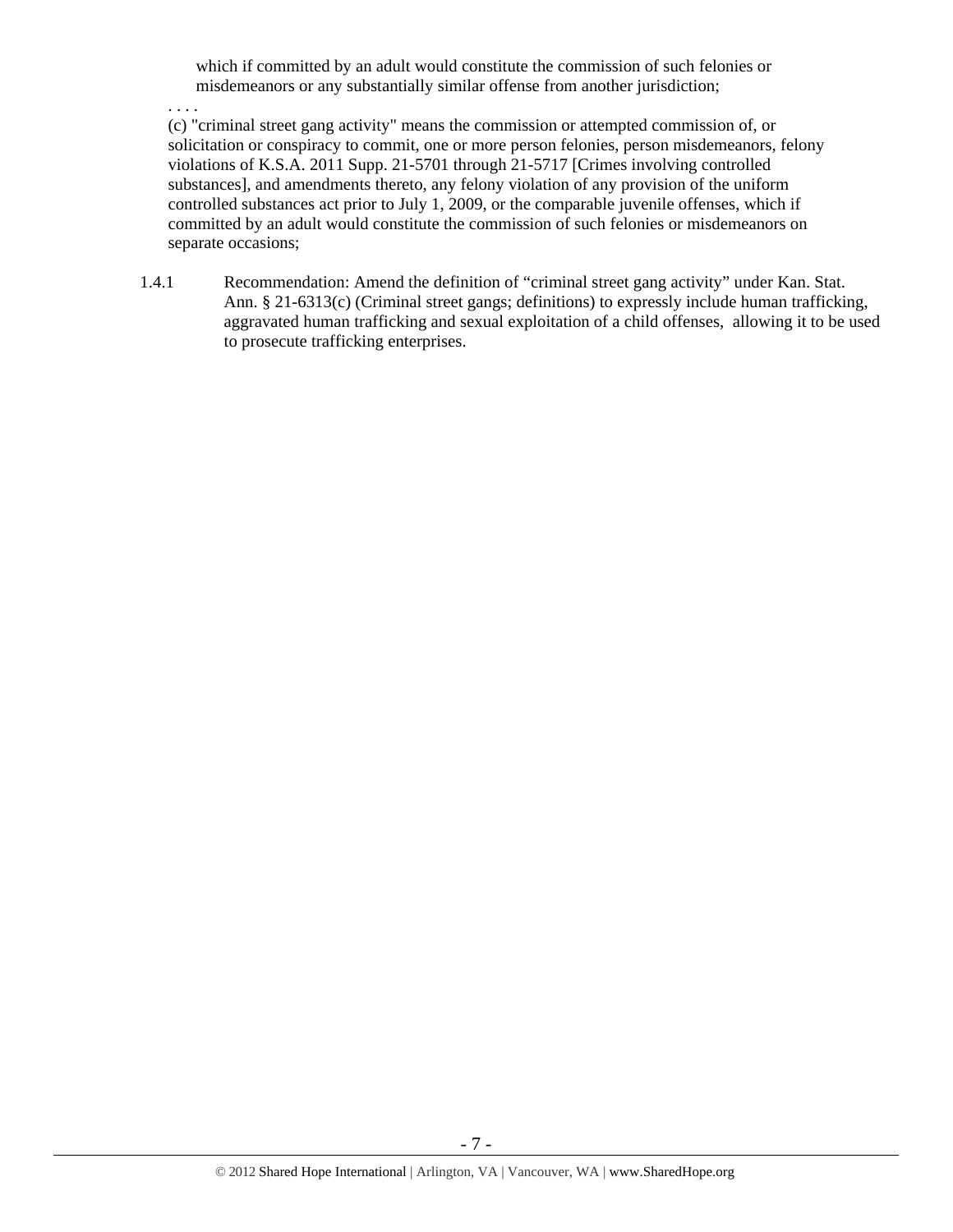#### **FRAMEWORK ISSUE 2: CRIMINAL PROVISIONS FOR DEMAND**

#### *Legal Components:*

- *2.1 The state sex trafficking law can be applied to the buyers of commercial sex acts with a victim of domestic minor sex trafficking.*
- *2.2 Buyers of commercial sex acts with a minor can be prosecuted under commercial sexual exploitation of children (CSEC) laws.*
- *2.3 Solicitation laws differentiate buying sex acts with an adult and buying sex acts with a minor under 18.*
- *2.4 Penalties for buyers of commercial sex acts with minors are as high as federal penalties.*
- *2.5 Using the Internet to lure, entice, or purchase, or attempt to lure, entice, or purchase commercial sex acts with a minor is a separate crime or results in an enhanced penalty for buyers.*
- *2.6 No age mistake defense is permitted for a buyer of commercial sex acts with any minor under 18.*
- *2.7 Base penalties for buying sex acts with a minor under 18 are sufficiently high and not reduced for older minors.*
- *2.8 Financial penalties for buyers of commercial sex acts with minors are sufficiently high to make it difficult for buyers to hide the crime.*
- *2.9 Buying and possessing child pornography carries penalties as high as similar federal offenses.*
- *2.10 Convicted buyers of commercial sex acts with minors and child pornography are required to register as sex offenders.*

\_\_\_\_\_\_\_\_\_\_\_\_\_\_\_\_\_\_\_\_\_\_\_\_\_\_\_\_\_\_\_\_\_\_\_\_\_\_\_\_\_\_\_\_\_\_\_\_\_\_\_\_\_\_\_\_\_\_\_\_\_\_\_\_\_\_\_\_\_\_\_\_\_\_\_\_\_\_\_\_\_\_\_\_\_\_\_\_\_\_\_\_\_\_

## *Legal Analysis:*

*2.1 The state sex trafficking law can be applied to the buyers of commercial sex acts with a victim of domestic minor sex trafficking.* 

Pursuant to Kan. Stat. Ann. § 21-5426(b)(4) (Human trafficking),<sup>11</sup> one commits a crime of aggravated human trafficking by "... recruiting, harboring, transporting, providing or obtaining,<sup>12</sup> by any means, a person under 18 years of age knowing that the person, with or without force, fraud, threat or coercion, will be used to engage in forced labor, involuntary servitude or sexual gratification of the defendant or another." Federal prosecutors, under the Trafficking Victims Protection Act (TVPA),<sup>13</sup> have applied the crime of human trafficking to attempted buyers of commercial sex with minors by charging that the buyers attempted to "obtain"<sup>14</sup> a person under 18 to engage in commercial sex.<sup>15</sup> It is unsettled whether the courts will uphold this interpretation of the TVPA. It is arguable, therefore, that the term "obtain" in Kansas's trafficking statute may be similarly applied, and could, therefore, implicate buyers under Kan. Stat. Ann. § 21-5426(b)(4).

2.1.1 Recommendation: Amend Kan. Stat. Ann. § 21-5426(b)(4) (Human trafficking) to expressly apply to the act of purchasing commercial sex with minors.

<sup>&</sup>lt;sup>11</sup> *See supra* note 2.<br><sup>12</sup> "Obtain" is defined by Kan. Stat. Ann. § 21-5111(q) (Definitions) as "to bring about a transfer of interest or possession of property, whether to the offender or to another." The definitions in Kan. Stat. Ann. § 21-5111 "shall apply when the words and phrase are used in this code, except when a particular context clearly requires a different meaning." Kan. Stat. Ann. § 21-5111. It would seem that in this instance a different meaning applies.

<sup>&</sup>lt;sup>13</sup> Trafficking Victims Protection Act (TVPA) of 2000, Pub. L. No. 106-386, 114 Stat. 1464, 1466 (codified in scattered sections of 18 and 22 U.S.C.).

<sup>&</sup>lt;sup>14</sup> 18 U.S.C. § 1591(a).

<sup>15</sup> *See, e.g*., Indictment at 1, United States v. Oflyng, No. 09-00084-01-CR-W-SOW (W.D. Mo. Mar. 10, 2009); *see also* News Release, U.S. Department of Justice, Office of the Unites States Attorney for the Western District of Missouri, Human Trafficking Rescue Project, Operation Guardian Angel, Final Defendant Pleads Guilty to Sex Trafficking of a Child, (Dec. 18, 2009), http://www.justice.gov/usao/mow/news2009/mikoloyck.ple.htm.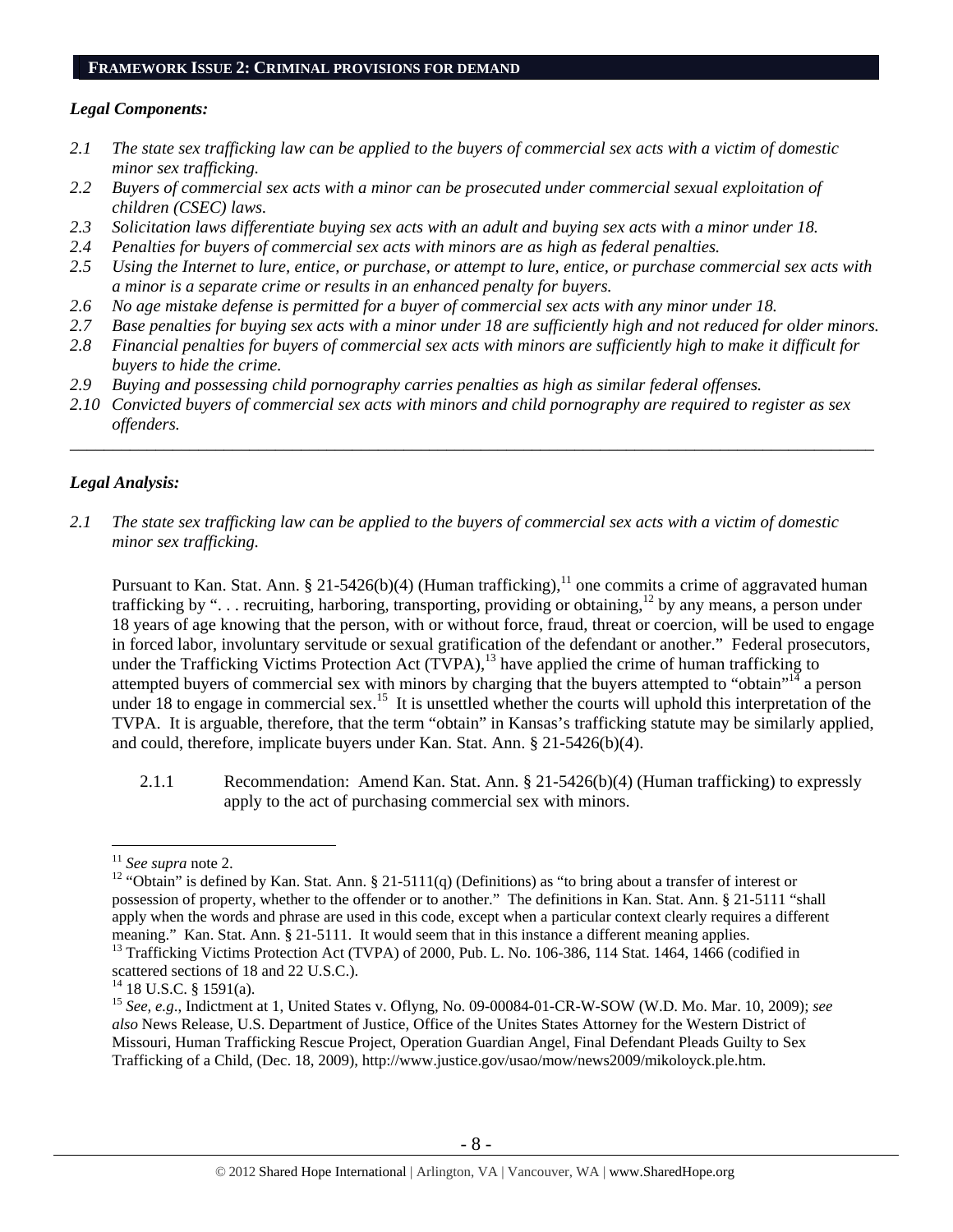*2.2 Buyers of commercial sex acts with a minor can be prosecuted under commercial sexual exploitation of children (CSEC) laws.* 

Kansas does not have a specific CSEC statute that applies to buying sex with a minor. Kan. Stat. Ann. § 21- 6421(a) (Patronizing a prostitute), which applies to anyone who buys commercial sex regardless of the age of the person patronized, states, "(a) Patronizing a prostitute is knowingly: (1) entering or remaining in a house of prostitution with intent to engage in sexual intercourse, sodomy or any unlawful sexual act with a prostitute; or (2) hiring a prostitute to engage in sexual intercourse, sodomy or any unlawful sexual act." This crime is a Class C misdemeanor punishable by a definite term of imprisonment in the county jail not to exceed one month, a fine not to exceed \$500, or both. Kan. Stat. Ann. §§ 21-6421(b), 21-6602(a)(3) , 21-6611(b)(3).

Several sexual offenses could be used to prosecute certain buyers of commercial sex acts with a minor but do not specifically criminalize the commercial sexual exploitation of a child, and do not refer to the human trafficking statute to bring these criminal offenses within the ambit of human trafficking under Kan. Stat. Ann. § 21-5426 (Human trafficking). $16$ 

- 2.2.1 Recommendation: Enact a separate statute to criminalize purchasing commercial sex acts with a minor with penalties equivalent to Kan. Stat. Ann. § 21-5426(b)(4) (Human trafficking).
- *2.3 Solicitation laws differentiate buying sex acts with an adult and buying sex acts with a minor under 18.*

The general solicitation statute, Kan. Stat. Ann. § 21-6421(a) (Patronizing a prostitute), applies to all buyers of commercial sex and does not differentiate between buying sex with an adult or buying sex with a minor. Kan. Stat. Ann. § 21-6421. Kan. Stat. Ann. § 21-5508 (Indecent solicitation of a child) makes "enticing, commanding, inviting, persuading or attempting to persuade" a child between 14 and 16 to "[c]ommit or to submit to an unlawful sexual act" or "enter any vehicle, building, room or secluded place with intent to commit an unlawful sexual act upon or with the child" a severity level 6, person felony punishable by presumptive imprisonment for 17–19 months (recommended 18 months) and a possible fine up to \$100,000. Kan. Stat. Ann. §§ 21-5508(a), (c)(1), 21-6804(a), 21-6611(a)(3). Aggravated indecent solicitation of a child involves a child under 14, which is a severity level 5, person felony punishable by presumptive imprisonment for 31–34 months (recommended 32 months) and a possible fine up to \$300,000. Kan. Stat. Ann. §§ 21-5508(b),  $(c)(2)$ , 21-6804(a), 21-6611(a)(2).

- 2.3.1 Recommendation: Amend Kan. Stat. Ann. § 21-6421 (Patronizing a prostitute) to include a separate and enhanced penalty for soliciting a minor consistent with Kan. Stat. Ann. § 21-5426 (Human trafficking) or refer cases of patronizing a minor for commercial sex acts to Kan. Stat. Ann. § 21-5426(b)(4) (Human trafficking) for prosecution as a human trafficking case.
- *2.4 Penalties for buyers of commercial sex acts with minors are as high as federal penalties.*

If the statute applies to buyers, Kan. Stat. Ann. § 21-5426(b)(4) (Human trafficking)<sup>17</sup> is generally a severity level 1, person felony punishable by presumptive imprisonment for 147–165 months (recommended 155 months) and a possible fine not to exceed \$300,000. Kan. Stat. Ann. §§ 21-5426(c)(2), 21-6804(a), 21-  $6611(a)(2)$ . However, if the victim is under 14 and the offender is 18 or older, the crime becomes the off-grid person felony of aggravated human trafficking and the penalties are heightened to a mandatory imprisonment of

<sup>&</sup>lt;sup>16</sup> See supra Section 1.2 for a full description of the sexual offense laws that may be used to prosecute certain buyers.

<sup>17</sup> *See supra* note 2.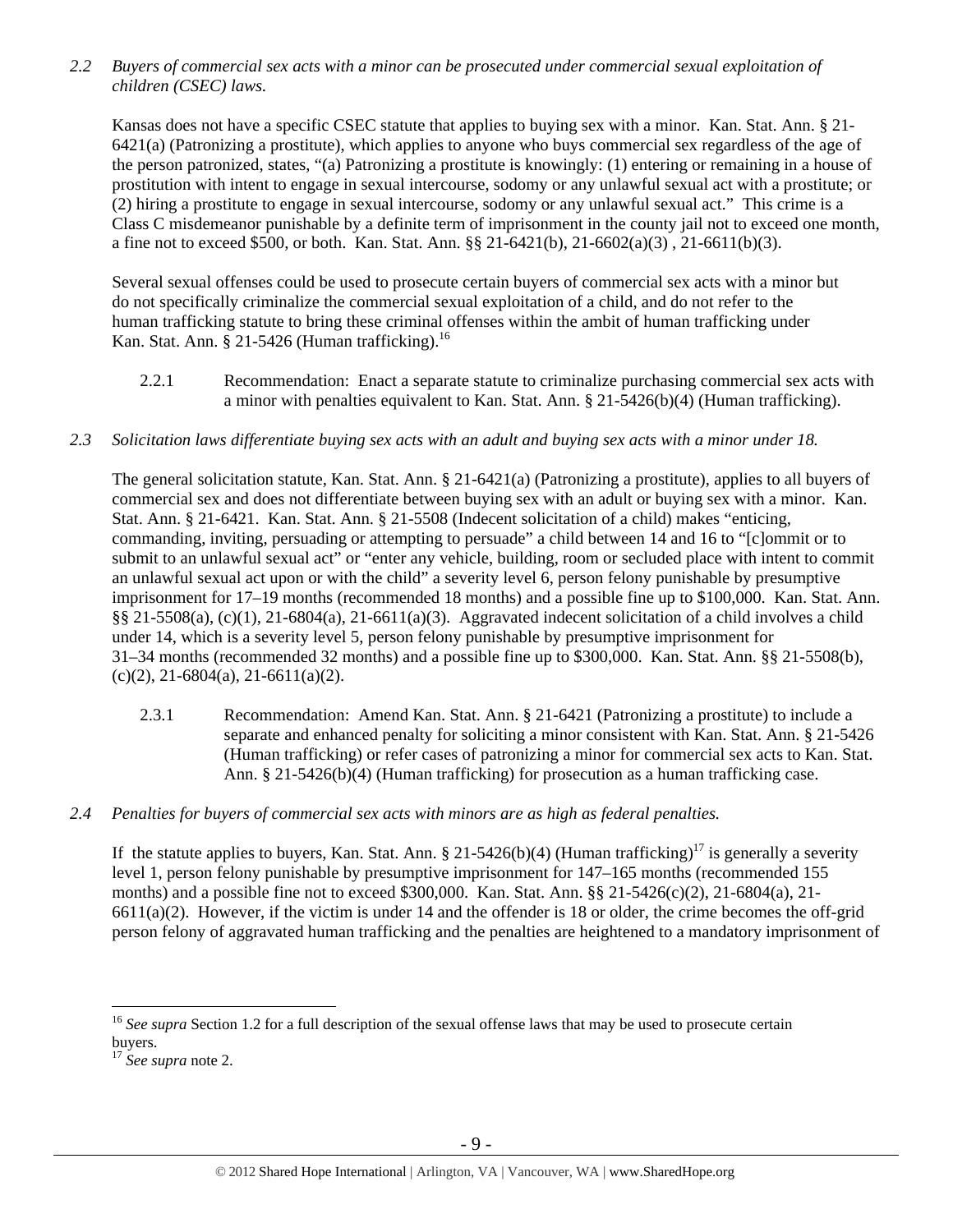25 years to life and a possible fine not to exceed \$500,000. Kan. Stat. Ann. §§ 21-5426(c)(3), 21-  $6627(a)(1)(A)$ ,  $^{18}$  21-6611(a)(1).

In contrast, Kan. Stat. Ann. § 21-6421(a) (Patronizing a prostitute), applicable to buyers of commercial sex with any age person, is a Class C misdemeanor punishable by a "definite term of confinement in the county jail . . . fixed by the court and shall not exceed one month," a fine not to exceed \$500, or both. Kan. Stat. Ann. §§ 21- 6421(b), 21-6602(a)(3), 21-6611(b)(3).

Pursuant to Kan. Stat. Ann. § 21-6804(j)(1), "The sentence for any persistent sex offender whose current convicted crime carries a presumptive term of imprisonment shall be double the maximum duration of the presumptive imprisonment term." For any fine for a felony or misdemeanor found in Kan. Stat. Ann. § 21- 6611(a)–(b), "the fine imposed may [alternatively] be fixed at any greater sum not exceeding double the pecuniary gain derived from the crime by the offender." Kan. Stat. Ann. § 21-6611(c).

Several sexual offenses could be used to prosecute certain buyers of commercial sex acts with a minor but do not specifically criminalize the commercial sexual exploitation of a child and do not refer to the human trafficking statute to bring these criminal offenses within the reach of human trafficking under Kan. Stat. Ann. § 21-5426(b)(4) (Human trafficking).<sup>19</sup>

In comparison, if the victim is under the age of 14, a conviction under the TVPA for child sex trafficking is punishable by 15 years to life imprisonment and a fine not to exceed \$250,000. 18 U.S.C. §§ 1591(b)(1),  $3559(a)(1)$ ,  $3571(b)(3)$ . If the victim is between the ages of  $14-17$ , a conviction is punishable by 10 years to life imprisonment and a fine not to exceed \$250,000. 18 U.S.C. §§ 1591(b)(2), 3559(a)(1), 3571(b)(3). A conviction is punishable by mandatory life imprisonment, however, if the buyer has a prior conviction for a federal sex offense<sup>20</sup> against a minor. 18 U.S.C. § 3559(e)(1). To the extent buyers can be prosecuted under other federal CSEC laws,  $^{21}$  a conviction is punishable by penalties ranging from a fine not to exceed \$250,000 to life imprisonment and a fine not to exceed  $$250,000.<sup>22</sup>$ 

<sup>18</sup> *See supra* note 5.

<sup>&</sup>lt;sup>19</sup> *See supra* Section 1.2 for a full description of the sexual offense laws that may be used to prosecute certain buyers. *See supra* note 2.

<sup>&</sup>lt;sup>20</sup> Pursuant to 18 U.S.C. § 3559(e)(2), "federal sex offense" is defined as

an offense under section 1591 [18 USCS § 1591] (relating to sex trafficking of children), 2241 [18 USCS § 2241] (relating to aggravated sexual abuse), 2242 [18 USCS § 2242] (relating to sexual abuse),  $2244(a)(1)$  [18 USCS §  $2244(a)(1)$ ] (relating to abusive sexual contact),  $2245$  [18 USCS § 2245] (relating to sexual abuse resulting in death), 2251 [18 USCS § 2251] (relating to sexual exploitation of children), 2251A [18 USCS § 2251A] (relating to selling or buying of children), 2422(b) [18 USCS § 2422(b)] (relating to coercion and enticement of a minor into prostitution), or 2423(a) [18 USCS § 2423(a)] (relating to transportation of minors).<br><sup>21</sup> 18 U.S.C. §§ 2251A(b) (Selling or buying of children), 2251(a) (Sexual exploitation of children), 2423(a)

<sup>(</sup>Transportation of a minor with intent for minor to engage in criminal sexual activity),  $2422(a)$  (Coercion and enticement),  $2252(a)(2)$ ,  $(a)(4)$  (Certain activities relating to material involving the sexual exploitation of <sup>22</sup> 18 U.S.C. §§ 2251A(b) (conviction punishable by imprisonment for 30 years to life and a fine), 2251(e) (conviction punishable by imprisonment for 15–30 years and a fine), 2423(a) (conviction punishable by imprisonment for 10 years to life and a fine), 2422(a) (conviction punishable by a fine, imprisonment up to 20 years, or both),  $2252(a)(2)$ , (4) (stating that a conviction under subsection (a)(2) is punishable by imprisonment for 5–20 years and a fine, while a conviction under subsection (a)(4) is punishable by imprisonment up to 10 years, a fine, or both); *see also* 18 U.S.C. §§ 3559(a)(1) (classifying all of the above listed offenses as felonies), 3571(b)(3) (providing a fine up to \$250,000 for any felony conviction).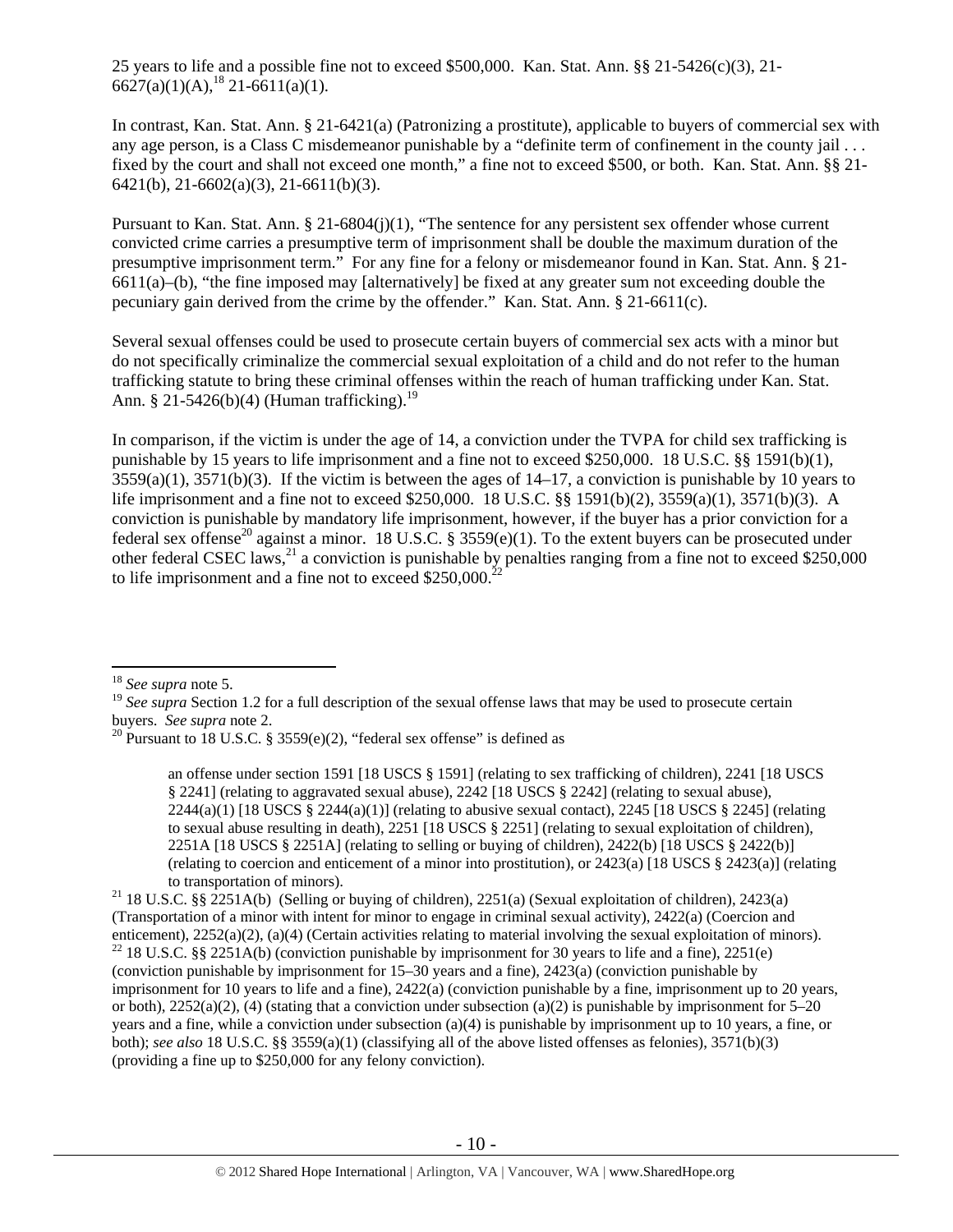*2.5 Using the Internet to lure, entice, or purchase, or attempt to lure, entice, or purchase commercial sex acts with a minor is a separate crime or results in an enhanced penalty for buyers.* 

Kan. Stat. Ann. § 21-5509(a) (Electronic solicitation) states, "Electronic solicitation is, by means of communication conducted through the telephone, internet or by other electronic means, enticing or soliciting $^{23}$  a person, whom the offender believes to be a child, to commit or submit to an unlawful sexual act." If the offender believes the victim to be 14 or 15, electronic solicitation is a severity level 3, person felony with presumptive imprisonment for 55–61 months (recommended 59 months) and a possible fine not to exceed \$300,000. Kan. Stat. Ann. §§ 21-5509(b)(1), 21-6804(a), 21-6611(a)(2). If the offender believes the child is under 14, the crime is a severity level 1, person felony punishable by presumptive imprisonment for 147–165 months (recommended 155 months) and a possible fine not to exceed \$300,000. Kan. Stat. Ann. §§ 21-5509(b)(2), 21-6804(a), 21-6611(a)(2).

- 2.5.1 Recommendation: Amend Kan. Stat. Ann. § 21-5509(a) (Electronic solicitation) to specifically include solicitation of a minor under 18 for commercial sex acts as a crime and provide for enhanced penalties.
- *2.6 No age mistake defense is permitted for a buyer of commercial sex acts with any minor under 18.*

Kan. Stat. Ann. § 21-5426 (Human trafficking), does not contain a mistake of age defense. Since the statute that makes it a crime to patronize a prostitute, Kan. Stat. Ann. § 21-6421(a) (Patronizing a prostitute), is age-neutral in its scope, the mistake of age defense is irrelevant. There is no reference to a mistake of age defense in the potentially applicable sexual offense laws, such as Kan. Stat. Ann. § 21-5508 (Indecent solicitation of a child).

Pursuant to Kan. Stat. Ann. § 21-5207(a) (Ignorance or mistake), "A person's ignorance or mistake as to a matter of either fact or law, except as provided in K.S.A. 2011 Supp. 21-5204, and amendments thereto, is a defense if it negates the existence of the culpable mental state which the statute prescribes with respect to an element of the crime." However, Kan. Stat. Ann. § 21-5204 states, "Proof of a culpable mental state does not require proof . . . that the accused had knowledge of the age of the minor, even though age is a material element of the crime with which the accused is charged." Kan. Stat. Ann. § 21-5204(b) (Culpable mental state; exclusions). Since the construction of Kan. Stat. Ann. § 21-5509 (Electronic solicitation) establishes the severity of the crime based on "if the offender believes" the child is a certain age, there could be a mistake of age defense for the crime of electronic solicitation. Kan. Stat. Ann. § 21-5509(b)(1), (2).

- 2.6.1 Recommendation: Amend Kan. Stat. Ann. § 21-5426 (Human trafficking), § 21-5508 (Indecent solicitation of a child), and  $\S$  21-5509 (Electronic solicitation) to clarify that mistake of age is not a defense.
- *2.7 Base penalties for buying sex acts with a minor under 18 are sufficiently high and not reduced for older minors.*

Some statutes applicable to buyers of commercial sex with minors have penalties that vary based on the age of the minor. If Kan. Stat. Ann. § 21-5426(b)(4) (Human trafficking)<sup>24</sup> is applicable to buyers, the crime is a severity level 1, person felony punishable by presumptive imprisonment for 147–165 months (recommended 155 months) and a possible fine not to exceed \$300,000. Kan. Stat. Ann. §§ 21-5426(c)(2), 21-6804(a), 21-  $6611(a)(2)$ . However, if the victim is under 14 and the offender is 18 or older, this crime is heightened to aggravated human trafficking, an off-grid person felony with a mandatory imprisonment of 25 years to life and a possible fine not to exceed \$500,000. Kan. Stat. Ann. §§ 21-5426(c)(3), 21-6627(a)(1)(A), 21-6611(a)(1).

<sup>23</sup> *See supra* note 9. 24 *See supra* note 2.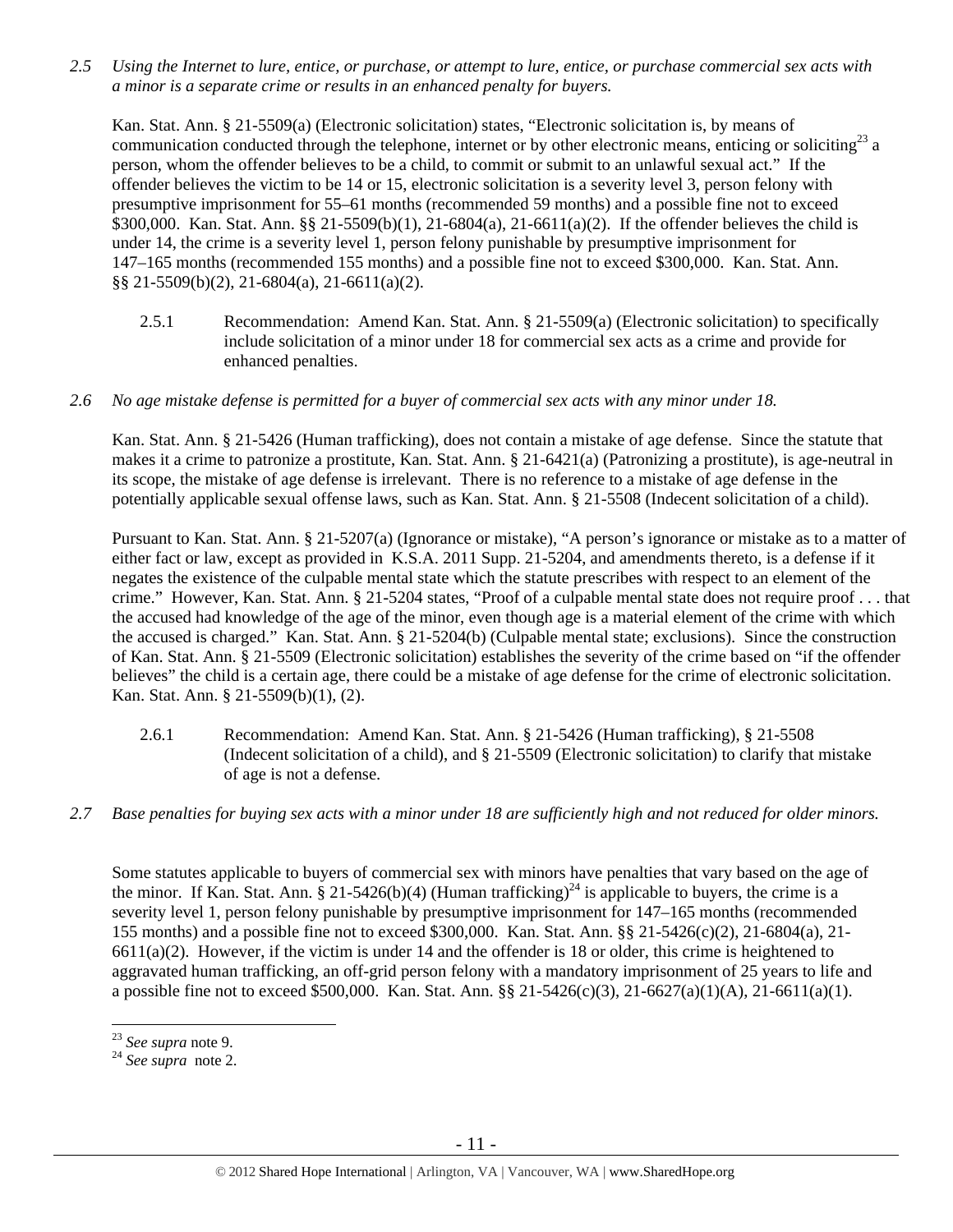However, Kan. Stat. Ann. § 21-6421(a) (Patronizing a prostitute), does not distinguish penalties based on the age of the person patronized.

2.7.1 Recommendation: Enact a separate statute that criminalizes purchasing commercial sex acts with a minor and imposes substantial penalties for any offense involving a minor under 18.

#### *2.8 Financial penalties for buyers of commercial sex acts with minors are sufficiently high to make it difficult for buyers to hide the crime.*

Various fines apply to buyers of sex with minors. A conviction under Kan. Stat. Ann. § 21-5426(b) (Human trafficking) is punishable as a severity level 1, person felony by a possible fine not to exceed \$300,000. Kan. Stat. Ann.  $\S$ § 21-5426(c)(2), 21-6611(a)(2). If the victim is under 14 and the offender is 18 or older, the crime is heightened to an off-grid felony punishable by a possible fine not to exceed \$500,000. Kan. Stat. Ann. §§ 21-  $5426(c)(3)$ ,  $21-6611(a)(1)$ . A conviction under Kan. Stat. Ann. § 21-6421(a) (Patronizing a prostitute) is punishable as a Class C misdemeanor by a possible fine not to exceed \$500. Kan. Stat. Ann. §§ 21-6421(b), 21- 6611(b)(3). A conviction under Kan. Stat. Ann. § 21-5508(a) (Indecent solicitation of a child) involving a 14 or 15 year old child, is a severity level 6, person felony punishable by a possible fine not to exceed \$100,000. Kan. Stat. Ann. §§ 21-5508(a),  $(c)(1)$ , 21-6611(a)(3). If the victim is under 14, the crime is heightened to a severity level 5, person felony punishable by a possible fine not to exceed \$300,000. Kan. Stat. Ann. §§ 21- 5508(b), (c)(2), 21-6611(a)(2).

For any fine for a felony or misdemeanor found in Kan. Stat. Ann. § 21-6611(a), (b), "... the fine imposed may [alternatively] be fixed at any greater sum not exceeding double the pecuniary gain derived from the crime by the offender." Kan. Stat. Ann. § 21-6611(c).

In addition, pursuant to Kan. Stat. Ann. § 60-4104(o)–(p) (Covered offenses and conduct giving rise to forfeiture).<sup>25</sup> violations of both Kan. Stat. Ann. § 21-5426 (Human trafficking) and § 21-6421 (Patronizing a prostitute) give rise to mandatory, civil asset forfeiture. Pursuant to Kan. Stat. Ann. § 60-4105 (Property subject to forfeiture), property subject to forfeiture includes the following:

(b) except as otherwise provided by law, all property, of every kind, including, but not limited to, cash and negotiable instruments and the whole of any lot or tract of land . . . that is either:

(1) Furnished or intended to be furnished by any person in an exchange that constitutes conduct giving rise to forfeiture; or

(2) used or intended to be used in any manner to facilitate conduct giving rise to forfeiture . . .

(c) all proceeds of any conduct giving rise to forfeiture;

(d) all property of every kind, including, but not limited to, cash and negotiable instruments derived from or realized through any proceeds which were obtained directly or indirectly from the commission of an offense listed in K.S.A. 60-4104, and amendments thereto;

. . . .

 $\overline{a}$ 

Seizure of forfeitable property is governed by Kan. Stat. Ann. §60-4107. Forfeiture may be accomplished by an *in rem* proceeding pursuant to Kan. Stat. Ann. § 60-4113 or an *in personam* proceeding pursuant to Kan. Stat. Ann. § 60-4114. Kan. Stat. Ann. § 60-4117 governs the disposition of forfeited property and states, in part:

(a) When property is forfeited under this act, the law enforcement agency may:

<sup>&</sup>lt;sup>25</sup> For additional information on asset forfeiture and seizure procedure, see http://www.sharedhope.org/wpcontent/uploads/2012/11/SHIStateAssetForfeitureLawsChart.pdf.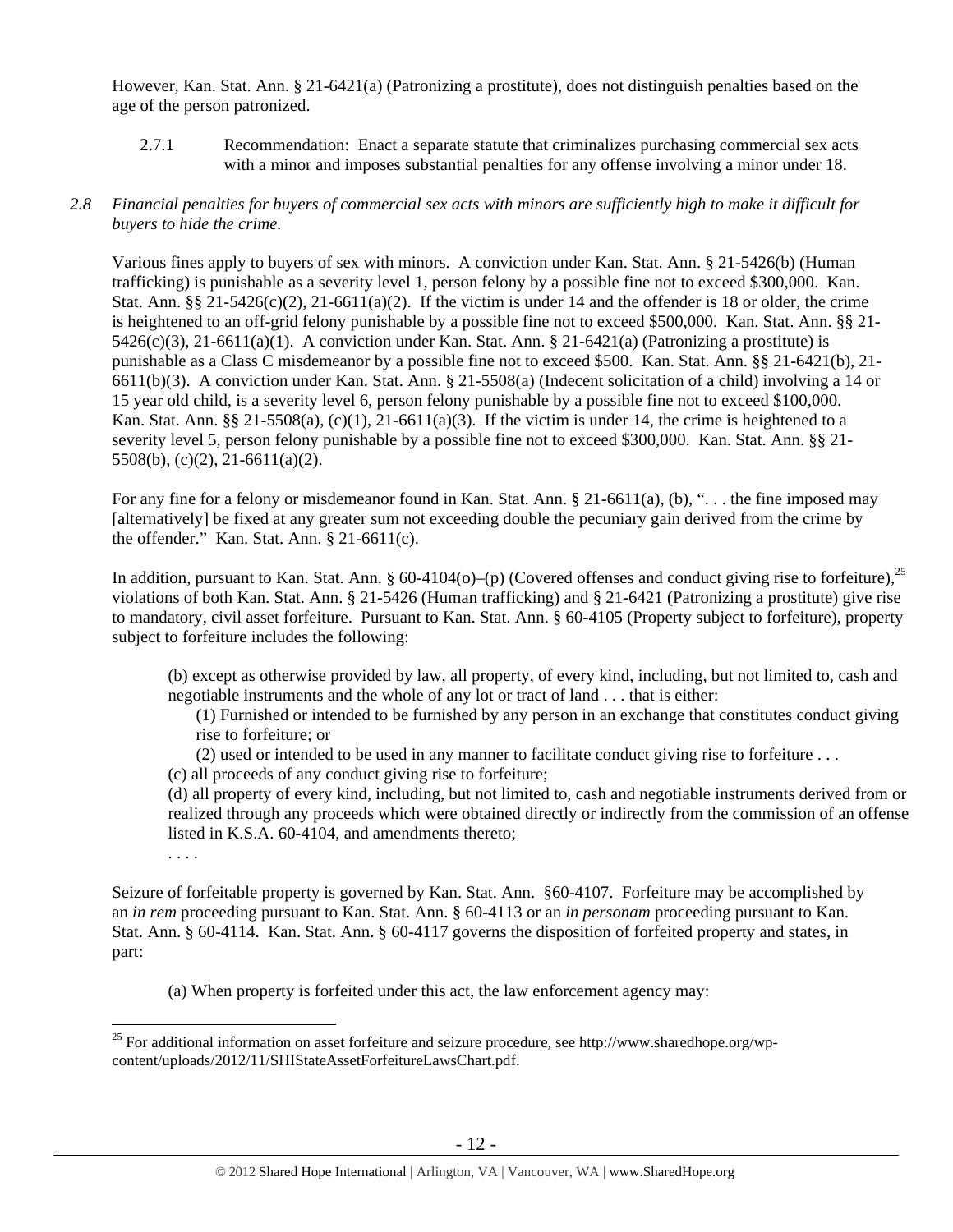(1) Retain such property for official use or transfer the custody or ownership to any local, state or federal agency, subject to any lien preserved by the court;

(2) destroy or use for investigative or training purposes, any illegal or controlled substances and equipment or other contraband, provided that materials necessary as evidence shall be preserved;

(3) sell property which is not required by law to be destroyed and which is not harmful to the public:

(c) The proceeds of any sale shall be distributed in the following order of priority:

(1) For satisfaction of any court preserved security interest or lien . . .

(2) thereafter, for payment of all proper expenses of the proceedings for forfeiture and disposition . .

. (3) reasonable attorney fees:

 $\overline{a}$ 

(4) repayment of law enforcement funds expended in purchasing of contraband or controlled substances, subject to any interagency agreement.

Pursuant to Kan. Stat. Ann. § 22-3424(d) (Judgment and sentence), a buyer convicted of commercial sex with a minor may also be required to pay restitution. Kan. Stat. Ann. § 22-3424(d) states, if a defendant is found guilty and "upon request of the victim or the victim's family and before imposing sentence, the court shall hold a hearing to establish restitution."

## *2.9 Buying and possessing child pornography carries penalties as high as similar federal offenses.*

Possessing child pornography is a crime under Kan. Stat. Ann. § 21-5510(a)(2) (Sexual exploitation of a child), which prohibits "possessing any visual depiction of a child under 18 years of age shown or heard engaging in sexually explicit conduct with intent to arouse or satisfy the sexual desires or appeal to the prurient interest of the offender or any other person." This crime is a severity level 5, person felony punishable by presumptive imprisonment for 31–34 months (recommended 32 months) and a possible fine not to exceed \$300,000. Kan. Stat. Ann. §§ 21-5510(b)(1)(A), 21-6804(a), 21-6611(a)(2).

In comparison, a federal conviction for possession of child pornography<sup>26</sup> is generally punishable by imprisonment for 5–20 years and a fine not to exceed  $\frac{250,000^{27}}{250,000^{27}}$  Subsequent convictions, however, are punishable by imprisonment up to 40 years and a fine not to exceed  $$250,000.<sup>28</sup>$ 

<sup>&</sup>lt;sup>26</sup> 18 U.S.C. §§ 2252(a)(2), (a)(4) (Certain activities relating to material involving the sexual exploitation of minors),  $2252A(a)(2)$ –(3) (Certain activities relating to material constituting or containing child pornography), 1466A(a), (b) (Obscene visual representations of the sexual abuse of children).

<sup>&</sup>lt;sup>27</sup> 18 U.S.C. §§ 2252(b) (stating that a conviction under subsection (a)(2) is punishable by imprisonment for 5–20 years and a fine, while a conviction under subsection (a)(4) is punishable by imprisonment up to 10 years, a fine, or both), 2252A(b)(1) (a conviction is punishable by imprisonment for 5–20 years and a fine), 1466A(a), (b) (stating that a conviction under subsection (a) is "subject to the penalties provided in section  $2252A(b)(1)$ ," imprisonment for 5–20 years and a fine, while a conviction under subsection (b) is "subject to the penalties provided in section 2252A(b)(2)," imprisonment up to 10 years, a fine, or both); *see also* 18 U.S.C. §§ 3559(a)(1) (classifying all of the above listed offenses as felonies), 3571(b)(3) (providing a fine up to \$250,000 for any felony conviction). <sup>28</sup> 18 U.S.C. §§ 2252(b) (stating if a person has a prior conviction under subsection (a)(2), or a list of other statutes, a conviction is punishable by a fine and imprisonment for 15–40 years, but if a person has a prior conviction under subsection (a)(4), or a list of other statutes, a conviction is punishable by a fine and imprisonment for  $10-20$  years),  $2252A(b)(1)$  (stating if a person has a prior conviction under subsection (a)(2), (a)(3), or a list of other statutes, a conviction is punishable by a fine and imprisonment for  $15-40$  years),  $1466A(a)$ , (b) (stating that the penalty scheme for section 2252A(b) applies); *see also* 18 U.S.C. §§ 3559(a)(1) (classifying all of the above listed offenses as felonies), 3571(b)(3) (providing a fine up to \$250,000 for any felony conviction).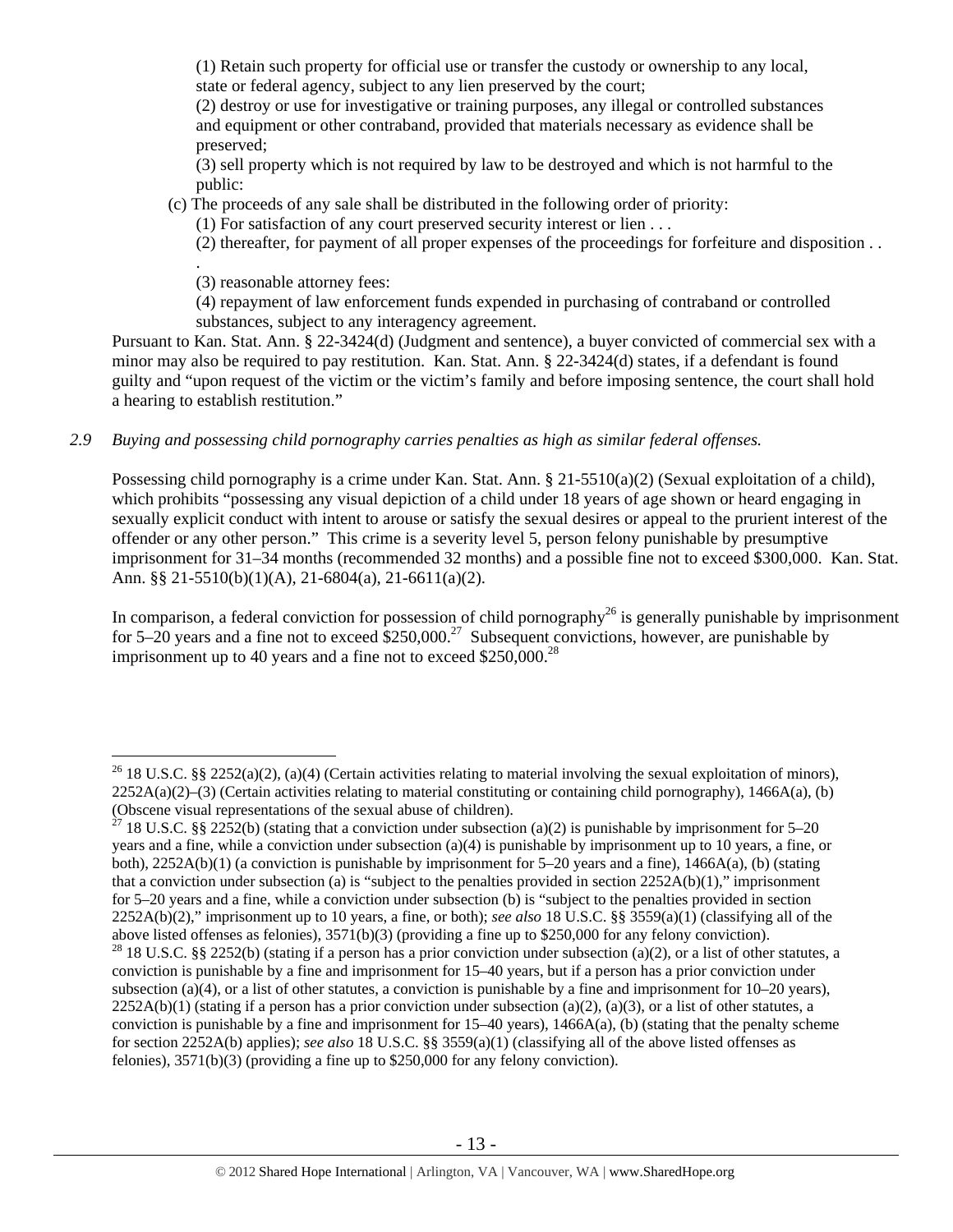*2.10 Convicted buyers of commercial sex acts with minors and child pornography are required to register as sex offenders.* 

Offenders are required to register pursuant to Kan. Stat. Ann. § 22-4905(a) (Registration of offender) in person within 3 days of coming into any county or jurisdiction "in which the offender resides or intends to reside, maintains employment or intends to maintain employment, or attends school or intends to attend school." Under Kan. Stat. Ann. § 22-4902(a)(1), (2) (Definitions),<sup>29</sup> "offender" includes both sex offenders and violent offenders. A "sex offender" is defined by Kan. Stat. Ann. § 22-4902(b) as

any person who:

(1) On or after April 14, 1994, is convicted of any sexually violent crime ;

(2) On or after April 14, 1994, is adjudicated as a juvenile offender for an act which if committed by an adult would constitute the commission of a sexually violent crime , unless the court, on the record, finds that the act involved non-forcible sexual conduct, the victim was at least 14 years of age and the offender was not more than four years older than the victim;

. . .

. . .

(4) on or after May 29, 1997, is convicted of any of the following crimes when one of the parties involved is less than 18 years of age:

(D) patronizing a prostitute, as defined in . . . K.S.A. 2011 Supp. 21-6421, and amendments thereto; or ;

(E) lewd and lascivious behavior, as defined in . . . K.S.A.2011 Supp. 21-5513, and amendments thereto;

. . .

(6) is convicted of an attempt, conspiracy or criminal solicitation, as defined in . . . K.S.A. 2011 Supp. 21-5301, 21-5302, 21-5303, and amendments thereto, of an offense defined in this subsection ; or (7) has been convicted of an offense that is comparable to any crime defined in this subsection, or any out of state conviction for an offense that under the laws of this state would be an offense defined in this subsection.

Several of the crimes defined as sexually violent by Kan. Stat. Ann. § 22-4902(c) are crimes that could possibly be used to prosecute buyers of commercial sex acts with a minor. Sexually violent crimes include the following:

(1) Rape as defined in  $\dots$  K.S.A. 2011 Supp. 21-5503, and amendments thereto;

(2) indecent liberties with a child as defined in . . . subsection (a) of K.S.A. 2011 Supp. 21-5506, and amendments thereto ;

(3) aggravated indecent liberties with a child as defined in . . . subsection (b) of K.S.A. 2011 Supp. 21-5506, and amendments thereto;

. . .

(6) indecent solicitation of a child as defined in . . . K.S.A. 2011 Supp. 21-5508, and amendments thereto;

(7) aggravated indecent solicitation of a child as defined in . . . subsection(b) of K.S.A. 2011 Supp. 21-5508, and amendments thereto;

(8) sexual exploitation of a child as defined in . . . K.S.A. 2011 Supp. 21-5510, and amendments thereto;

. . .

<sup>&</sup>lt;sup>29</sup> The text of Kan. Stat. Ann.. § 22-4902 included here and elsewhere in this report includes amendments made by the passage of House Bill 2568 during the Reg. Sess. of the 84th Kansas Legislature. 2011 Kan. HB. 2568. (KS 2012) (effective July 1, 2012).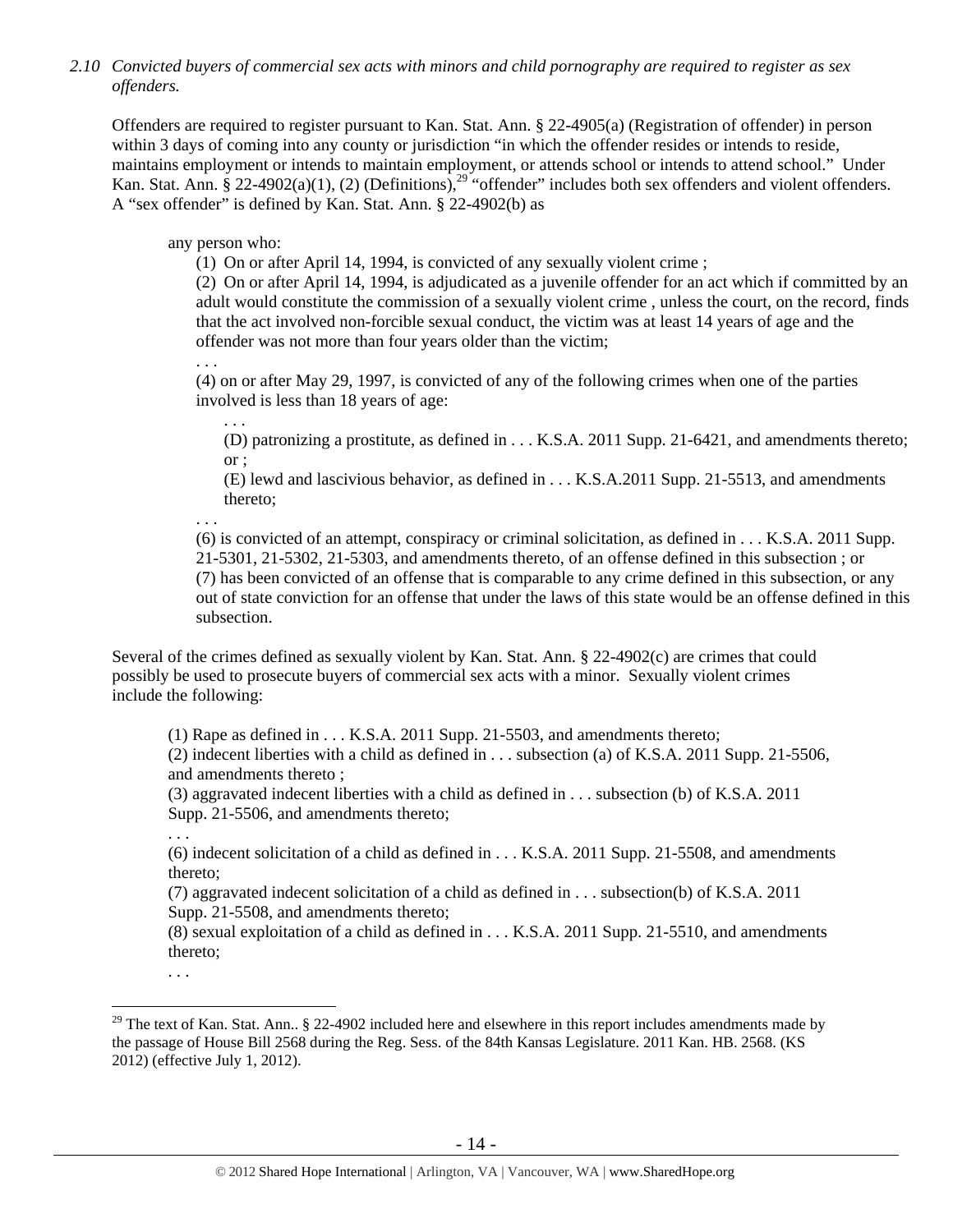(11) electronic solicitation as defined in . . . K.S.A. 2011 Supp. 21-5509, and amendments thereto, committed on or after April 17, 2008;

. . .

(13) any conviction or adjudication for an offense that is comparable to a sexually violent crime as defined in this subsection, or any out of state conviction or adjudication for an offense that under the laws of this state would be a sexually violent crime as defined in this subsection; (14) an attempt, conspiracy or criminal solicitation, as defined in . . . K.S.A.2011 Supp. 21-5301, 21-5302, 21-5303, and amendments thereto, , of a sexually violent crime, as defined in this subsection; or

(15) any act which has been determined beyond a reasonable doubt to have been sexually motivated, unless the court, on the record, finds that the act involved nonforcible sexual conduct, the victim was at least 14 years of age and the offender was not more than four years older than the victim. As used in this paragraph, "sexually motivated" means that one of the purposes for which the defendant committed the crime was for the purpose of the defendant's sexual gratification.

Pursuant to Kan. Stat. Ann. § 22-4902(e)(1)(I), a "violent offender" includes an person who is convicted of aggravated human trafficking under Kan. Stat. Ann. § 21-5426(b) (Human trafficking), on or after May 29, 1997. It also includes "any person who . . . is convicted of an attempt, conspiracy or criminal solicitation, as defined in K.S.A. 21-3301, 21-3302 or 21-3303, prior to their repeal, or K.S.A. 2011 Supp. 21-5301, 21-5302 and 21-5303, and amendments thereto . . . ."Kan. Stat. Ann. § 22-4902(e)(4).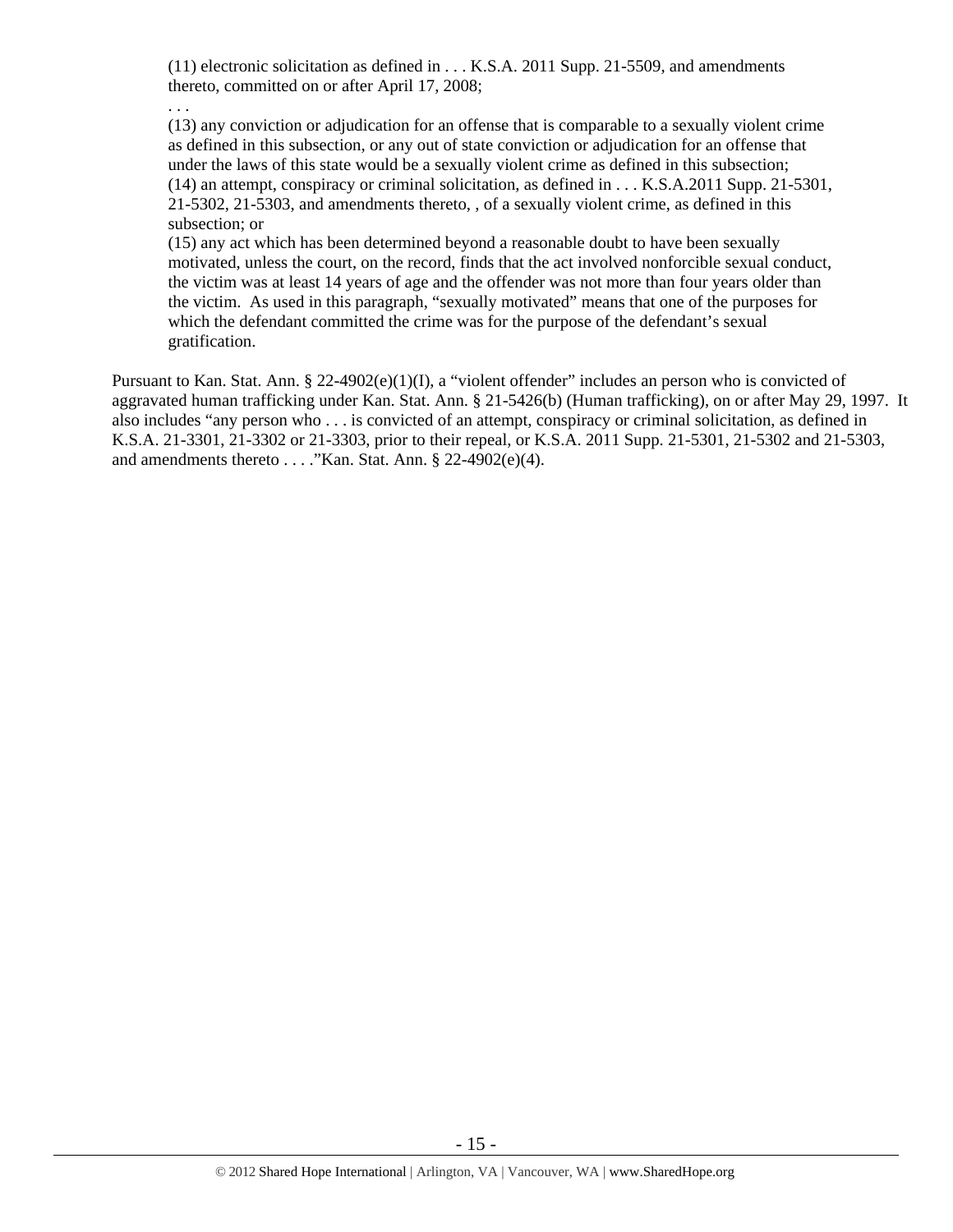## **FRAMEWORK ISSUE 3: CRIMINAL PROVISIONS FOR TRAFFICKERS**

#### *Legal Components:*

- *3.1 Penalties for trafficking a child for sexual exploitation are as high as federal penalties.*
- *3.2 Creating and distributing child pornography carries penalties as high as similar federal offenses.*
- *3.3 Using the Internet to lure, entice, recruit or sell commercial sex acts with a minor is a separate crime or results in an enhanced penalty for traffickers.*
- *3.4 Financial penalties for traffickers, including asset forfeiture, are sufficiently high.*
- *3.5 Convicted traffickers are required to register as sex offenders.*
- *3.6 Laws relating to termination of parental rights for certain offenses include sex trafficking or commercial sexual exploitation of children (CSEC) offenses in order to remove the children of traffickers from their control and potential exploitation.*

*\_\_\_\_\_\_\_\_\_\_\_\_\_\_\_\_\_\_\_\_\_\_\_\_\_\_\_\_\_\_\_\_\_\_\_\_\_\_\_\_\_\_\_\_\_\_\_\_\_\_\_\_\_\_\_\_\_\_\_\_\_\_\_\_\_\_\_\_\_\_\_\_\_\_\_\_\_\_\_\_\_\_\_\_\_\_\_\_\_\_\_\_\_\_* 

#### *Legal Analysis:*

*3.1 Penalties for trafficking a child for sexual exploitation are as high as federal penalties.* 

Traffickers of children for commercial sexual exploitation are subject to prosecution under several criminal statutes. Kan. Stat. Ann. § 21-5426(b)(4) (Human trafficking),<sup>30</sup> which includes human trafficking of a person under 18 is a severity level 1, person felony punishable by presumptive imprisonment for 147–165 months (recommended 155 months) and a possible fine not to exceed \$300,000. Kan. Stat. Ann. §§ 21-5426(c)(2), 21-  $6804(a)$ , 21-6611(a)(2). If the victim is under 14 and the offender is 18 or older, aggravated human trafficking is an off-grid person felony with a mandatory imprisonment for 25 years and life and a possible fine not to exceed \$500,000. Kan. Stat. Ann. §§ 21-5426(c)(3), 21-6627(a)(1)(A), 21-6611(a)(1).

A trafficker may also be convicted under Kan. Stat. Ann. § 21-6420(a) (Promoting prostitution). When the victim is under 14 and the offender is 18 or older, the crime is punishable as an off-grid person felony by mandatory imprisonment for 25 years and life and a possible fine not to exceed \$500,000. Kan. Stat. Ann. §§ 21-6420(b)(2), 21-6627(a)(1), (a)(1)(E), 21-6611(a)(1). If the victim is under 16, the crime is a severity level 6, person felony punishable by presumptive imprisonment for 17–19 months (recommended 18 months) and a possible fine not to exceed \$100,000. Kan. Stat. Ann. §§ 21-6420(b)(1)(C), 21- 6804(a),<sup>31</sup> 21-6611(a)(3). When the victim is 16 or older, a first conviction for promoting prostitution is punishable as a Class A person misdemeanor by a "definite term of confinement in the county jail . . . fixed by the court" and not to exceed one year, a fine not to exceed \$2,500, or both. Kan. Stat. Ann.  $\S$ § 21-6420(b)(1)(A), 21-6602(a)(1), 21-6611(b)(1). However, if the offender has previously been convicted of promoting prostitution, and the victim is 16 or older, the crime is punishable as a severity level 7, person felony punishable by presumptive probation for 11–13 months (recommended 12 months) and a possible fine not to exceed \$100,000. Kan. Stat. Ann. §§ 21-6420 (b)(1)(B), 21-6804(a), 21- 6611(a)(3). Pursuant to Kan. Stat. Ann. § 21-6804(j)(1), "The sentence for any persistent sex offender whose current convicted crime carries a presumptive term of imprisonment shall be double the maximum duration of the presumptive imprisonment term." For any fine for a felony or misdemeanor found in Kan. Stat. Ann. § 21-6611(a)–(b), "[T]he fine imposed may [alternatively] be fixed at any greater sum not exceeding double the pecuniary gain derived from the crime by the offender." Kan. Stat. Ann. § 21-6611(c).

<sup>30</sup> *See supra* note 2. 31 *See supra* note 3.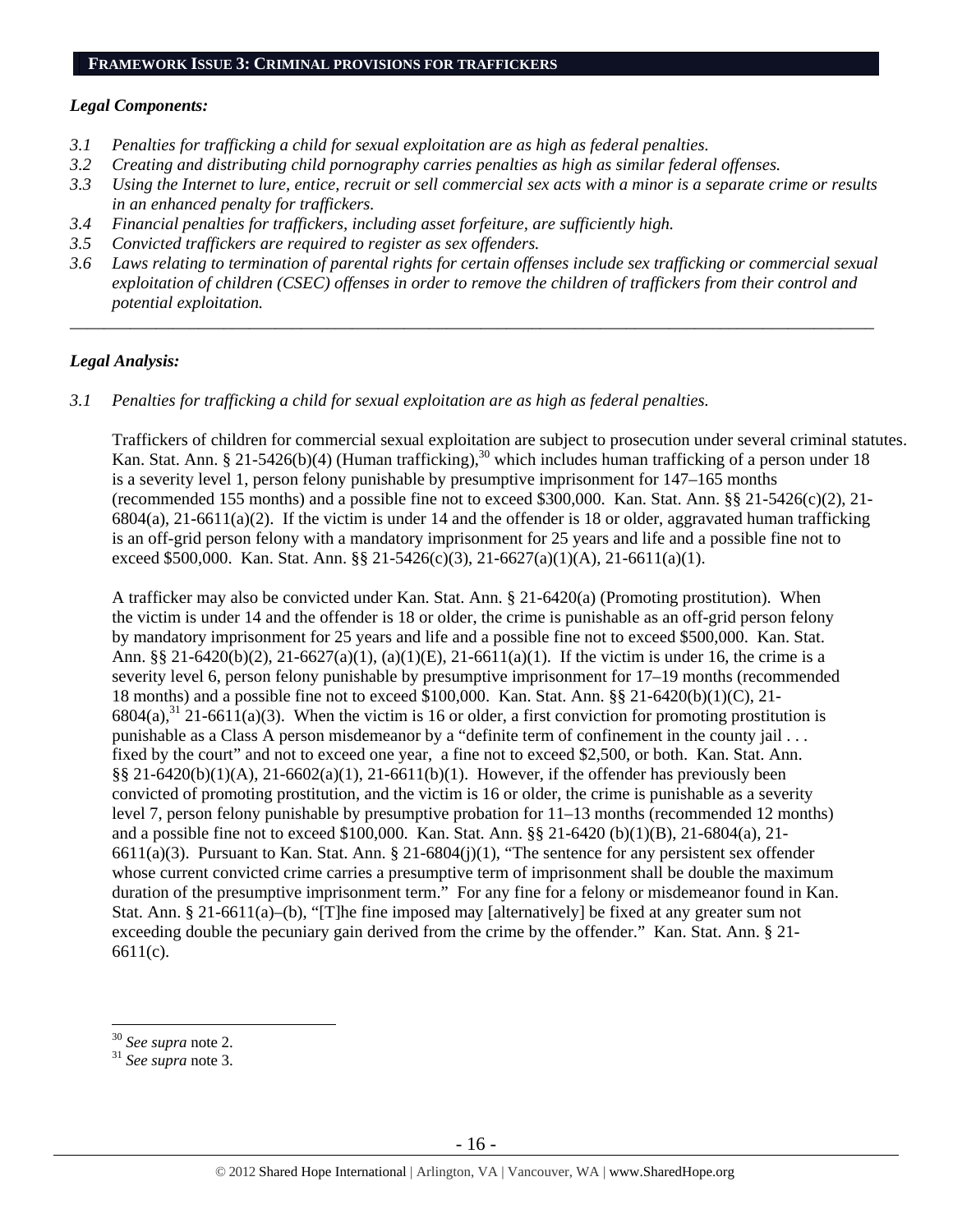In comparison, if the victim is under the age of 14, a conviction under the Trafficking Victims Protection Act  $(TVPA)^{32}$  for child sex trafficking is punishable by 15 years to life imprisonment and a fine not to exceed \$250,000. 18 U.S.C. §§ 1591(b)(1), 3559(a)(1), 3571(b)(3). If the victim is between the ages of 14–17, a conviction is punishable by 10 years to life imprisonment and a fine not to exceed \$250,000. 18 U.S.C. §§ 1591(b)(2), 3559(a)(1), 3571(b)(3). A conviction is punishable by mandatory life imprisonment, however, if the trafficker has a prior conviction for a federal sex offense<sup>33</sup> against a minor.

3.1.1 Recommendation: Amend Kan. Stat. Ann. § 21-6420(b) (Promoting Prostitution) to eliminate the staggered penalties based on the age of the victim, thereby making it a serious crime to commercially sexually exploit all minors under 18.

#### *3.2 Creating and distributing child pornography carries penalties as high as similar federal offenses.*

Creating and distributing child pornography falls under Kan. Stat. Ann. § 21-5510 (Sexual exploitation of a child) which states, in part, "(a) Sexual exploitation of a child is: (1) Employing, using, persuading, inducing, enticing or coercing a child under 18 years of age to engage in sexually explicit conduct<sup>34</sup> with the intent to promote any performance." Kan. Stat. Ann. § 21-5510(a)(1). Under Kan. Stat. Ann. § 21-5510(d)(2), the term "promoting" is defined to include the following:

procuring, transmitting, distributing, circulating, presenting, producing, directing, manufacturing, issuing, publishing, displaying, exhibiting, or advertising:

(A) For pecuniary profit; or

(B) with intent to arouse or gratify the sexual desire or appeal to the prurient interest of the offender or any other person.

Sexual exploitation of a child is a severity level 5, person felony, punishable by presumptive imprisonment for 31–34 months (recommended 32 months) and a possible fine not to exceed \$300,000. Kan. Stat. Ann. §§ 21-  $5510(b)(1)(B)$ ,  $21-6804(a)$ ,  $21-6611(a)(2)$ . However, when the child is under 14 and the offender is 18 or older, sexual exploitation of a child is an off-grid person felony with mandatory imprisonment of 25 years to life and a possible fine not to exceed \$500,000. Kan. Stat. Ann. §§ 21-5510(b)(2), 21-6627(a)(1)(F),<sup>35</sup> 21-6611(a)(1).

In comparison, if the victim is under the age of 14, a conviction under the TVPA for child sex trafficking is punishable by 15 years to life imprisonment and a fine not to exceed \$250,000. 18 U.S.C. §§ 1591(b)(1),  $3559(a)(1)$ ,  $3571(b)(3)$ . If the victim is between the ages of  $14-17$ , a conviction is punishable by 10 years to life imprisonment and a fine not to exceed \$250,000. 18 U.S.C. §§ 1591(b)(2), 3559(a)(1), 3571(b)(3). A conviction is punishable by mandatory life imprisonment, however, if the trafficker has a prior conviction for a federal sex offense<sup>36</sup> against a minor. Additionally, a federal conviction for distribution of child pornography<sup>37</sup> is generally punishable by imprisonment for  $5-20$  years and a fine not to exceed \$250,000.<sup>38</sup> Subsequent convictions, however, are punishable by imprisonment up to 40 years and a fine not to exceed \$250,000.<sup>39</sup>

 $32$  See supra note 13.

<sup>&</sup>lt;sup>33</sup> See supra note 20.<br><sup>34</sup> See supra note 8 for the definition of sexually explicit conduct.<br><sup>35</sup> See supra note 5.<br><sup>36</sup> See supra note 20.<br><sup>37</sup> 18 U.S.C. §§ 2252(a)(1), (a)(2), (a)(3) (Certain activities relating to ma minors),  $2252A(a)(2)$ , (a)(3) (Certain activities relating to material constituting or containing child pornography), 1466A(a) (Obscene visual representations of the sexual abuse of children).<br><sup>38</sup> 18 U.S.C. §§ 2252(b) (stating that a conviction under subsection (a)(1), (a)(2), or (a)(3) is punishable by

imprisonment for 5–20 years and a fine), 2252A(b)(1) (a conviction is punishable by imprisonment for 5–20 years and a fine), 1466A(a), (b) (stating that a conviction under subsection (a) is "subject to the penalties provided in section 2252A(b)(1)," imprisonment for 5–20 years and a fine, while a conviction under subsection (b) is "subject to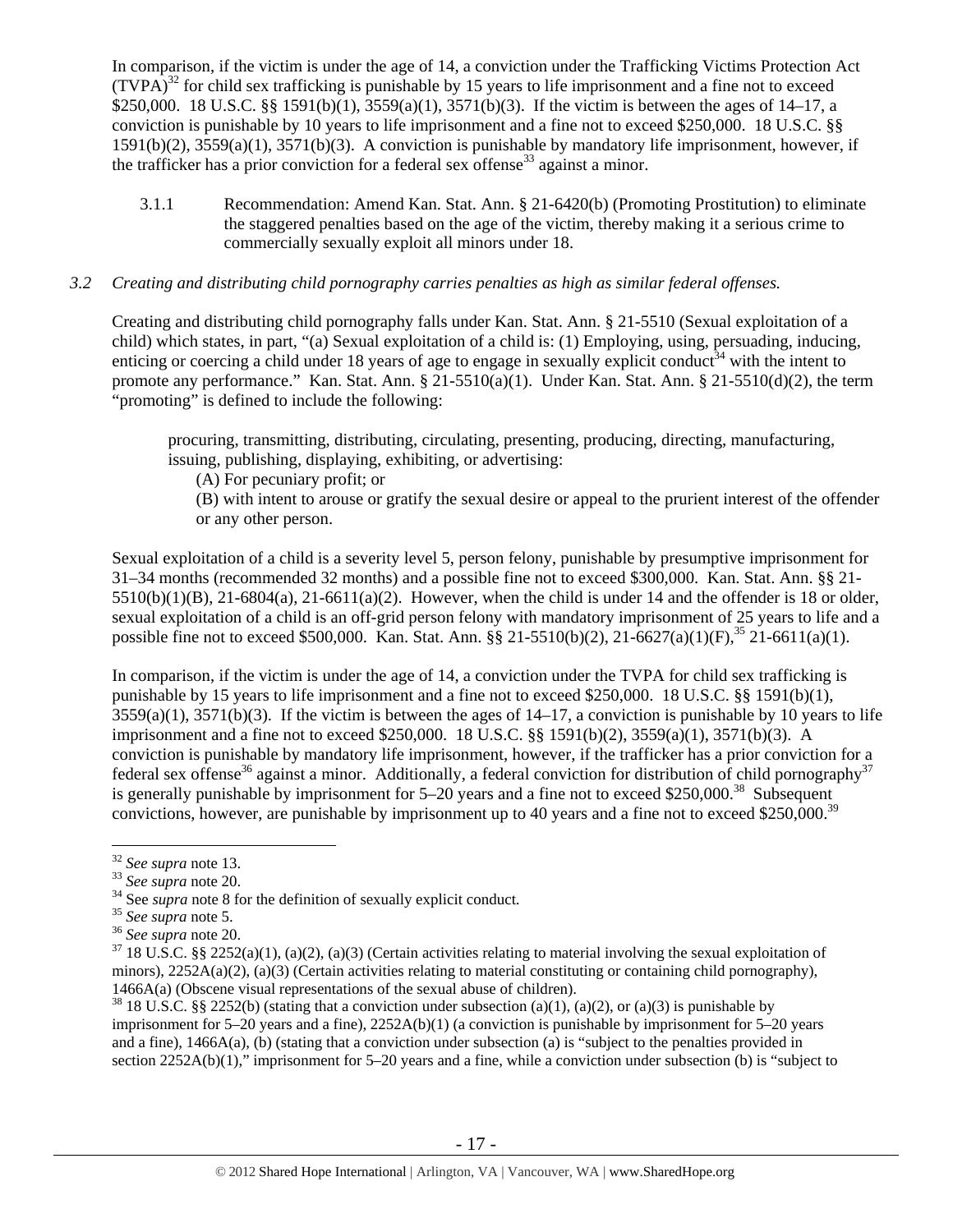*3.3 Using the Internet to lure, entice, recruit or sell commercial sex acts with a minor is a separate crime or results in an enhanced penalty for traffickers.* 

Kan. Stat. Ann. § 21-5509(a) (Electronic solicitation) states, "Electronic solicitation is, by means of communication conducted through the telephone, internet or by other electronic means, enticing or soliciting  $40$  a person, whom the offender believes to be a child, to commit or submit to an unlawful sexual act." If the offender believes the victim to be 14 or 15, electronic solicitation is a severity level 3, person felony with presumptive imprisonment for 55–61 months (recommended 59 months) and a possible fine not to exceed \$300,000. Kan. Stat. Ann. §§ 21-5509(b)(1), 21-6804(a), 21-6611(a)(2). If the offender believes the child is under 14, the crime is a severity level 1, person felony punishable by presumptive imprisonment for 147–165 months (recommended 155 months) and a possible fine not to exceed \$300,000. Kan. Stat. Ann. §§ 21- 5509(b)(2), 21-6804(a), 21-6611(a)(2).

3.3.1 Recommendation: Amend Kan. Stat. Ann. § 21-5509(a) (Electronic solicitation) to specifically include luring or recruiting a minor under 18 for commercial sex acts as a crime and provide for enhanced penalties for traffickers who use the Internet.

## *3.4 Financial penalties for traffickers, including asset forfeiture, are sufficiently high.*<sup>41</sup>

Traffickers are subject to both criminal and civil forfeiture provisions, restitution, and fines for violations of Kansas's laws. A conviction under Kan. Stat. Ann. § 21-5426(b) (Human trafficking) or Kan. Stat. Ann. § 21-6420(a) (Promoting prostitution) when the victim is under 14 and the offender is 18 or older is punishable by a possible fine not to exceed \$500,000. Kan. Stat. Ann. §§ 21-5426(c)(3), 21-6420(b)(2), 21-6611(a)(1). Otherwise, a conviction under Kan. Stat. Ann. § 21-5426(b) (Human trafficking) when the victim is under 18 is punishable by a fine not to exceed \$300,000. Kan. Stat. Ann. §§21-5426(c)(2), 21-6611(a)(2). For a conviction under Kan. Stat. Ann. § 21-6420(a), traffickers could face penalties ranging from \$2,500–\$500,000 depending on the age of the victim and the age of the perpetrator and if the perpetrator had previous convictions. Kan. Stat. Ann.  $\S$ § 21-6420(b), 21-6611(a)(1), (a)(3),(b)(1).

For any fine for a felony or misdemeanor found in Kan. Stat. Ann. § 21-6611(a)–(b), "the fine imposed may [alternatively] be fixed at any greater sum not exceeding double the pecuniary gain derived from the crime by the offender." Kan. Stat. Ann. § 21-6611(c).

Kansas's asset forfeiture laws are applicable to traffickers who violate Kan. Stat. Ann. § 21-5426 (Human trafficking) and § 21-6420 (Promoting prostitution). Kan. Stat. Ann. § 60-4104(o)–(p). Pursuant to Kan. Stat. Ann. § 60-4105(b)–(d) (Property subject to forfeiture), property subject to forfeiture includes the following:

the penalties provided in section 2252A(b)(2)," imprisonment up to 10 years, a fine, or both); *see also* 18 U.S.C. §§ 3559(a)(1) (classifying all of the above listed offenses as felonies), 3571(b)(3) (providing a fine up to \$250,000 for any felony conviction).

 $39$  18 U.S.C. §§ 2252(b) (stating if a person has a prior conviction under subsection (a)(1), (a)(2), or (a)(3) or a list of other statutes, a conviction is punishable by a fine and imprisonment for 15–40 years), 2252A(b)(1) (stating if a person has a prior conviction under subsection (a)(2), (a)(3), or a list of other statutes, a conviction is punishable by a fine and imprisonment for  $15-40$  years),  $1466A(a)$ , (b) (stating that the penalty scheme for section  $2252A(b)$ applies); *see also* 18 U.S.C. §§ 3559(a)(1) (classifying all of the above listed offenses as felonies), 3571(b)(3) (providing a fine up to \$250,000 for any felony conviction).

<sup>40</sup> *See supra* note 9. 41 *See* discussion of relevant provisions *supra* Sections 1.1, 1.2, 3.1.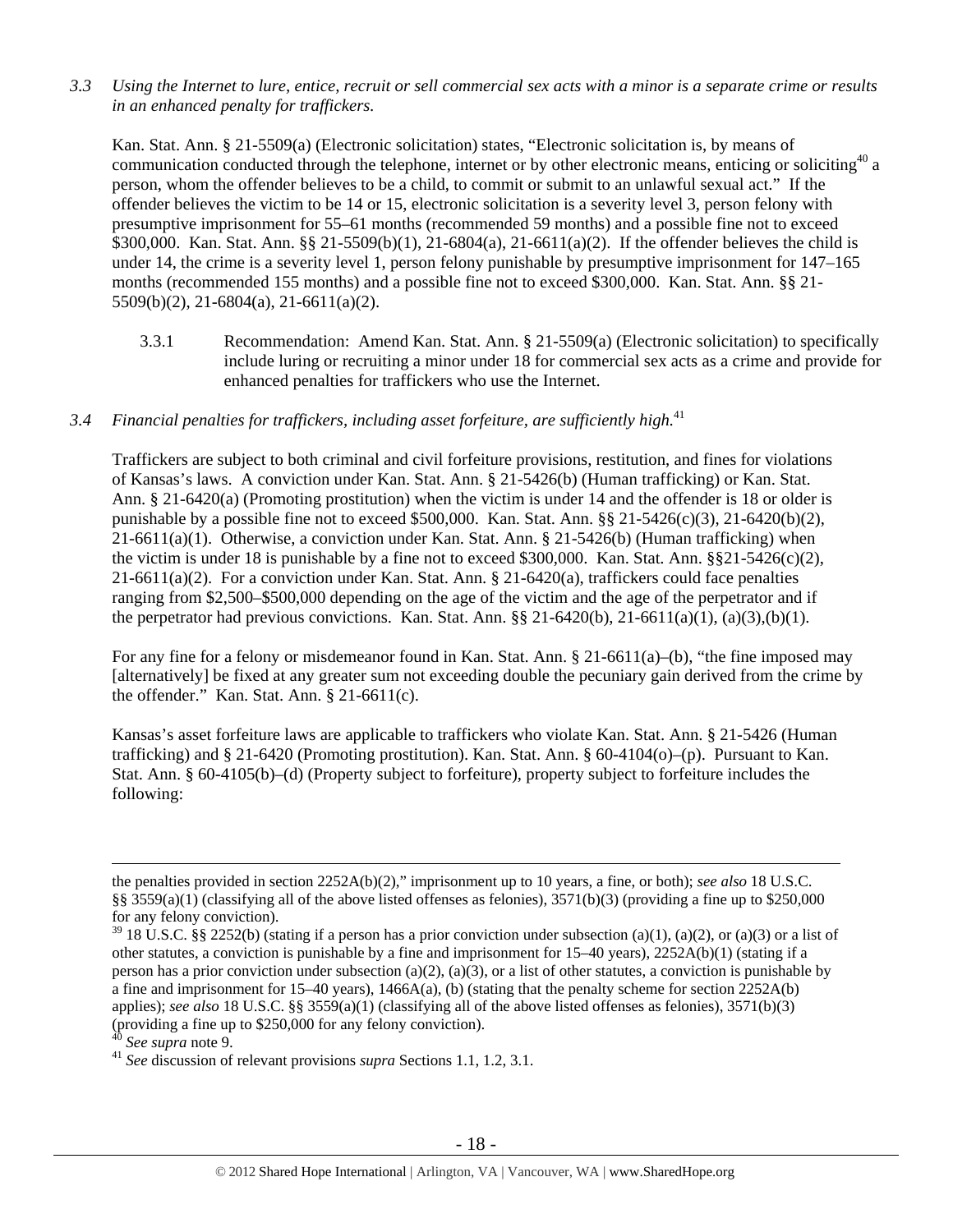(b) except as otherwise provided by law, $42$  all property, of every kind, including, but not limited to, cash and negotiable instruments and the whole of any lot or tract of land . . . that is either:

(1) Furnished or intended to be furnished by any person in an exchange that constitutes conduct giving rise to forfeiture; or

(2) used or intended to be used in any manner to facilitate conduct giving rise to forfeiture, including, but not limited to, any computer, computer system, computer network or any software or data owned by the defendant which is used during the commission of a violation of K.S.A. 2011 Supp. 21-6108 [Unlawful possession of scanning device or reencoder], and amendments thereto;

(c) all proceeds of any conduct giving rise to forfeiture;

(d) all property of every kind, including, but not limited to, cash and negotiable instruments derived from or realized through any proceeds which were obtained directly or indirectly from the commission of an offense listed in K.S.A. 60-4104, and amendments thereto;

Seizure of forfeitable property is governed by Kan. Stat. Ann. §60-4107. Forfeiture may be accomplished by an *in rem* proceeding pursuant to Kan. Stat. Ann. § 60-4113 or an *in personam* proceeding pursuant to Kan. Stat. Ann. § 60-4114. Kan. Stat. Ann. § 60-4117 governs the disposition of forfeited property and states, in part:

a) When property is forfeited under this act, the law enforcement agency may:

(1) Retain such property for official use or transfer the custody or ownership to any local, state or federal agency, subject to any lien preserved by the court;

(2) destroy or use for investigative or training purposes, any illegal or controlled substances and equipment or other contraband, provided that materials necessary as evidence shall be preserved;

. . . .

. . . .

. . ..

 $\overline{a}$ 

(a) All property, including all interests in property, described in K.S.A. 60-4105, is subject to forfeiture . . . except that property specifically exempted hereunder:

(1) No real property or conveyance, or an interest therein, may be forfeited under this act unless the offense or conduct giving rise to forfeiture constitutes a felony.

(2) No conveyance used by any person as a common carrier in the transaction of business as a common carrier is subject to forfeiture under this act unless it appears that the owner or other person in charge of the conveyance is a consenting party or privy to a violation of this act.

(3) No property is subject to forfeiture under this act if the owner or interest holder acquired the property before or during the conduct giving rise to the property's forfeiture, and such owner or interest holder:

(A) Did not know and could not have reasonably known of the act or omission or that it was likely to occur; or

(B) acted reasonably to prevent the conduct giving rise to forfeiture.

(4) No property is subject to forfeiture if the owner or interest holder acquired the property after the conduct giving rise to the property's forfeiture, including acquisition of proceeds of conduct giving rise to forfeiture, and the owner or interest holder acquired the property in good faith, for value and was not knowingly taking part in an illegal transaction.

(b) Notwithstanding subsection (a), property is not exempt from forfeiture, even though the owner or interest holder lacked knowledge or reason to know that the conduct giving rise to property's forfeiture had occurred or was likely to occur, if the:

(2) owner or interest holder is criminally responsible for the conduct giving rise to the property's forfeiture, whether or not there is a prosecution or conviction;  $\lceil \cdot \rceil$ 

<sup>&</sup>lt;sup>42</sup> Pursuant to Kan. Stat. Ann.  $\S$  60-4106 (Exemptions),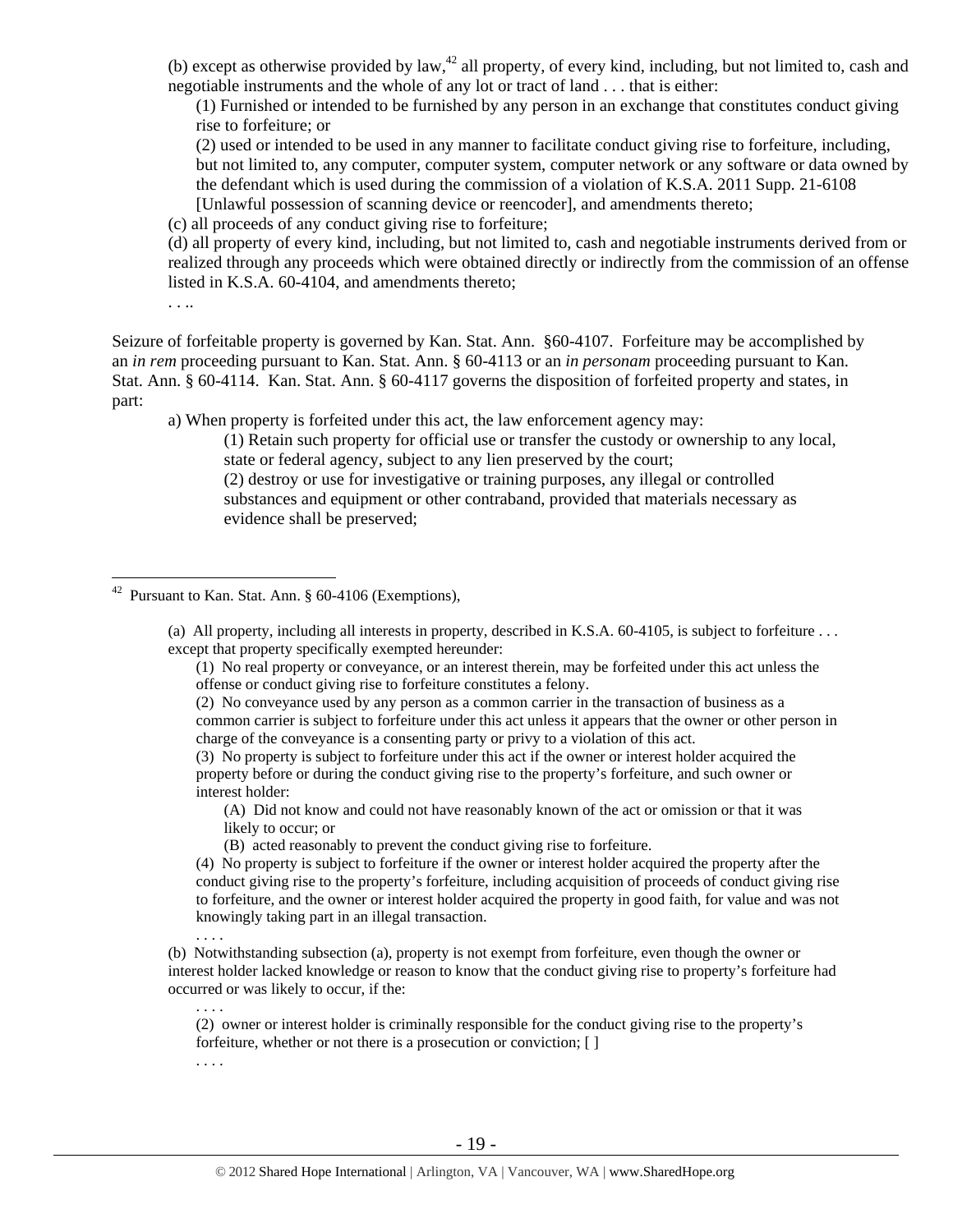(3) sell property which is not required by law to be destroyed and which is not harmful to the public:

(c) The proceeds of any sale shall be distributed in the following order of priority:

(1) For satisfaction of any court preserved security interest or lien . . .

(2) thereafter, for payment of all proper expenses of the proceedings for forfeiture and disposition . . (3) reasonable attorney fees:

(4) repayment of law enforcement funds expended in purchasing of contraband or controlled substances, subject to any interagency agreement.

Pursuant to Kan. Stat. Ann. § 22-3424(d) (Judgment and sentence), a trafficker convicted of commercial sex with a minor may also be required to pay restitution. Kan. Stat. Ann. § 22-3424(d) states, if a defendant is found guilty and "upon request of the victim or the victim's family and before imposing sentence, the court shall hold a hearing to establish restitution."

## *3.5 Convicted traffickers are required to register as sex offenders.*

Sex offenders are required to register pursuant to Kan. Stat. Ann. § 22-4905(a) (Registration of offender) in person within 3 days of coming into any county or jurisdiction "in which the offender resides or intends to reside, maintains employment or intends to maintain employment, or attends school or intends to attend school." Under Kan. Stat. Ann. § 22-4902(a)(1)–(2) (Definitions), $43$  "offender" includes both sex offenders and violent offenders. A "sex offender" is defined by Kan. Stat. Ann. § 22-4902(b) as

## any person who:

(1) On or after April 14, 1994, is convicted of any sexually violent crime;

(2) On or after April 14, 1994, is adjudicated as a juvenile offender for an act which if committed by an adult would constitute the commission of a sexually violent crime , unless the court, on the record, finds that the act involved non-forcible sexual conduct, the victim was at least 14 years of age and the offender was not more than four years older than the victim;

. . .

(4) on or after May 29, 1997, is convicted of any of the following crimes when one of the parties involved is less than 18 years of age:

. . .

(D) patronizing a prostitute, as defined in . . . K.S.A. 2011 Supp. 21-6421, and amendments thereto; or ;

(E) lewd and lascivious behavior, as defined in . . . K.S.A. Supp. 21-5513, and amendments thereto; . . .

(6) is convicted of an attempt, conspiracy or criminal solicitation, as defined in . . . K.S.A. 2011 Supp. 21-5301, 21-5302, 21-5303, and amendments thereto, of an offense defined in this subsection; or (7) has been convicted of an that is comparable to any crime defined in this subsection, or any out of state conviction for an offense that under the laws of this state would be an offense defined in this subsection.

Several of the crimes defined as sexually violent by Kan. Stat. Ann. § 22-4902(c) are crimes applicable to traffickers. Pursuant to Kan. Stat. Ann. § 22-4902(c) these crimes include the following:

(8) sexual exploitation of a child as defined in . . . K.S.A. 2011 Supp. 21-5510, and amendments thereto;

. . .

(11) electronic solicitation as defined in . . . K.S.A. 2011 Supp. 21-5509, and amendments thereto, committed on or after April 17, 2008;

<sup>43</sup> *See supra* note 29.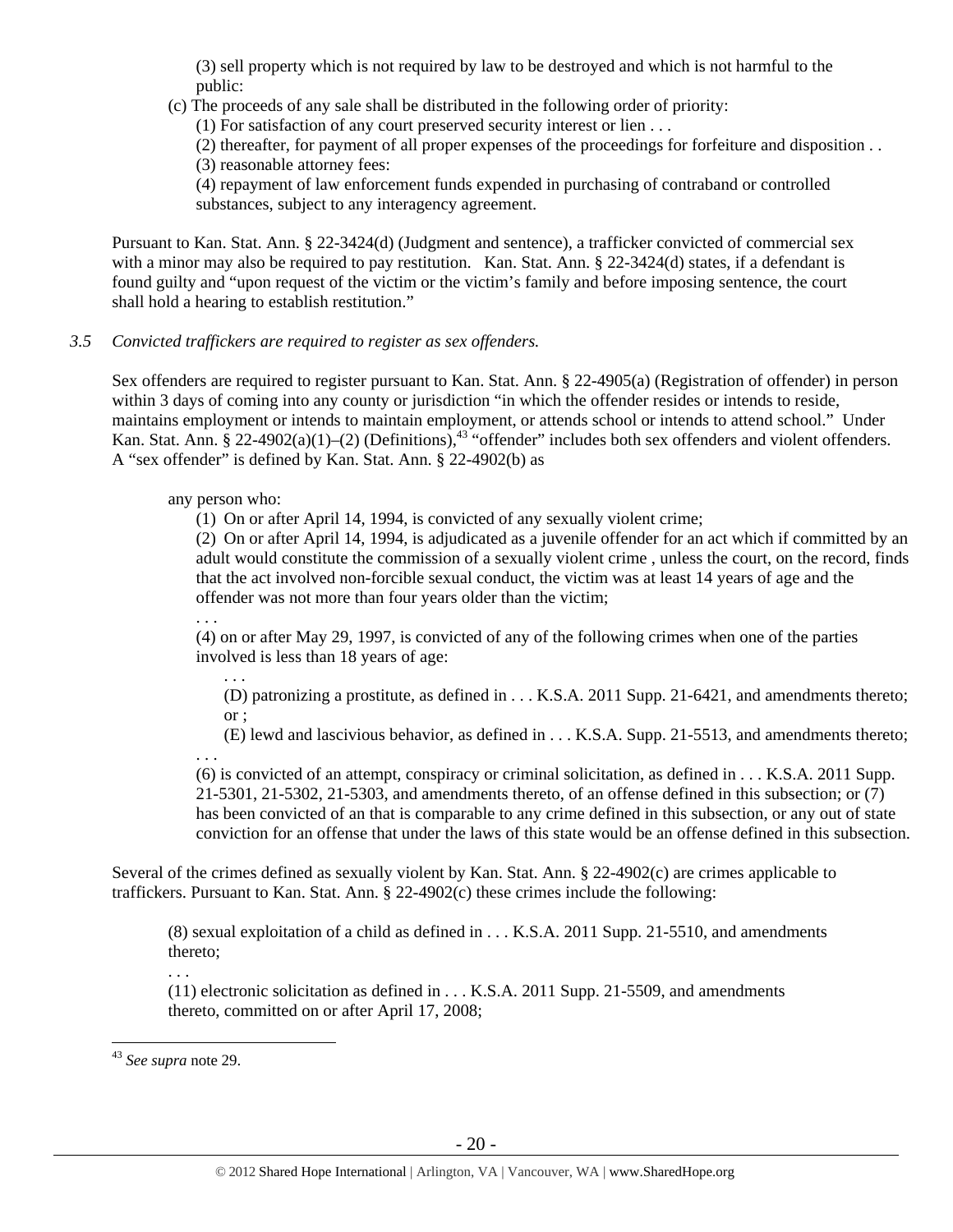(13) any conviction or adjudication for an offense that is comparable to a sexually violent crime as defined in this subsection, or any out of state conviction or adjudication for an offense that under the laws of this state would be a sexually violent crime as defined in this subsection; (14) an attempt, conspiracy or criminal solicitation, as defined in . . . K.S.A. 2011 Supp. 21-5301, 21-5302, 21-5303, and amendments thereto, of a sexually violent crime, as defined in this subsection; or

. . .

(15) any act which has been determined beyond a reasonable doubt to have been sexually motivated, unless the court, on the record, finds that the act involved nonforcible sexual conduct, the victim was at least 14 years of age and the offender was not more than four years older than the victim. As used in this paragraph, "sexually motivated" means that one of the purposes for which the defendant committed the crime was for the purpose of the defendant's sexual gratification.

Pursuant to Kan. Stat. Ann. § 22-4902(e)(1)(I), a "violent offender" includes an person who is convicted of aggravated human trafficking under Kan Stat. Ann. § 21-5426(b) (Human trafficking) on or after May 29, 1997. It also includes "any person who . . . is convicted of an attempt, conspiracy or criminal solicitation, as defined in . . . K.S.A.2011 Supp. 21-5301, 21-5302, 21-5303, and amendments thereto, of an offense defined in this subsection ." Kan. Stat. Ann. § 22-4902(e)(4).

*3.6 Laws relating to termination of parental rights for certain offenses include sex trafficking or commercial sexual exploitation of children (CSEC) offenses in order to remove the children of traffickers from their control and potential exploitation.* 

Pursuant to Kan. Stat. Ann. § 38-2269(a) (Factors to be considered in termination of parental rights), "When the child has been adjudicated to be a child in need of care, the court may terminate parental rights or appoint a permanent custodian when the court finds by clear and convincing evidence that the parent is unfit by reason of conduct or condition which renders the parent unable to care properly for a child and the conduct or condition is unlikely to change in the foreseeable future." One of the factors a court may consider in determining fitness is "conviction of a felony and imprisonment." Kan. Stat. Ann. § 38-2269(b)(5). Additionally, a parent or guardian may be found unfit if he or she has been "convicted of a felony in which intercourse occurred, or if a juvenile is adjudicated a juvenile offender because of an act which, if committed by an adult, would be a felony in which sexual intercourse occurred, and as a result of the sexual intercourse, a child is conceived . . . ." Kan. Stat. Ann. § 38-2269(e).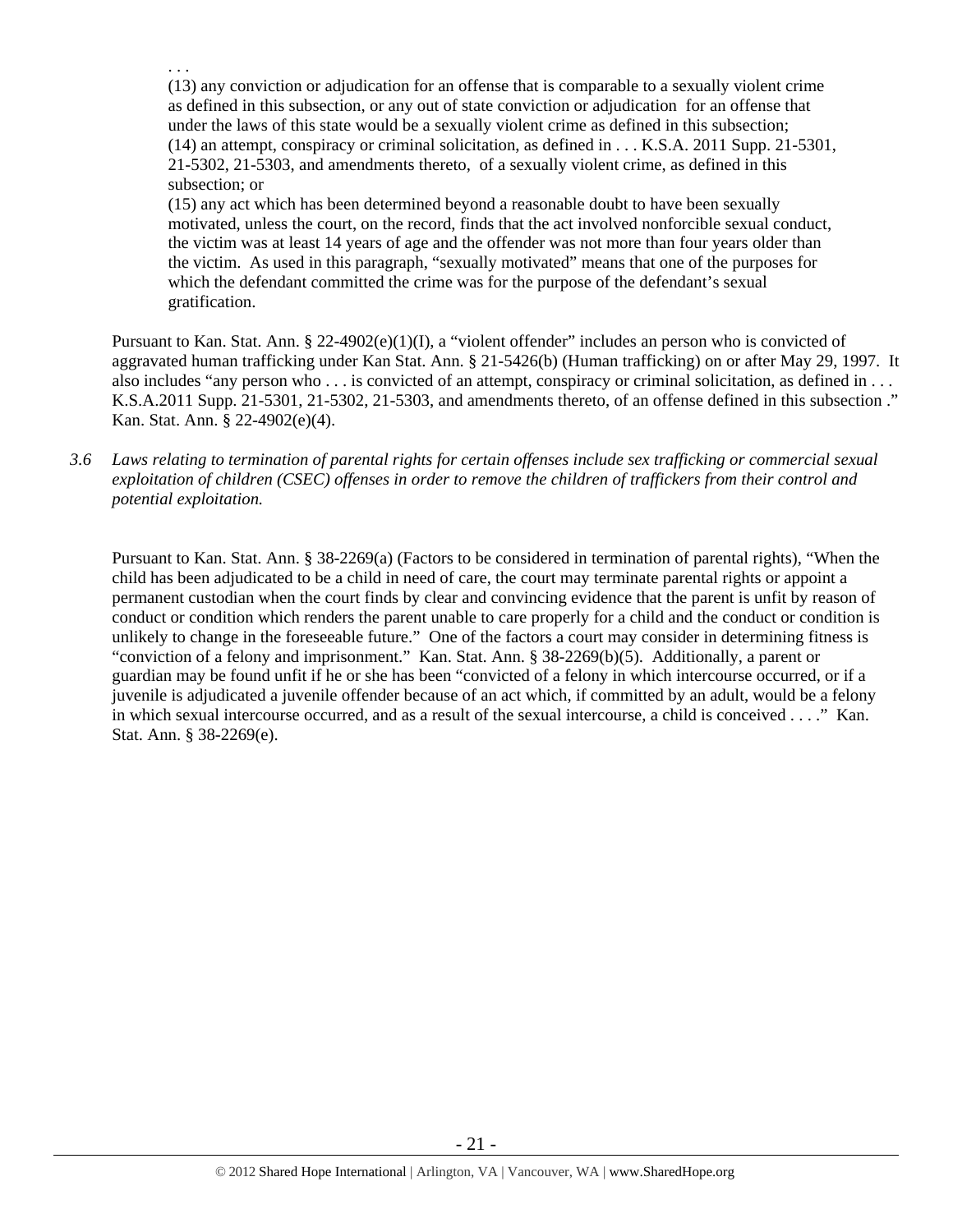#### *Legal Components:*

- *4.1 The acts of assisting, enabling, or financially benefitting from child sex trafficking are included as criminal offenses in the state sex trafficking statute.*
- *4.2 Financial penalties, including asset forfeiture laws, are in place for those who benefit financially from or aid and assist in committing domestic minor sex trafficking.*

*\_\_\_\_\_\_\_\_\_\_\_\_\_\_\_\_\_\_\_\_\_\_\_\_\_\_\_\_\_\_\_\_\_\_\_\_\_\_\_\_\_\_\_\_\_\_\_\_\_\_\_\_\_\_\_\_\_\_\_\_\_\_\_\_\_\_\_\_\_\_\_\_\_\_\_\_\_\_\_\_\_\_\_\_\_\_\_\_\_\_\_\_\_\_* 

- *4.3 Promoting and selling child sex tourism is illegal.*
- *4.4 Promoting and selling child pornography is illegal.*

#### *Legal Analysis:*

*4.1 The acts of assisting, enabling, or financially benefitting from child sex trafficking are included as criminal offenses in the state sex trafficking statute.* 

The human trafficking provision may apply to facilitators. Under Kan. Stat. Ann. § 21-5426(a) (Human trafficking),<sup>44</sup> "Human trafficking is: (1) The intentional recruitment, harboring, transportation, provision or obtaining of a person for labor or services, through the use of force, fraud or coercion for the purpose of subjecting the person to involuntary servitude or forced labor; (2) intentionally benefitting financially or by receiving anything of value from participation in a venture that the person has reason to know has engaged in acts set forth in subsection (a)(1)." Therefore, facilitators prosecuted under this provision would need to have reason to know that "force, fraud, threat or coercion will be used to cause the person to engage in forced labor or involuntary servitude." Human trafficking is a severity level 2, person felony punishable by presumptive imprisonment for 109–123 months (recommended 117 months) and a possible fine not to exceed \$300,000. Kan. Stat. Ann. §§ 21-5426(c)(1), 21-6804(a), 21-6611(a)(2).

Under Kan. Stat. Ann. § 21-5426(b)(4), aggravated trafficking "involve[es] recruiting, harboring, transporting, providing or obtaining, by any means, a person under 18 years of age knowing that the person, with or without force, fraud, threat or coercion, will be used to engage in forced labor, involuntary servitude or sexual gratification of the defendant or another." Aggravated human trafficking is a severity level 1, person felony punishable by presumptive imprisonment for 147–165 months (recommended 155 months) and a possible fine not to exceed \$300,000. Kan. Stat. Ann. §§ 21-5426(c)(2), 21-6804(a), 21-6611(a)(2). If the victim is less than 14 and the offender is 18 or older, the crime is an off-grid person felony with a mandatory imprisonment of 25 years to life and a possible fine not to exceed \$500,000. Kan. Stat. Ann. §§ 21-5426(c)(3), 21-6627(a)(1)(A),<sup>45</sup>  $21-6611(a)(1)$ .

Additionally, a facilitator could be charged under Kan. Stat. Ann. § 21-6420(a) (Promoting prostitution) which includes knowingly

(1) Establishing, owning, maintaining or managing a house of prostitution, or participating in the establishment, ownership, maintenance, or management thereof;

(2) permitting any place partially or wholly owned or controlled by the defendant to be used as a house of prostitution;

. . .

(7) procuring transportation for, paying for the transportation of, or transporting a person within this state with the intention of assisting or promoting that person's engaging in prostitution; or

<sup>44</sup> *See supra* note 2. 45 *See supra* note 5.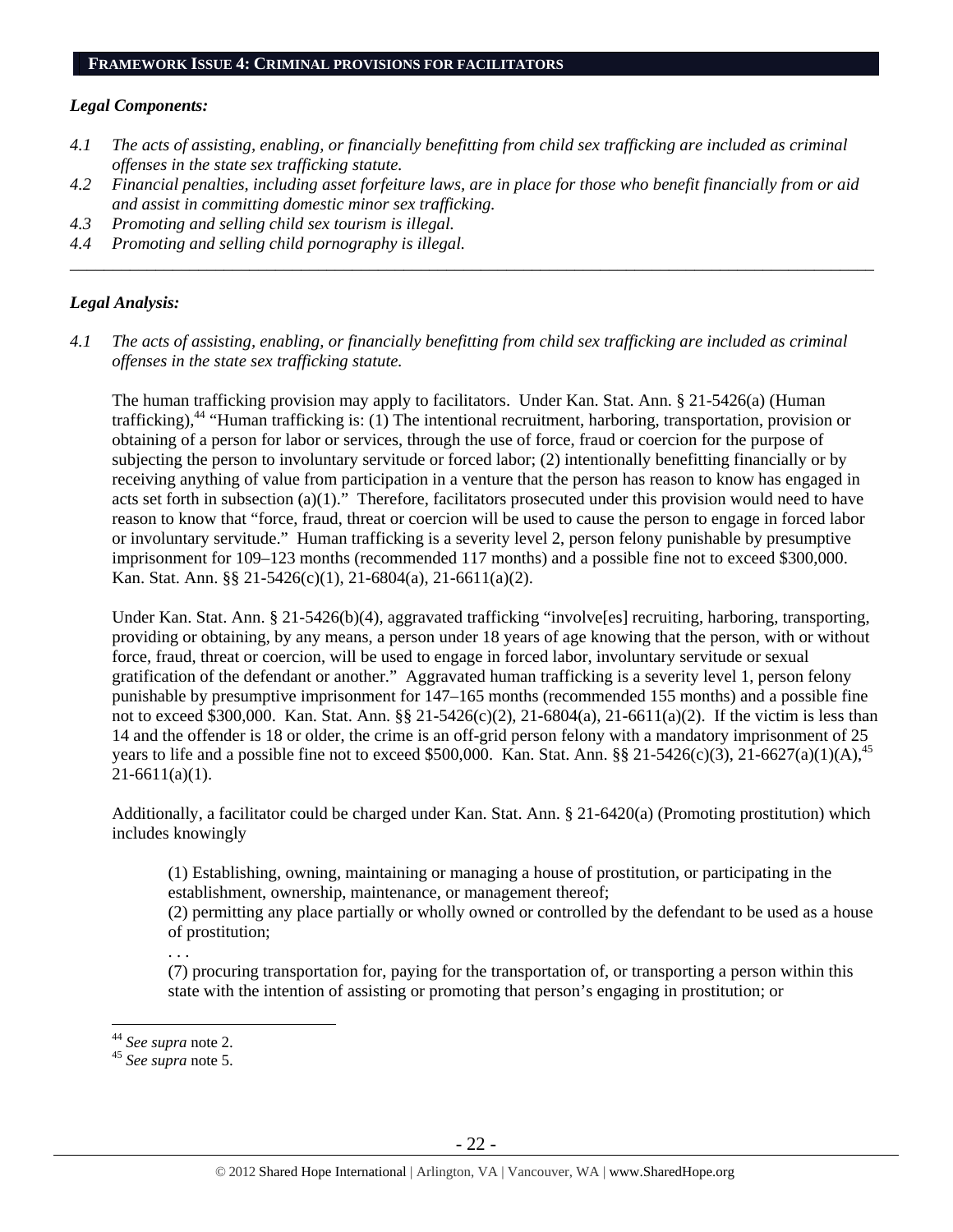When the victim is under 14 and the offender is 18 or older, promoting prostitution is an off-grid person felony with a mandatory imprisonment of 25 years to life and a possible fine not to exceed \$500,000. Kan. Stat. Ann. §§ 21-6420(b)(2), 21-6627(a)(1)(E), 21-6611(a)(1). If the victim is under 16, the crime is a severity level 6, person felony with presumptive punishment of imprisonment for 17–19 months and a possible fine not to exceed \$100,000. Kan. Stat. Ann. §§ 21-6420(b)(1)(C), 21-6804(a),<sup>46</sup> 21-6611(a)(3). When the victim is 16 or older, a first conviction for promoting prostitution is punishable as a Class A person misdemeanor by a "definite term of confinement in the county jail . . . fixed by the court" and not to exceed one year, a fine not to exceed \$2,500, or both. Kan. Stat. Ann. §§ 21-6420(b)(1)(A), 21-6602(1)(a), 21-6611(b)(1). However, if the offender has previously been convicted of promoting prostitution and the victim is 16 or older, the crime is punishable as a severity level 7, person felony by presumptive probation for 11–13 months (recommended 12 months) and a possible fine not to exceed \$100,000. Kan. Stat. Ann. §§ 21-6420 (b)(1)(B), 21-6804(a), 21-6611(a)(3).

4.1.1 Recommendation: Amend Kan. Stat. Ann. § 21-6420(a) (Promoting prostitution) to eliminate the staggered penalties based on the age of the victim and make it an off-grid felony to facilitate the commercial sexual exploitation of any minor.

#### *4.2 Financial penalties, including asset forfeiture laws, are in place for those who benefit financially from or aid and assist in committing domestic minor sex trafficking.*

Kansas's asset forfeiture laws are applicable to facilitators who violate Kan. Stat. Ann. § 21-5426 (Human trafficking) and § 21-6420 (Promoting prostitution). Kan. Stat. Ann. § 60-4104(o)–(p).<sup>47</sup> Pursuant to Kan. Stat. Ann. § 60-4105(b), (c), (d) (Property subject to forfeiture)<sup>48</sup> property subject to forfeiture includes the following:

(b) except as otherwise provided by law, $49$  all property, of every kind, including, but not limited to, cash and negotiable instruments and the whole of any lot or tract of land . . . that is either:

(1) Furnished or intended to be furnished by any person in an exchange that constitutes conduct giving rise to forfeiture; or

(2) used or intended to be used in any manner to facilitate conduct giving rise to forfeiture . . .

(c) all proceeds of any conduct giving rise to forfeiture;

(d) all property of every kind, including, but not limited to, cash and negotiable instruments derived from or realized through any proceeds which were obtained directly or indirectly from the commission of an offense listed in K.S.A. 60-4104, and amendments thereto;

Seizure of forfeitable property is governed by Kan. Stat. Ann. §60-4107. Forfeiture may be accomplished by an *in rem* proceeding pursuant to Kan. Stat. Ann. § 60-4113 or an *in personam* proceeding pursuant to Kan. Stat. Ann. § 60-4114. Kan. Stat. Ann. § 60-4117 governs the disposition of forfeited property and states, in part:

a) When property is forfeited under this act, the law enforcement agency may:

(1) Retain such property for official use or transfer the custody or ownership to any local, state or federal agency, subject to any lien preserved by the court;

(2) destroy or use for investigative or training purposes, any illegal or controlled substances and equipment or other contraband, provided that materials necessary as evidence shall be preserved;

 $\overline{a}$ 

. . . .

<sup>46</sup> *See supra* note 3. 47 *See supra* note 25. 48 *See supra* note 25.

<sup>49</sup> *See supra* note 42.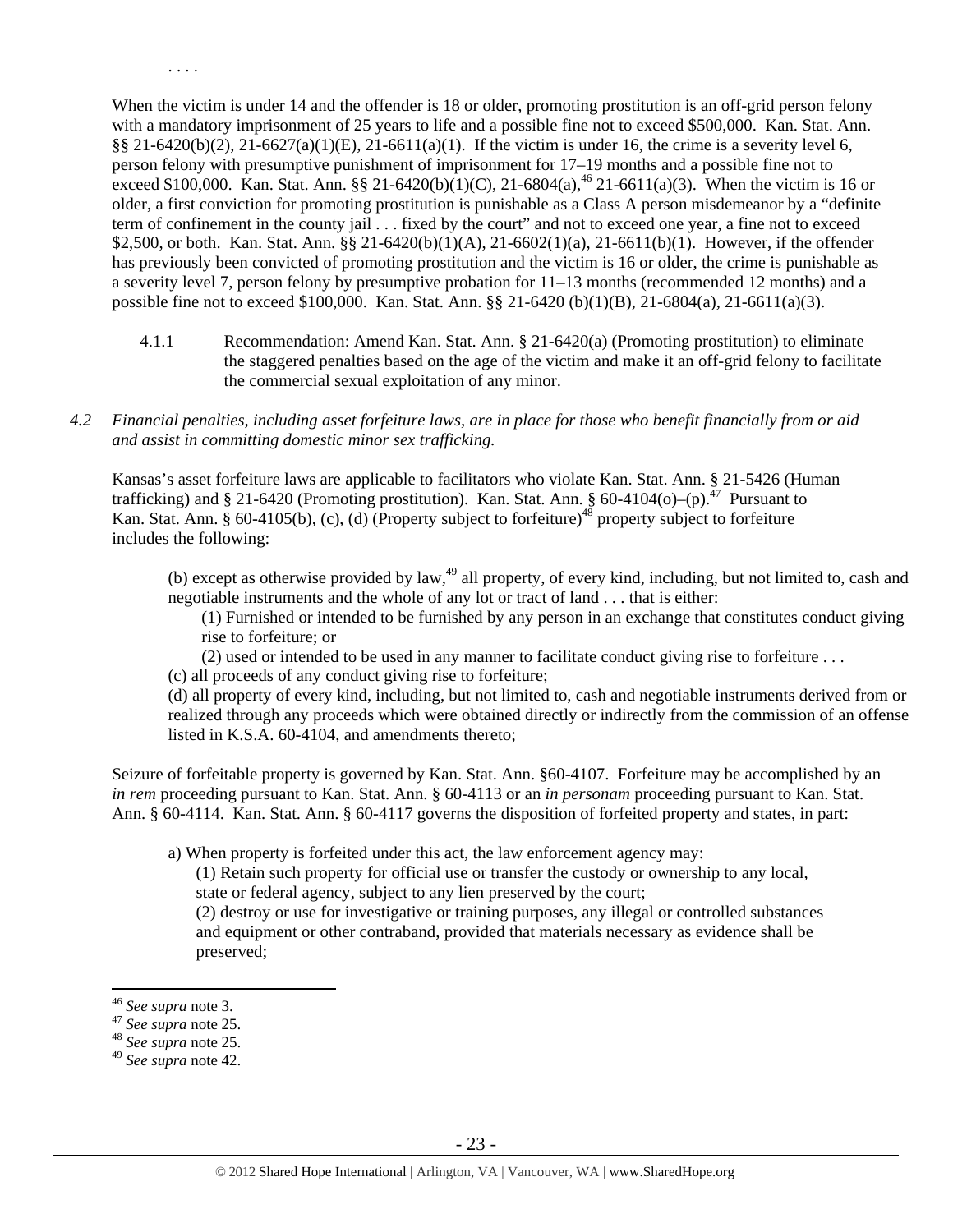(3) sell property which is not required by law to be destroyed and which is not harmful to the public:

(c) The proceeds of any sale shall be distributed in the following order of priority:

(1) For satisfaction of any court preserved security interest or lien . . .

(2) thereafter, for payment of all proper expenses of the proceedings for forfeiture and disposition . . (3) reasonable attorney fees:

(4) repayment of law enforcement funds expended in purchasing of contraband or controlled substances, subject to any interagency agreement.

Pursuant to Kan. Stat. Ann. § 22-3424(d) (Judgment and sentence), a facilitator convicted of facilitating commercial sex with a minor may also be required to pay restitution. Kan. Stat. Ann. § 22-3424(d) states, if a defendant is found guilty and "upon request of the victim or the victim's family and before imposing sentence, the court shall hold a hearing to establish restitution."

*4.3 Promoting and selling child sex tourism is illegal.* 

Kansas has no law specifically prohibiting sex tourism.

- 4.3.1 Recommendation: Enact a law that prohibits selling or offering to sell travel services that include or facilitate travel for the purpose of engaging in commercial sexual exploitation of a minor or prostitution of a minor, if sale or travel occurs in Kansas.
- *4.4 Promoting and selling child pornography is illegal.*

Promoting child pornography is illegal under Kan. Stat. Ann. § 21-5510 (Sexual exploitation of a child), which states, among other things, "promoting any performance<sup>50</sup> that includes sexually explicit conduct<sup>51</sup> by a child under 18 years of age, knowing the character and content of the performance." Kan. Stat. Ann. § 21-5510(a)(4). Under this statute, "promoting" is defined as "procuring, transmitting, distributing, circulating, presenting, producing, directing, manufacturing, issuing, publishing, displaying, exhibiting or advertising: (A) For pecuniary profit; or (B) with intent to arouse or gratify the sexual desire or appeal to the prurient interest of the offender or any other person." Kan. Stat. Ann. § 21-5510(d)(2). Generally, violating this provision of sexual exploitation of a child is a severity level 5, person felony punishable by presumptive imprisonment for 31–34 months (recommended 32 months) and a possible fine not to exceed \$300,000. Kan. Stat. Ann. §§ 21-  $5510(b)(2)(A)$ ,  $21-6804(a)$ ,  $21-6611(a)(2)$ . If, however, the victim is under 14 and the offender is 18 or older, the crime is an off-grid person felony with a mandatory imprisonment of 25 years to life and a possible fine not to exceed \$500,000. Kan. Stat. Ann. §§ 21-5510(b)(2), 21-6627(a)(1)(F), 21-6611(a)(1).

<sup>&</sup>lt;sup>50</sup> "Performance" is defined to include "any film, photograph, negative, slide, book, magazine or other printed or visual medium, any audio tape recording or any photocopy, video tape, video laser disk, computer hardware, software, floppy disk or any other computer related equipment or computer generated image that contains or incorporates in any manner any film, photograph, negative, photocopy, video tape or video laser disk or any play or other live presentation." Kan. Stat. Ann. § 21-5510(d)(3).

<sup>51</sup> *See supra* note 8 for the definition of sexually explicit conduct.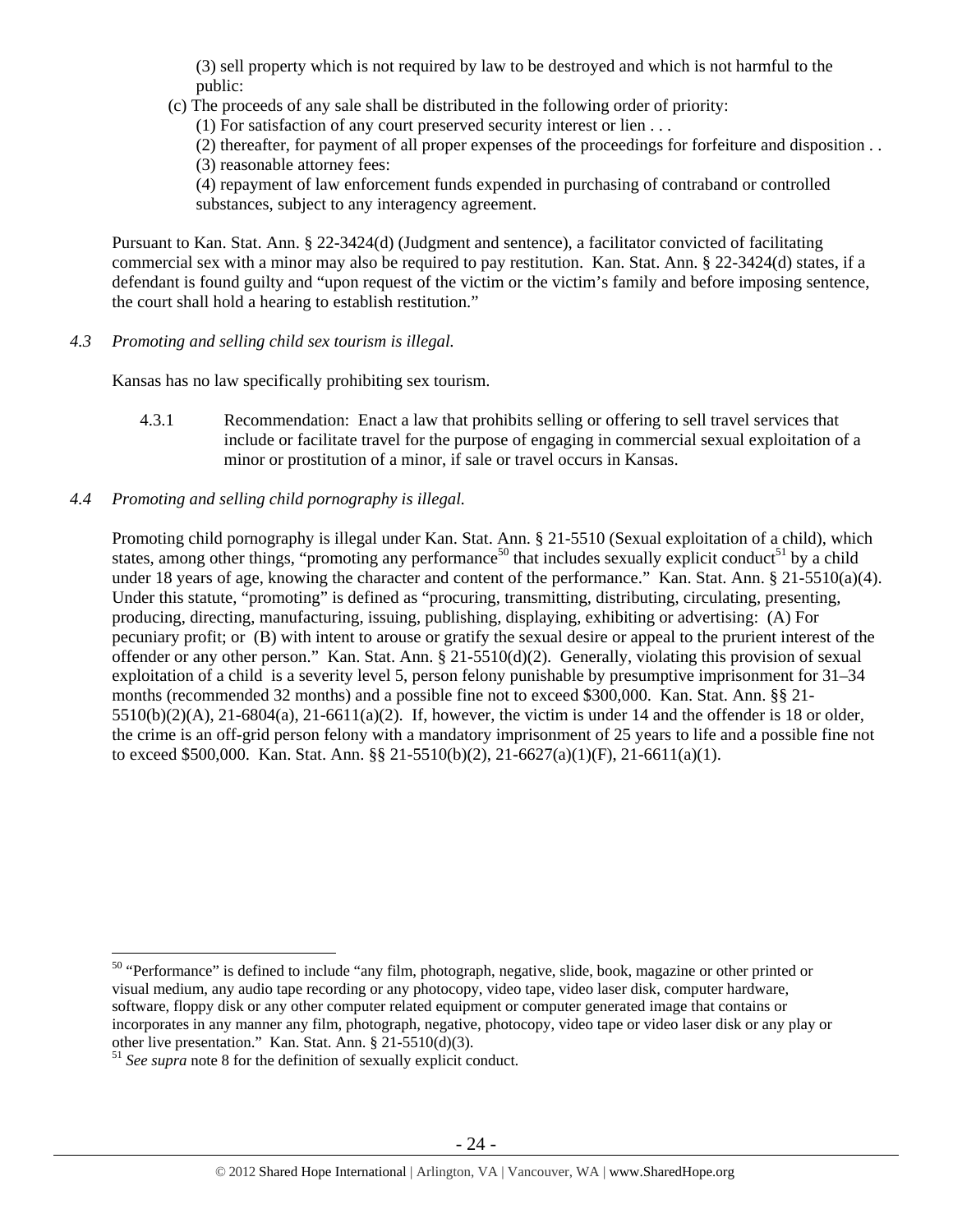#### **FRAMEWORK ISSUE 5: PROTECTIVE PROVISIONS FOR THE CHILD VICTIMS**

#### *Legal Components:*

- *5.1 Statutorily-mandated victim services define "victim" to specifically include victims of domestic minor sex trafficking or commercial sexual exploitation of children (CSEC) to ensure prompt identification and access to victims' rights and services.*
- *5.2 The state sex trafficking statute expressly prohibits a defendant from raising consent of the minor to the commercial sex acts as a defense.*
- *5.3 Prostitution laws apply only to adults, making minors under 18 specifically immune from this offense.*
- *5.4 Child victims of sex trafficking or commercial sexual exploitation are provided with a child protection response, including specialized shelter and services, and are not detained in juvenile detention facilities.*
- *5.5 Commercial sexual exploitation is identified as a type of abuse and neglect within child protection statutes.*
- *5.6 The definition of "caregiver" (or similar term) in the child welfare statutes is broad enough to include a trafficker who has custody or control of a child in order to bring a trafficked child into protection of child protective services.*
- *5.7 Crime victims' compensation is specifically available to a child victim of sex trafficking or commercial sexual exploitation of children (CSEC) without regard to ineligibility factors.*
- *5.8 Victim-friendly procedures and protections are provided in the trial process for minors under 18.*
- *5.9 Expungement or sealing of juvenile delinquency records resulting from arrests or adjudications for prostitution-related offenses committed as a result of, or in the course of, the commercial sexual exploitation of a minor is available within a reasonable time after turning 18.*
- *5.10 Victim restitution and civil remedies for victims of domestic minor sex trafficking or commercial sexual exploitation of children (CSEC) are authorized by law.*
- *5.11 Statutes of limitations for civil and criminal actions for child sex trafficking or commercial sexual exploitation of children (CSEC) offenses are eliminated or lengthened sufficiently to allow prosecutors and victims a realistic opportunity to pursue criminal action and legal remedies.*

*\_\_\_\_\_\_\_\_\_\_\_\_\_\_\_\_\_\_\_\_\_\_\_\_\_\_\_\_\_\_\_\_\_\_\_\_\_\_\_\_\_\_\_\_\_\_\_\_\_\_\_\_\_\_\_\_\_\_\_\_\_\_\_\_\_\_\_\_\_\_\_\_\_\_\_\_\_\_\_\_\_\_\_\_\_\_\_\_\_\_\_\_\_\_* 

## *Legal Analysis:*

*5.1 Statutorily-mandated victim services define "victim" to specifically include victims of domestic minor sex trafficking or commercial sexual exploitation of children (CSEC) to ensure prompt identification and access to victims' rights and services.* 

For the purposes of crime victims compensation, a "victim" is defined as "a person who suffers personal injury or death as a result of: (1) Criminally injurious conduct; (2) the good faith effort of any person to prevent criminally injurious conduct; or (3) the good faith effort of any person to apprehend a person suspected of engaging in criminally injurious conduct." Kan. Stat. Ann. § 74-7301(m). Pursuant to Kan. Stat. Ann. § 74- 7301(e), (Definitions),

"Criminally injurious conduct" means conduct that:

(1)

(A) Occurs or is attempted in this state or occurs to a person whose domicile is in Kansas who is the victim of a violent crime which occurs in another state, possession, or territory of the United States of America may make an application for compensation if:

(i) The crimes would be compensable had it occurred in the state of Kansas; and

(ii) the places the crimes occurred are states, possessions or territories of the United States of America not having eligible crime victim compensation programs;

- (B) poses a substantial threat or personal injury or death; and
- (C) either is punishable by fine, imprisonment or death or would be so punishable but for the fact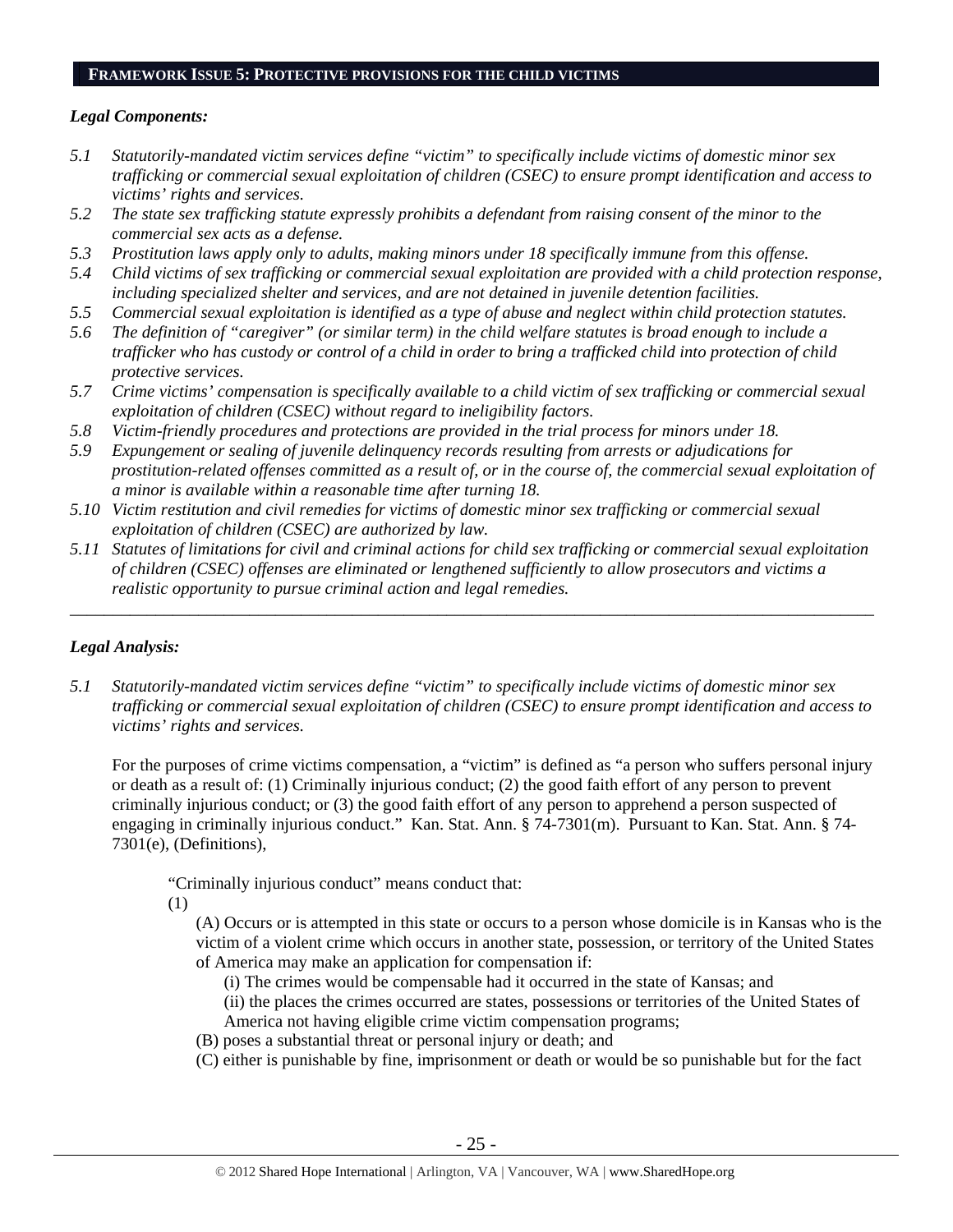that the person engaging in the conduct lacked capacity to commit the crime under the laws of this state; . . .

. . . .

For the purpose of crime victims' bill of rights and all services mentioned therein, "victim" is defined as "any person who suffers direct or threatened physical, emotional or financial harm as the result of the commission or attempted commission of a crime against such person." Kan. Stat. Ann. § 74-7333(b).

- 5.1.1 Recommendation: Amend the definition of "victim" in Kan. Stat. Ann. § 74-733(b) (Bill of rights for victims of crime) to expressly include trafficking and CSEC victims.
- 5.1.2 Recommendation: Amend the definitions of "victim" and "criminally injurious conduct" in Kan. Stat. Ann. § 74-7301 (Crime Victims Compensation Board—Definitions) to expressly include trafficking and CSEC victims.
- *5.2 The state sex trafficking statute expressly prohibits a defendant from raising consent of the minor to the commercial sex acts as a defense.*

Kan. Stat. Ann. § 21-5426 (Human trafficking),<sup>52</sup> § 21-5509 (Electronic solicitation), § 21-5510 (Sexual exploitation of a child), § 21-6420 (Promoting prostitution), and § 21-6421 (Patronizing a prostitute) do not refer to a defense based on consent of the minor to the commercial sex act. The code, however, does not specifically prohibit a defendant from raising such a defense.

- 5.2.1 Recommendation: Amend Kan. Stat. Ann. § 21-5426 (Human trafficking), § 21-5509 (Electronic solicitation), § 21-5510 (Sexual exploitation of a child), § 21-6420 (Promoting prostitution), and § 21-6421 (Patronizing a prostitute) to expressly provide that consent is not a defense to each crime.
- *5.3 Prostitution laws apply only to adults, making minors under 18 specifically immune from this offense.*

Minors may be prosecuted for prostitution under Kan. Stat. Ann. § 21-6419 (Prostitution).

- 5.3.1 Recommendation: Amend Kan. Stat. Ann. § 21-6419 (Prostitution) to make minors immune from prosecution.
- *5.4 Child victims of sex trafficking or commercial sexual exploitation are provided with a child protection response, including specialized shelter and services, and are not detained in juvenile detention facilities.*

A commercially sexually exploited child could be considered a "child in need of care" in Kansas and thus be eligible for a child protective response. Under Kan. Stat. Ann. § 38-2202(d) (Definitions).<sup>53</sup>

(d) "Child in need of care" means a person less than 18 years of age at the time of filing of the petition or issuance of an ex parte protective custody order pursuant to K.S.A. 2011 Supp. 38-2242, and amendments thereto, who:

(1) Is without adequate parental care, control or subsistence and the condition is not due solely to the lack of financial means of the child's parents or other custodian;

<sup>&</sup>lt;sup>52</sup> See supra note 2.

<sup>&</sup>lt;sup>53</sup> The text of Kan. Stat. Ann. § 38-2202 included here and elsewhere in this report includes amendments made by the passage of Senate Bill 304 during the 2012 Reg. Sess. of the 84th Kansas Legislature. (2012 KS) (effective May 31, 2012).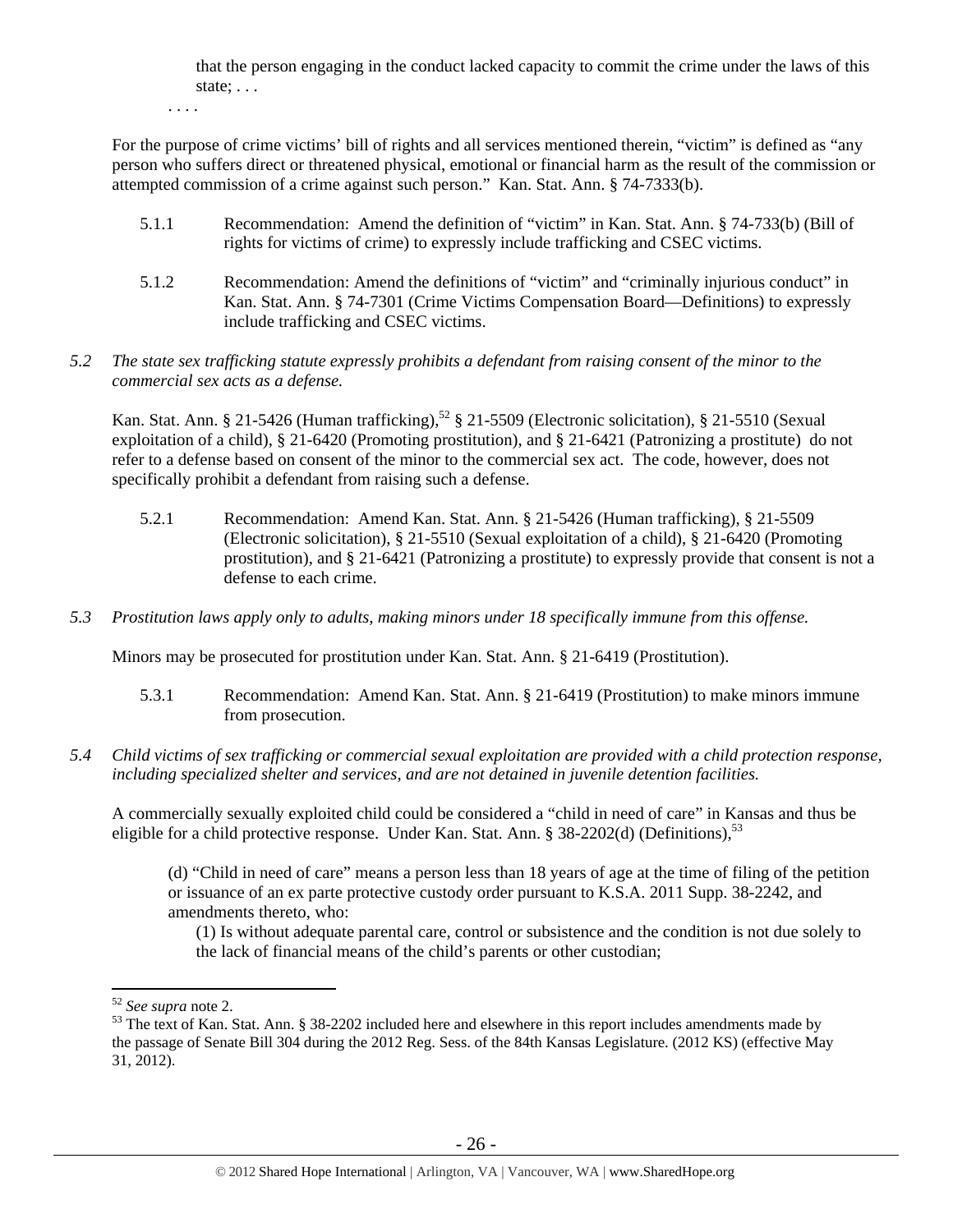(2) is without the care or control necessary for the child's physical, mental or emotional health; (3) has been physically, mentally or emotionally abused or neglected or sexually abused; . . .

(5) has been abandoned or does not have a known living parent;

(6) is not attending school as required . . . .

. . .

(8) while less than 10 years of age, commits any act which if done by an adult would constitute the commission of a felony or misdemeanor as defined by K.S.A. 2011 Supp.21-5102 [Crimes defined], and amendments thereto;

(9) is willfully and voluntarily absent from the child's home without the consent of the child's parent or other custodian;

(10) is willfully and voluntarily absent at least a second time from a court ordered or designated placement, or a placement pursuant to court order, if the absence is without the consent of the person with whom the child is placed or, if the child is placed in a facility, without the consent of the person in charge of such facility or such person's designee;

. . . .

In this statute, "'[p]hysical, mental or emotional abuse' means the infliction of physical, mental or emotional harm or the causing or a deterioration of a child and may include, but shall not be limited to, maltreatment or exploiting a child to the extent that the child's health or emotional well-being is endangered." Kan. Stat. Ann. § 38-2202(y). Additionally, "'[s]exual abuse' means any contact or interaction with a child in which the child is being used for the sexual stimulation of the perpetrator, the child or another person. Sexual abuse shall include allowing, permitting or encouraging a child to engage in prostitution or to be photographed, filmed or depicted in pornographic material." Kan. Stat. Ann. § 38-2202(dd).

Under Kan. Stat. Ann. § 38-2231(b)(1) (Child under 18, when law enforcement officers or court services officers may take into custody; sheltering a runaway), "A law enforcement officer shall take a child under 18 years of age into custody when: (1) The law enforcement officer reasonably believes the child will be harmed if not immediately removed from the place or residence where the child has been found." Kan. Stat. Ann. § 38- 2231(b)(1). An officer may also take a child into custody "when the officer has probable cause to believe that the child is a missing person and a verified missing person entry for the child can be found in the national crime information center missing person system." Kan. Stat. Ann. § 38-2231(b)(2).

Pursuant to Kan. Stat. Ann. § 38-2232(a) (Child under 18 taken into custody), when a law enforcement officer takes a minor under 18 into custody, the officer must first attempt to deliver the child "to the custody of the child's parent or other custodian unless there are reasonable grounds to believe that such action would not be in the best interests of the child." Kan. Stat. Ann. § 38-2232(a). If the child is not returned to a parent or custodian, the child is to be delivered to a shelter facility or, if the child is 15 or younger or is 16 or 17 and "shows signs of physical, mental, emotional or sexual abuse," the child should be delivered "to a facility or person designated by the secretary." Kan. Stat. Ann. § 38-2232(a). If after a child is delivered to a shelter facility it is determined that the child will not remain in the facility but,

the child is presently alleged, but not yet adjudicated, to be a child in need of care solely pursuant to subsection (d)(9) or (d)(10) of K.S.A. 2011 Supp. 38-2202, and amendments thereto, the law enforcement officer shall deliver the child to a juvenile detention facility or other secure facility, designated by the court, where the child shall be detained for not more than 24 hours, excluding Saturdays, Sundays, legal holidays, and days on which the office of the clerk of the court is not accessible. No child taken into custody pursuant to this code shall be placed in a juvenile detention facility or other secure facility, except as authorized by this section and by K.S.A. 2011 Supp. 38-2242 [Ex parte orders of protective custody], 38-2243 [Orders of temporary custody] and 38-2260 [Placement], and amendments thereto. Kan. Stat. Ann. § 38-2232(a).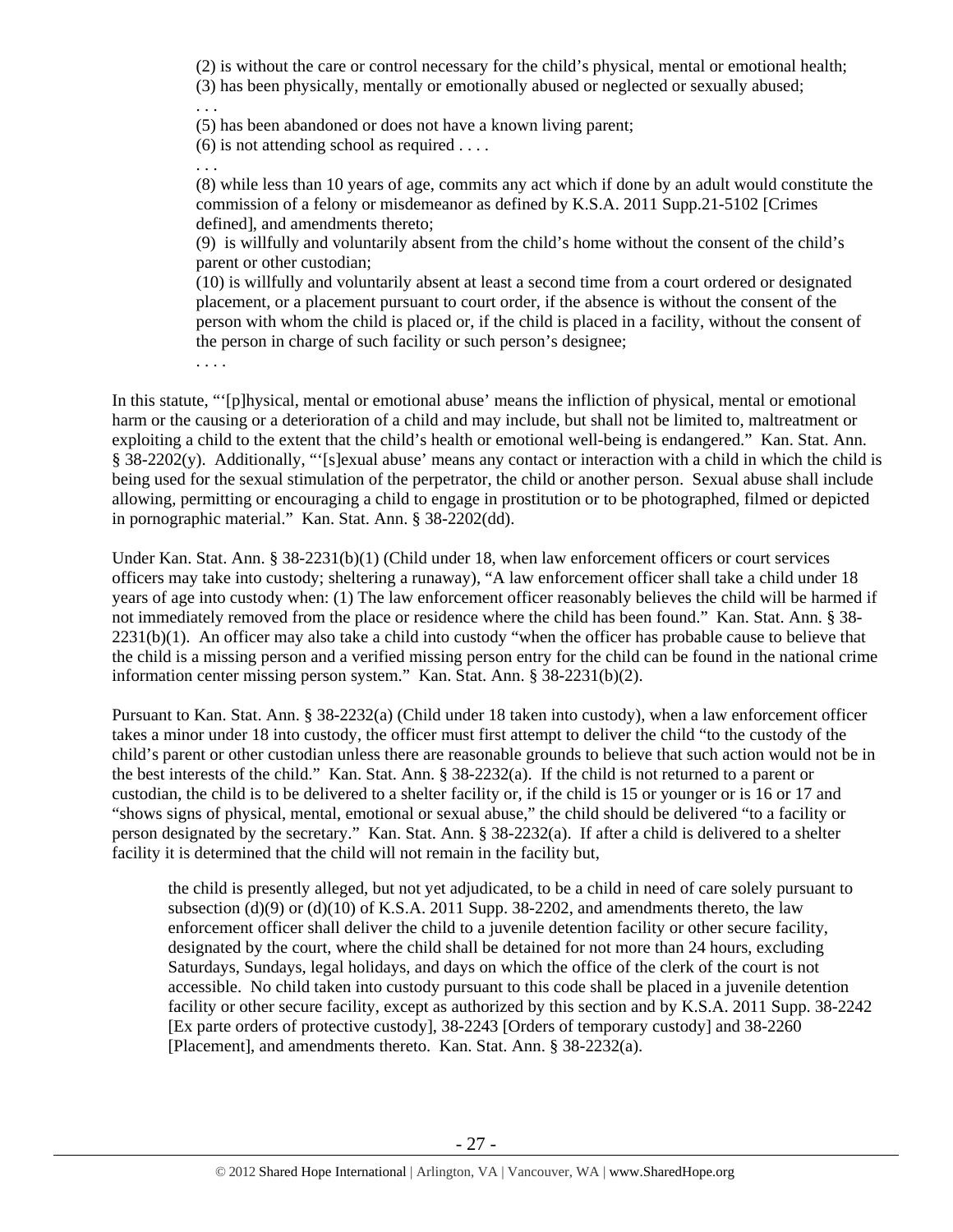Additionally, a child may be taken into custody and care by filing a petition. Pursuant to Kan. Stat. Ann. § 38- 2242(a) (Ex parte orders of protective custody), the application must include the following:

(a) The court, upon verified application, may issue ex parte an order directing that a child be held in protective custody and, if the child has not been taken into custody, an order directing that the child be taken into custody. The application shall state for each child:

(1) The applicant's belief that the child is a child in need of care;

(2) that the child is likely to sustain harm if not immediately removed from the home;

(3) that allowing the child to remain in the home is contrary to the welfare of the child; and (4) the facts relied upon to support the application, including efforts known to the applicant to maintain the family unit and prevent the unnecessary removal of the child from the child's home, or the specific facts supporting that an emergency exists which threatens the safety of the child.

If the court determines there is probable cause to believe the allegations in the application are true, the court may issue an order of protective custody. Kan. Stat. Ann. § 38-2242(b)(1). Under this statute, "No child shall be held in protective custody for more than 72 hours . . . unless within the 72-hour period a determination is made as to the necessity for temporary custody in a temporary custody hearing." Kan. Stat. Ann. § 38- 2242(b)(2). Under Kan. Stat. Ann. § 38-2243(f) (Orders of temporary custody) "The court may enter an order of temporary custody after determining there is probable cause to believe that the: (1) Child is dangerous to self or to others; (2) child is not likely to be available within the jurisdiction of the court for future proceedings; or (3) health or welfare of the child may be endangered without further care." Through both Kan. Stat. Ann. § 38-  $2242(c)(1)$  and Kan. Stat. Ann. § 38-2243(g)(1), when the court determines it is necessary to order protective custody or temporary custody, the minor may be placed into the custody of one of the following:

(A) A parent or other person having custody of the child and may enter a restraining order pursuant to [subsection (e) for Kan. Stat. Ann. § 38-2242 and] subsection (h) [for Kan. Stat. Ann. § 38-2243]; (B) a person, other than the parent or other person having custody, who shall not be required to be licensed under article 5 of chapter 65 of the Kansas Statutes Annotated, and amendments thereto; (C) a youth residential facility;

(D) a shelter facility; or

(E) the secretary, if the child is 15 years of age or younger, or 16 or 17 years of age if the child has no identifiable parental or family resources or shows signs of physical, mental, emotional or sexual abuse.

If the court does choose to issue an order of temporary or protective custody, "the court may also enter an order restraining any alleged perpetrator of physical, sexual, mental or emotional abuse of the child from residing in the child's home; visiting, contacting, harassing or intimidating the child;<sup>54</sup> or attempting to visit, contact, harass or intimidate the child, other family member or witness[es] . . . ." Kan. Stat. Ann. §§ 38-2242(e), 38-2243(h).

The adjudication process for children in need of care is set out in Kan. Stat. Ann. § 38-2251, which states

(a) If the court finds that the child is not a child in need of care, the court shall enter an order dismissing the proceedings.

(b) If the court finds that the child is a child in need of care, the court shall enter an order adjudicating the child to be a child in need of care and may proceed to enter other orders as authorized by this code. (c) A final adjudication or dismissal shall be entered within 60 days from the date of the filing of the petition, unless good cause for a continuance is shown on the record.

 $\overline{a}$  $54$  Kan. Stat. Ann. § 38-2242(e), adds "other family member or witness" here.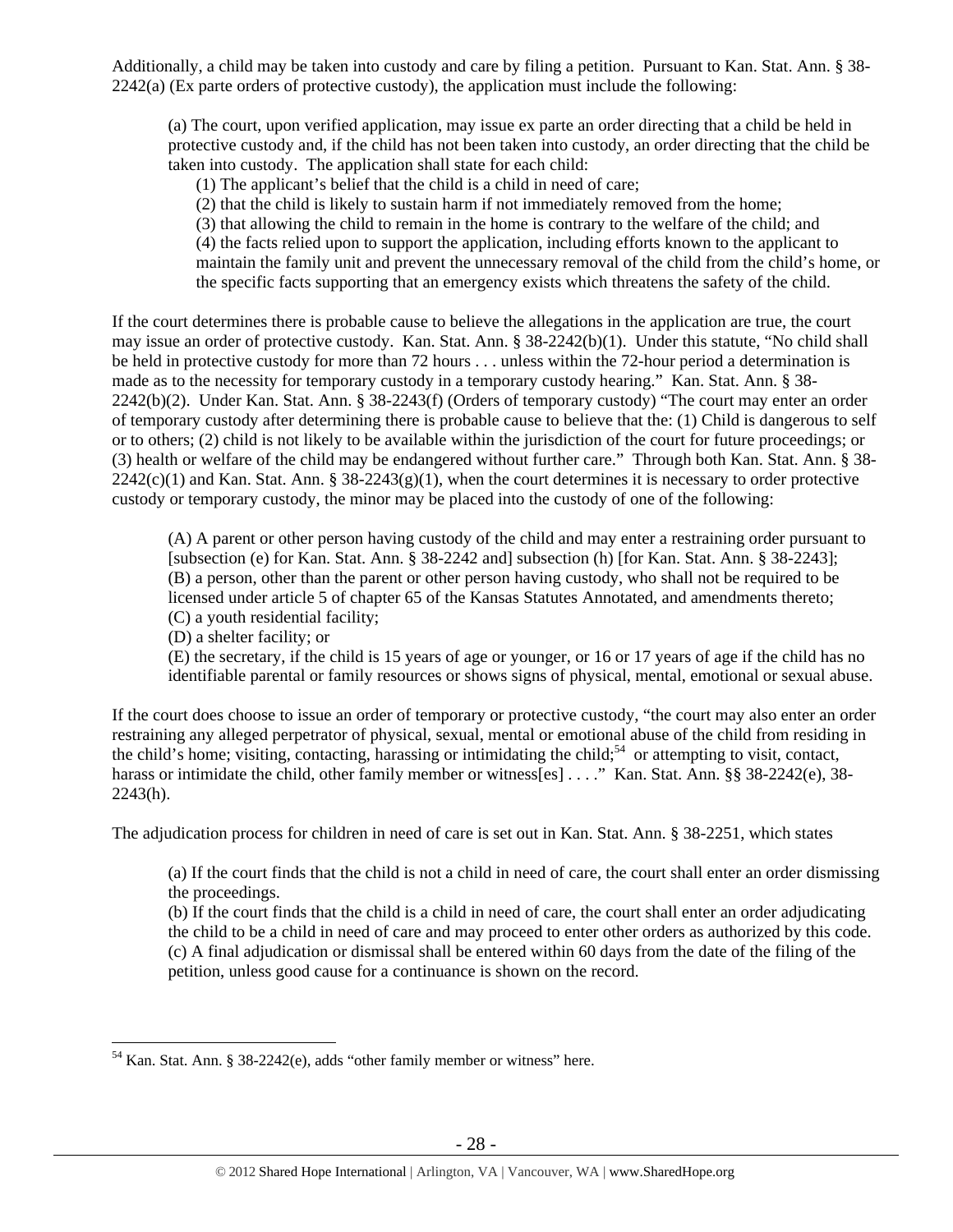At a dispositional hearing under Kan. Stat. Ann. § 38-2253 (Dispositional hearing; purpose; time), several dispositions are possible. Pursuant to Kan. Stat. Ann. § 38-2255 (Authorized dispositions), the child may be placed with the parent or removed from the custody of the parent and custody awarded to "a relative of the child or to a person with whom the child has close emotional ties . . . to any other suitable person, to a shelter facility, to a youth residential facility or, if the child is 15 years of age or younger, or 16 or 17 years of age if the child has no identifiable parental or family resources or shows signs of physical, mental, emotional or sexual abuse, to the secretary." Kan. Stat. Ann. § 38-2255(b), (c), (d).

The procedures for a permanency hearing are set out in Kan. Stat. Ann. § 38-2264, which states

(a) A permanency hearing is a proceeding conducted by the court or by a citizen review board for the purpose of determining progress toward accomplishment of a permanency plan as established by K.S.A. 2011 Supp. 38-2263, and amendments thereto.

(b) The court or a citizen review board shall hear and the court shall determine whether and, if applicable, when the child will be:

(1) Reintegrated with the child's parents;

(2) placed for adoption;

(3) placed with a permanent custodian; or

(4) if the secretary has documented compelling reasons why it would not be in the child's best interests for a placement in one of the placements pursuant to paragraphs (1), (2) or (3) placed in another planned permanent arrangement.

Alternatively, a domestic minor sex trafficking victim could potentially be considered a "juvenile offender," which includes "a person who commits an offense while 10 or more years of age but less than 18 years of age which if committed by an adult would constitute the commission of a felony or misdemeanor . . . ." Kan. Stat. Ann. § 38-2302(n). Therefore, if a domestic minor sex trafficking victim is convicted of Kan. Stat. Ann. § 21- 6419 (Prostitution), the victim could be considered a juvenile offender.

Pursuant to Kan. Stat. Ann. § 38-2330(a) (Juvenile taken into custody),

(a) A law enforcement officer may take a juvenile into custody when:

(1) Any offense has been or is being committed in the officer's view;

(2) the officer has a warrant commanding that the juvenile be taken into custody;

(3) the officer has probable cause to believe that a warrant or order commanding that the juvenile be taken into custody has been issued in this state or in another jurisdiction for an act committed therein;

(4) the officer has probable cause to believe that the juvenile is committing or has committed an act which, if committed by an adult, would constitute:

(A) A felony; or

(B) a misdemeanor and: (i) The juvenile will not be apprehended or evidence of the offense will be irretrievably lost unless the juvenile is immediately taken into custody; or (ii) the juvenile may cause injury to self or others or damage to property or may be injured unless immediately taken into custody;

(5) the officer has probable cause to believe that the juvenile has violated an order for electronic monitoring as a term of probation; or

(6) the officer receives a written statement (c) [in which the juvenile has violated the condition of the juvenile's release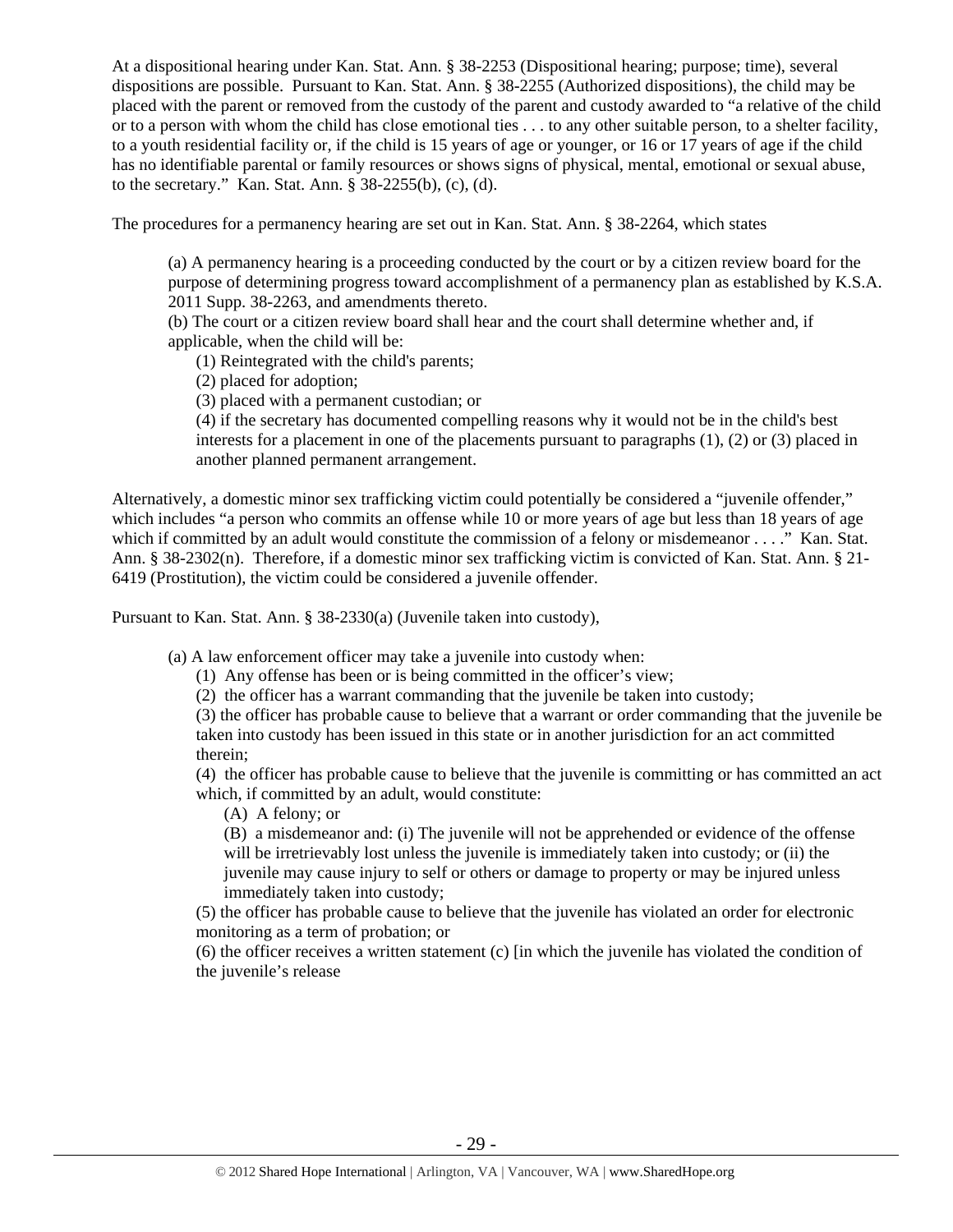After taking the juvenile into custody, the officer shall take the juvenile to an "intake and assessment worker"<sup>55</sup> if the jurisdiction has one or "before the court for proceedings in accordance with this code . . . ." Kan. Stat. Ann. § 38-2330(d)(1). If the court is closed, the juvenile may be taken to "to a court services officer, a juvenile intake and assessment worker, a juvenile detention facility or youth residential facility which the court or the commissioner shall have designated," but the child will only be taken to a juvenile detention center if certain criteria are met. Kan. Stat. Ann. § 38-2330(d)(1). Pursuant to Kan. Stat. Ann § 75-7023(e),

After completion of the intake and assessment process for such child, the intake and assessment worker may:

(1) Release the child to the custody of the child's parent, other legal guardian or another appropriate adult if the intake and assessment worker believes that it would be in the best interest of the child and it would not be harmful to the child to do so.

(2) Conditionally release the child to the child's parent, other legal guardian or another appropriate adult if the intake and assessment worker believe that if the conditions are met, it would be in the child's best interest to release the child to such child's parent, other legal guardian or appropriate adult; and the intake worker has reason to believe that it might be harmful to the child to release the child to such child's parents, other legal guardian or another appropriate adult without imposing the conditions. The conditions may include, but not be limited to:

(A) Participation of the child in counseling;

(B) participation of members of the child's family in counseling;

(C) participation by the child, members of the child's family and other relevant persons in mediation;

(D) provision of inpatient treatment for the child;

(E) referral of the child and the child's family to the secretary of social and rehabilitation services for services and the agreement of the child and family to accept and participate in the services offered;

(F) referral of the child and the child's family to available community resources or services and the agreement of the child and family to accept and participate in the services offered;

(G) requiring the child and members of the child's family to enter into a behavioral contract which may provide for regular school attendance among other requirements; or

(H) any special conditions necessary to protect the child from future abuse or neglect. (3) Deliver the child to a shelter facility or a licensed attendant care center along with the law enforcement officer's written application. The shelter facility or licensed attendant care facility shall then have custody as if the child had been directly delivered to the facility by the law enforcement officer pursuant to K.S.A. 2011 Supp. 38-2232, and amendments thereto.

(4) Refer the child to the county or district attorney for appropriate proceedings to be filed or refer the child and family to the secretary of social and rehabilitation services for investigations in regard to the allegations.

(5) Make recommendations to the county or district attorney for appropriate proceeding to be filed or refer the child and family to the secretary of social and rehabilitation services for investigations in regard to the allegations.

Kan. Stat. Ann. § 38-2331(a) (Criteria for detention of juvenile in detention facility)<sup>56</sup> states,

<sup>&</sup>lt;sup>55</sup> Kan. Stat. Ann. § 38-2302(m) defines "[j]uvenile intake and assessment worker" as "a responsible adult authorized to perform intake and assessment services as part of the intake and assessment system established pursuant to K.S.A. 75-7023 [Juvenile intake and assessment system; confidentiality of records; information collected; dispositional alternatives; custody of child; conditions of release], and amendments thereto." 56 The text of Kan. Stat. Ann. § 38-2331 included here and elsewhere in this report includes amendments made by

the passage of Senate Bill 320 during the 2012 Reg. Sess. of the 84th Kansas Legislature. 2011 Kan. SB 320. (KS 2012) (effective July 1, 2012).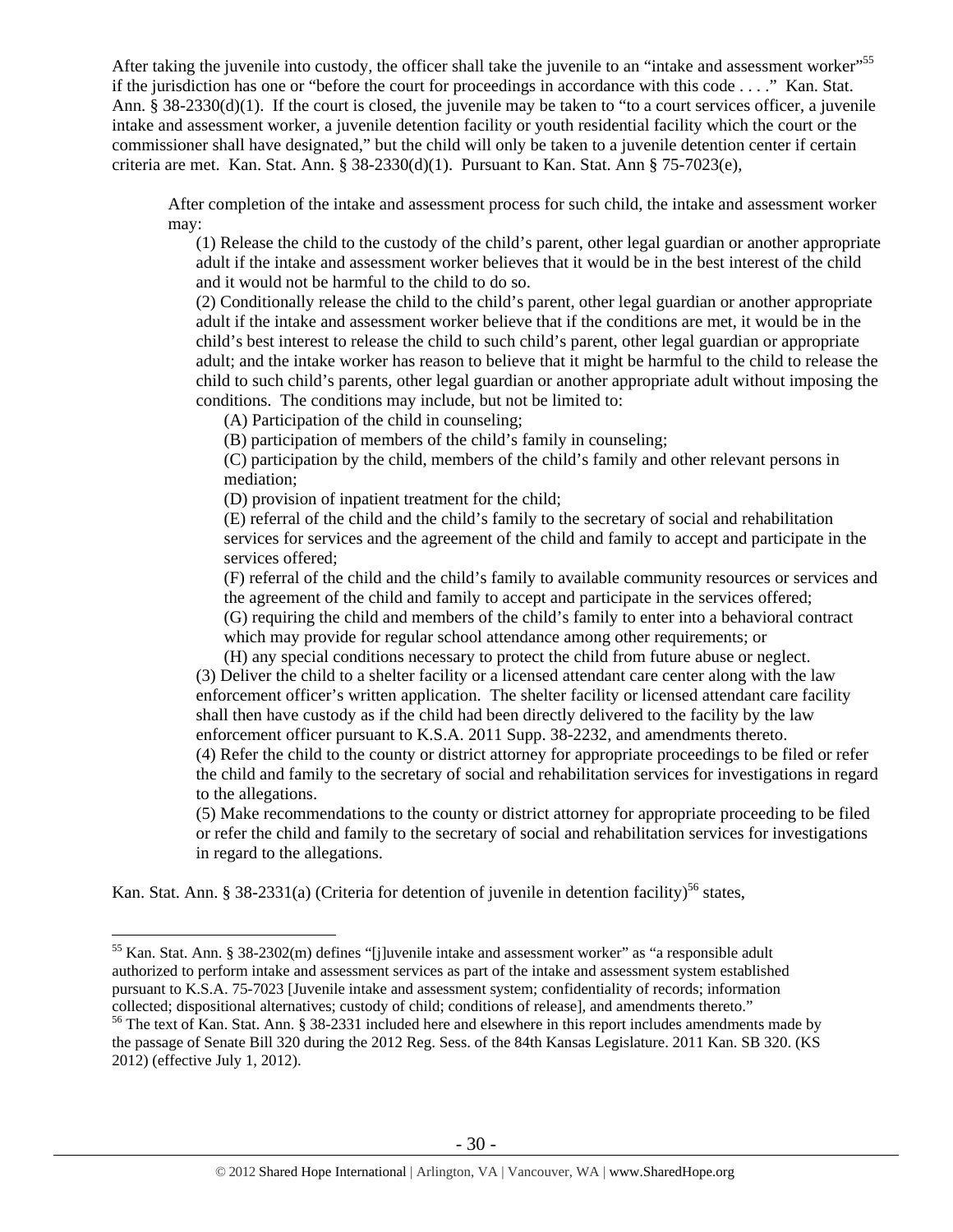(a) If no prior order removing a juvenile from the juvenile's home pursuant to K.S.A. 2011 Supp. 38-2334 or 38-2335, and amendments thereto, has been made, the court shall not enter an order removing a juvenile from the custody of a parent pursuant to this section unless the court first finds probable cause that:

(1) (A) The juvenile is likely to sustain harm if not immediately removed from the home;

(B) allowing the juvenile to remain in home is contrary to the welfare of the juvenile; or (C) immediate placement of the juvenile is in the juvenile's best interest; and

(2) reasonable efforts have been made to maintain the family unit and prevent the unnecessary removal of the juvenile from the juvenile's home or that an emergency exists which threatens the safety of the juvenile. The court shall state the basis for each finding in writing.

A juvenile will also be detained in a detention facility if taken into custody pursuant to Kan. Stat. Ann. § 38- 2330(c) or (d) and Kan. Stat. Ann. § 38-2331 if one of the following has occurred:

(b)

(1) There is oral or written verification that the juvenile is a fugitive sought for an offense in another jurisdiction, that the juvenile is currently an escapee from a juvenile detention facility or that the juvenile has absconded from a placement that is court ordered or designated by the juvenile justice authority.

(2) There is probable cause that the juvenile has committed an offense which if committed by an adult would constitute a felony or any crime described in article 55 of chapter 21 of the Kansas Statutes Annotated, or K.S.A. 2011 Supp. 21-6419 through 21-6421 [Prostitution statutes], and amendments thereto.

(3) The juvenile has been adjudicated for a nonstatus offense and is awaiting final court action on that offense.

(4) The juvenile has a record of failure to appear in court or there is probable cause to believe that the juvenile will flee the jurisdiction of the court.

(5) The juvenile has a history of violent behavior toward others.

(6) The juvenile exhibited seriously assaultive or destructive behavior or self-destructive behavior at the time of being taken into custody.

(7) The juvenile has a record of adjudication or conviction of one or more offenses which if committed by an adult would constitute a felony.

(8) The juvenile is a juvenile offender who has been expelled from placement in a nonsecure facility as a result of the current alleged offense.

(9) The juveniles has been taken into custody by any court services officer, juvenile community corrections officer or other person authorized to supervise juveniles subject to this code pursuant to subsection (b) of K.S.A. 2011 Supp. 38-2330, and amendments thereto.

(10) The juvenile has violated probation or conditions of release.

(c) No person 18 years of age or more shall be placed in a juvenile detention center.

. . . .

The adjudication procedures are specified in Kan. Stat. Ann. § 28-2356, which states

(a) If the court finds that the evidence fails to prove an offense charged or a lesser included offense as defined in subsection (b) of K.S.A. 2011 Supp. 21-5109, and amendments thereto, the court shall enter an order dismissing the charge.

(b) If the court finds that the juvenile committed the offense charged or a lesser included offense as defined in subsection (b) of K.S.A. 2011 Supp. 21-5109, and amendments thereto, the court shall adjudicate the juvenile to be a juvenile offender and may issue a sentence as authorized by this code. (c) If the court finds that the juvenile committed the acts constituting the offense charged or a lesser included offense as defined in subsection (b) of K.S.A. 2011 Supp. 21-5109, and amendments thereto,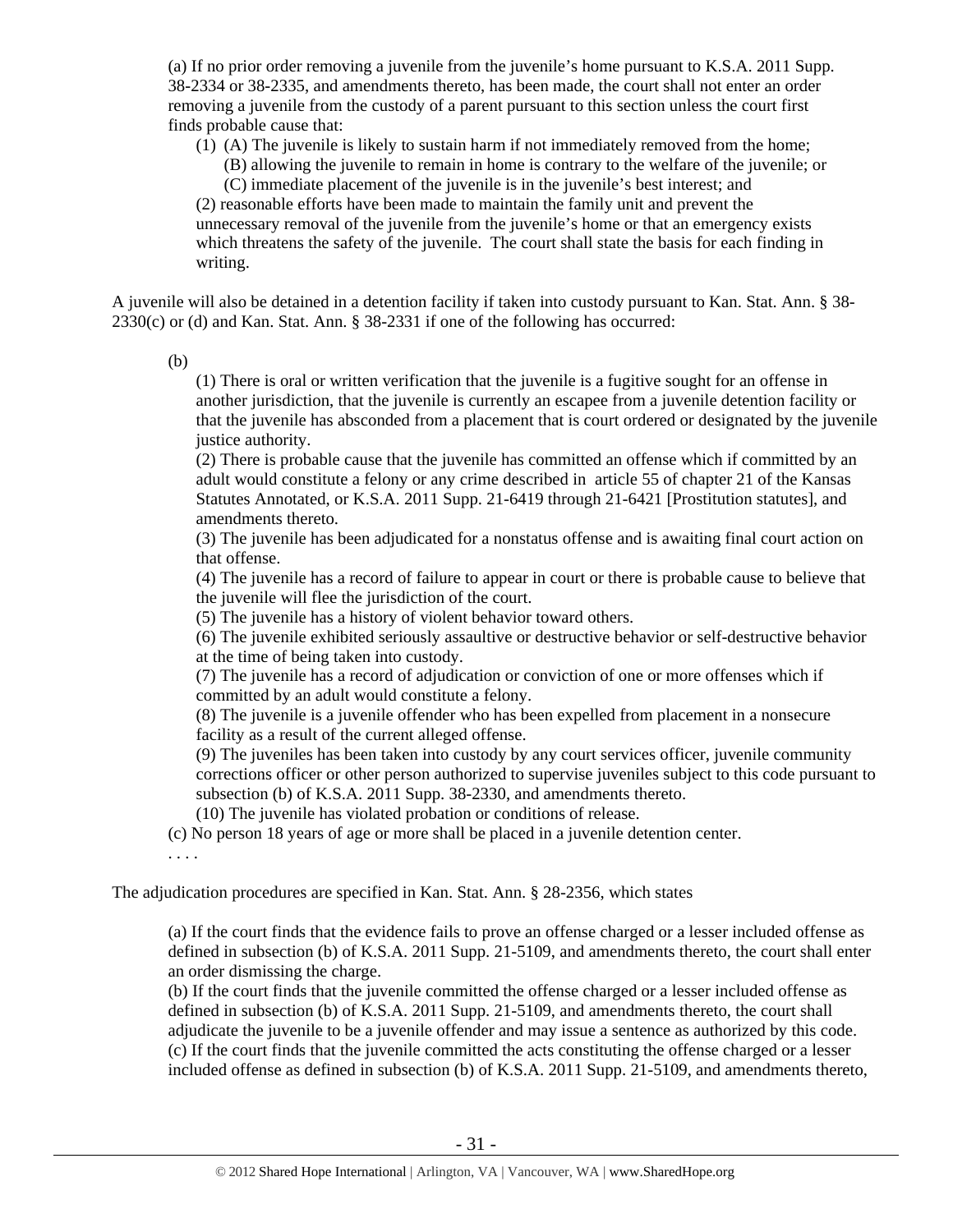but is not responsible because of mental disease or defect, the juvenile shall not be adjudicated as a juvenile offender and shall be committed to the custody of the secretary of social and rehabilitation services and placed in a state hospital. The juvenile's continued commitment shall be subject to annual review in the manner provided by K.S.A. 22-3428a, and amendments thereto, for review of commitment of a defendant suffering from mental disease or defect, and the juvenile may be discharged or conditionally released pursuant to that section. The juvenile also may be discharged or conditionally released in the same manner and subject to the same procedures as provided by K.S.A. 22-3428, and amendments thereto, for discharge of or granting conditional release to a defendant found suffering from mental disease or defect. If the juvenile violates any conditions of an order of conditional release, the juvenile shall be subject to contempt proceedings and returned to custody as provided by K.S.A. 22- 3428b, and amendments thereto.

. . ..

Because prostitution is specifically included as a violation in Kan. Stat. Ann. § 38-2331(b)(2) domestic minor sex trafficking victims may be detained in juvenile detention facilities. However, sentencing alternatives may exist. Pursuant to Kan. Stat. Ann. § 38-2361 (Sentencing alternatives),

(a) Upon adjudication as a juvenile offender pursuant to K.S.A. 2011 Supp. 38-2356, and amendments thereto, modification of sentence pursuant to K.S.A. 2011 Supp. 38-2367, and amendments thereto, or violation of a condition of sentence pursuant to K.S.A. 2011 Supp. 38-2368, and amendments thereto, and subject to subsection (a) of K.S.A. 2011 Supp. 38-2365, and amendments thereto, the court may impose one or more of the following sentencing alternatives. In the event that any sentencing alternative chosen constitutes an order authorizing or requiring removal of the juvenile from the juvenile's home and such findings either have not previously been made or the findings are not or may no longer be current, the court shall make determinations as required by K.S.A. 2011 Supp. 38-2334 and 38-2335, and amendments thereto.

(1) Place the juvenile on probation through court services or community corrections for a fixed period, subject to terms and conditions the court deems appropriate consistent with juvenile justice programs in the community.

(2) Order the juvenile to participate in a community based program available in such judicial district subject to the terms and conditions the court deems appropriate. This alternative shall not be ordered with the alternative in paragraph (12) and when ordered with the alternative in paragraph (10) shall constitute a recommendation. Requirements pertaining to child support may apply if custody is vested with other than a parent.

(3) Place the juvenile in the custody of a parent or other suitable person, subject to terms and conditions consistent with juvenile justice programs in the community. This alternative shall not be ordered with the alternative in paragraph (10) or (12). Requirements pertaining to child support may apply if custody is vested with other than a parent.

(4) Order the juvenile to attend counseling, educational, mediation or other sessions, or to undergo a drug evaluation pursuant to subsection (b).

. . . .

(9) Place the juvenile under a house arrest program administered by the court pursuant to K.S.A. 2011 Supp. 21-6609, and amendments thereto.

(10) Place the juvenile in the custody of the commissioner as provided in K.S.A. 2011 Supp. 38- 2365, and amendments thereto. This alternative shall not be ordered with the alternative in paragraph (3) or (12). Except for a mandatory drug and alcohol evaluation, when this alternative is ordered with alternatives in paragraphs (2), (4) and (9), such orders shall constitute a recommendation by the court. Requirements pertaining to child support shall apply under this alternative.

(11) Commit the juvenile to a sanctions house for a period no longer than 28 days subject to the provisions of subsection (f).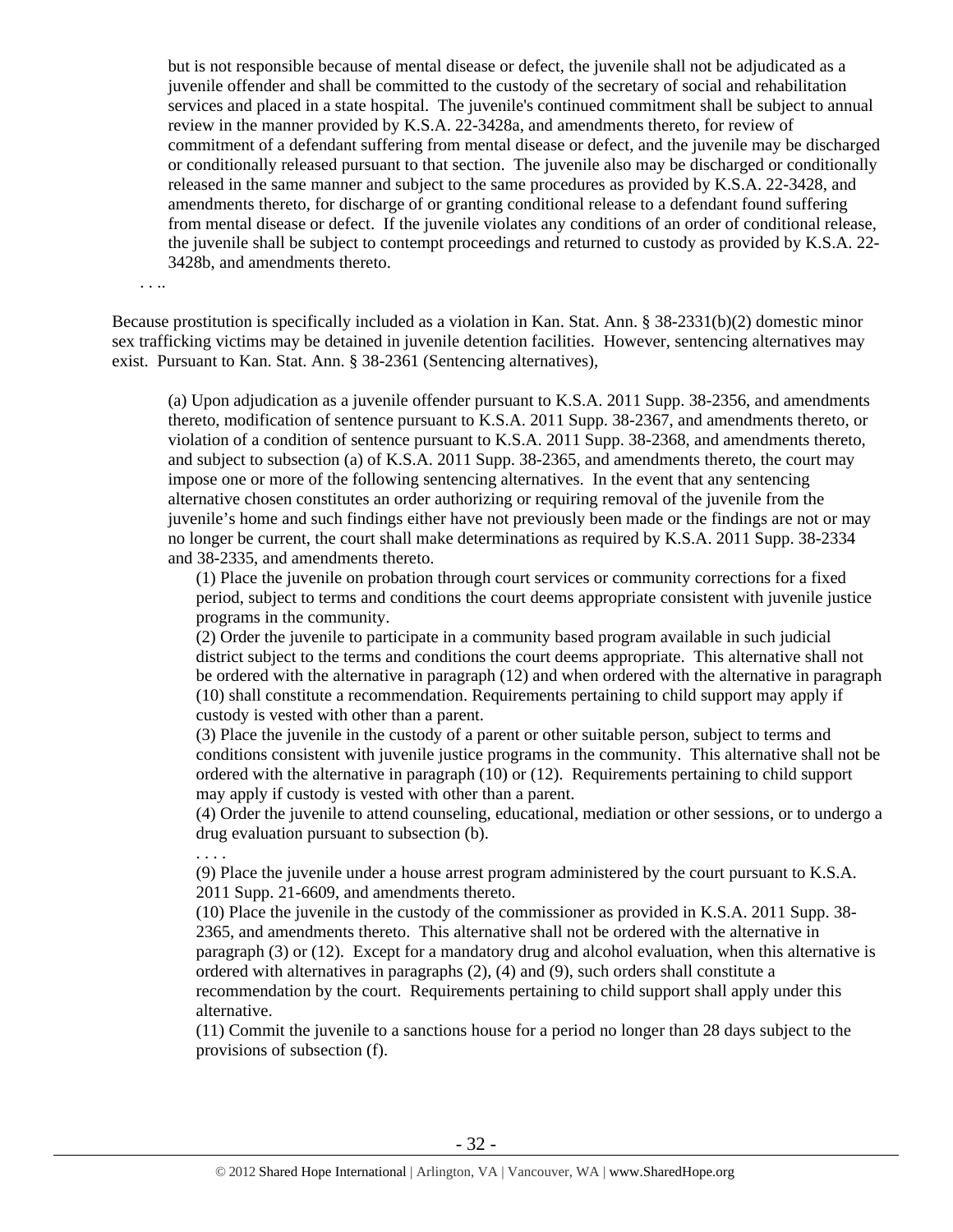(12) Commit the juvenile directly to the custody of the commissioner for a period of confinement in a juvenile correctional facility and a period of aftercare pursuant to K.S.A. 2011 Supp. 38-2369, and amendments thereto. The provisions of K.S.A. 2011 Supp. 38-2365, and amendments thereto, shall not apply to juveniles committed pursuant to this provision. . . . This alternative may be ordered with the alternative in paragraph  $(7)$ ...

The discharge procedures for juveniles are set out in Kan. Stat. Ann. § 38-2376(a), which states

When a juvenile offender has reached the age of 23 years, has been convicted as an adult while serving a term of incarceration at a juvenile correctional facility, or has completed the prescribed terms of incarceration at a juvenile correctional facility, together with any conditional release following the program, the juvenile shall be discharged by the commissioner from any further obligation under the commitment unless the juvenile was sentenced pursuant to an extended jurisdiction juvenile prosecution upon court order and the commissioner transfers the juvenile to the custody of the secretary of corrections. The discharge shall operate as a full and complete release from any obligations imposed on the juvenile offender arising from the offense for which the juvenile offender was committed.

Certain individuals have duties to report neglect and abuse of children including medical providers, educational provider, and social services providers. Kan. Stat. Ann. § 38-2223(a)(1).

5.4.1 Recommendation: Establish a mandatory response law directing any minor involved in prostitution or who is a victim of aggravated human trafficking under Kan. Stat. Ann. § 21- 5426(b)(4) (Human trafficking) away from the criminal justice system and into a protective system.

## *5.5 Commercial sexual exploitation is identified as a type of abuse and neglect within child protection statutes.*

Commercial sexual exploitation is identified as a type of abuse in Kansas's child protection statutes. Specifically, "sexual abuse" is defined as "any contact or interaction with a child in which the child is being used for the sexual stimulation of the perpetrator, the child or another person" and includes "allowing, permitting or encouraging a child to engage in prostitution or to be photographed, filmed or depicted in pornographic material." Kan. Stat. Ann. § 38-2202(dd). Additionally, "'physical, mental or emotional abuse' means the infliction of physical, mental or emotional harm or the causing of a deterioration of a child and may include, but shall not be limited to, maltreatment or exploiting a child to the extent that the child's health or emotional well-being is endangered." Kan. Stat. Ann. § 38-2202(y).

However, a commercially sexually exploited minor will not be considered neglected. Pursuant to Kan. Stat. Ann.  $§$  38-2202(t) "neglect" is defined as

acts or omissions by a parent, guardian or person responsible for the care of a child resulting in harm to a child, or presenting a likelihood of harm, and the acts or omissions are not due solely to the lack of financial means of the child's parents or other custodian. Neglect may include, but shall not be limited to:

(1) Failure to provide the child with food, clothing or shelter necessary to sustain the life or health of the child;

(2) failure to provide adequate supervision of a child or to remove a child from a situation which requires judgment or actions beyond the child's level of maturity, physical condition or mental abilities and that results in bodily injury or a likelihood of harm to the child; or

(3) failure to use resources available to treat a diagnosed medical condition if such treatment will make a child substantially more comfortable, reduce pain and suffering, or correct or substantially diminish a crippling condition from worsening. . . .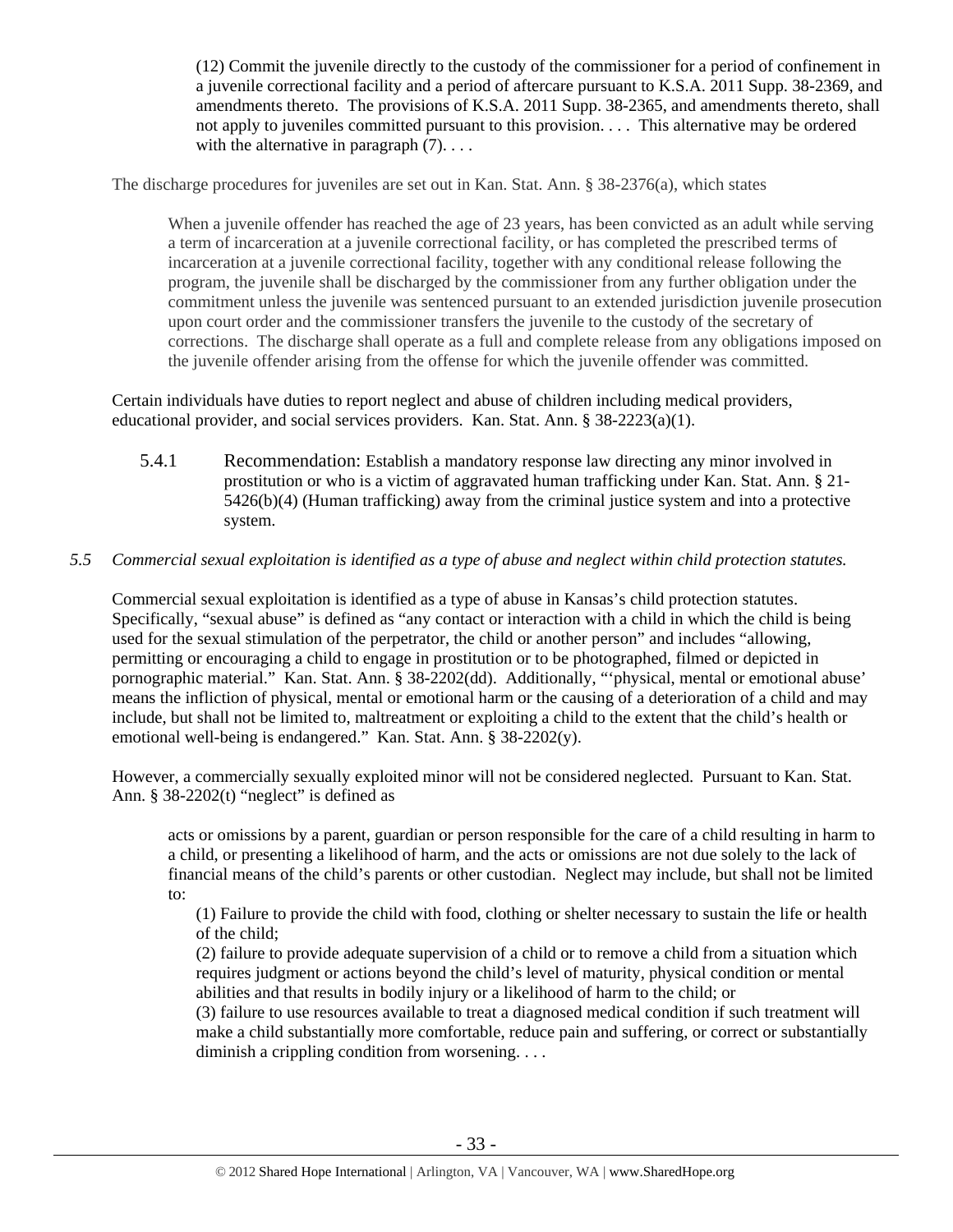- 5.5.1 Recommendation: Amend the definition of "sexual abuse" in Kan. Stat. Ann. § 38-2202(dd) to include subjecting a minor to prostitution-related activity and sex trafficking of a minor under Kan. Stat. Ann. § 21-5426(b)(4) (Human trafficking).
- *5.6 The definition of "caregiver" (or similar term) in the child welfare statutes is broad enough to include a trafficker who has custody or control of a child in order to bring a trafficked child into protection of child protective services.*

Kansas law does not contain a definition that would cover traffickers in custody or in control of a child.

- 5.6.1 Recommendation: Add the definition of "person responsible for the care of a child" which includes a person in control and possession of a sexually exploited child to bring that child victim within the protection of Child Protective Services (CPS) to Kan. Stat. Ann. § 38-2202 (Definitions).
- *5.7 Crime victims' compensation is specifically available to a child victim of sex trafficking or commercial sexual exploitation of children (CSEC) without regard to ineligibility factors.*

A trafficked child may qualify for compensation under Kansas's crime victims compensation program. Within this program, a "victim" is defined as "a person who suffers personal injury or death as a result of: (1) Criminally injurious conduct; (2) the good faith effort of any person to prevent criminally injurious conduct; or (3) the good faith effort of any person to apprehend a person suspected of engaging in criminally injurious conduct." Kan. Stat. Ann. § 74-7301(m). Pursuant to Kan. Stat. Ann. § 74-7301(e) (Definitions),

"Criminally injurious conduct" means conduct that:

- (1) (A) Occurs or is attempted in this state or occurs to a person whose domicile is in Kansas who is the victim of a violent crime which occurs in another state, possession, or territory of the United States of America may make an application for compensation if:
	- (i) The crimes would be compensable had it occurred in the state of Kansas; and
	- (ii) the places the crimes occurred are states, possessions or territories of the United States of America not having eligible crime victim compensation programs;
	- (B) poses a substantial threat or personal injury or death; and
	- (C) either is punishable by fine, imprisonment or death or would be so punishable but for the fact that the person engaging in the conduct lacked capacity to commit the crime under the laws of this state; or

. . . .

Pursuant to Kan. Stat. Ann. § 74-7305(b) (Claims for compensation), in order to receive compensation a victim must file a claim with the crime victims compensation board "within two years of the reporting of the incident to law enforcement officials if the victim was less than 16 years of age and the injury or death is the result of any of . . ." certain listed crimes, including Kan. Stat. Ann. § 21-5506(a) (Indecent liberties with a child), § 21- 5506(b) (Aggravated indecent liberties with a child), § 21-5508(a) (Indecent solicitation of a child), § 21- 5508(b) (Aggravated indecent solicitation of a child), and § 21-5510 (Sexual exploitation of a child).

Because the extended period for filing a claim only applies to specific crimes where the victim is under 16, minors aged 16 and 17 and victims of non-listed offenses have only two years from the occurrence of the crime to apply for victims compensation. If the victim must testify in a "sexually violent predator commitment," a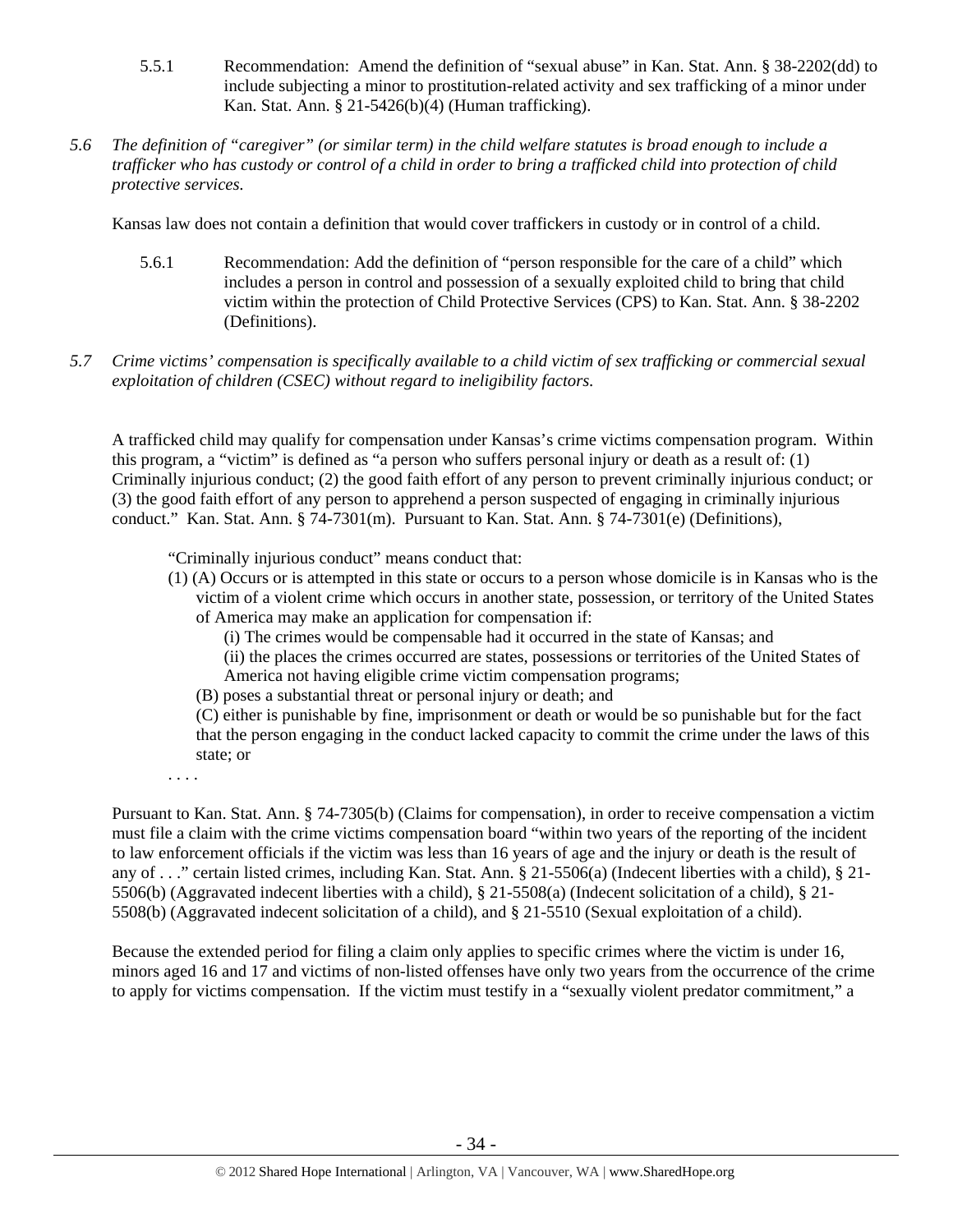claim for compensation for mental health counseling may be filed up to two years after the testimony is given.<sup>57</sup> Kan. Stat. Ann. § 74-7305(b).

A victim may become ineligible for compensation if the crime victims compensation board determines that the victim suffered damages due to "contributory misconduct" or "the victim was likely engaging in, or attempting to engage in, unlawful activity at the time of the crime upon which the claim for compensation is based . . ." although, victims of domestic abuse or sexual assault may not have their awards reduced due to this latter provision. Kan. Stat. Ann. § 74-7305(c)(2)–(3). Additionally, under subsection (e), "Compensation may not be awarded unless the criminally injurious conduct resulting in injury or death was reported to a law enforcement officer within 72 hours after its occurrence or the board finds there was good cause for the failure to report within that time." Finally, under subsection (g), "Except in [Kan. Stat. Ann. § 21-5604(a) (Incest) or (b) (Aggravated incest)]**,** or cases of sex offenses established in [including Kan. Stat. Ann. § 21-5503 (Rape), § 21-5506(a) (Indecent liberties with a child), § 21-5506(b) (Aggravated indecent liberties with a child), § 21- 5508(a) (Indecent solicitation of a child), § 21-5508(b) (Aggravated indecent solicitation of a child), § 21-5509 (Electronic solicitation), § 21-5510 (Sexual exploitation of a child), § 21-6419 (Prostitution), § 21-6420 (Promoting prostitution), and § 21-6421 (Patronizing a prostitute)], compensation may not be awarded if the economic loss is less than \$ 100."

#### *5.8 Victim-friendly procedures and protections are provided in the trial process for minors under 18.*

Evidence of the victims' previous sexual conduct is generally inadmissible in prosecutions for certain offenses, unless the prosecutor decides to introduce it, including Kan. Stat. Ann. § 21-5426(b) (Aggravated human trafficking), § 21-5506(a) (Indecent liberties with a child), § 21-5506(b) (Aggravated indecent liberties with a child), § 21-5508(a) (Indecent solicitation of a child), § 21-5508(b) (Aggravated indecent solicitation of a child), § 21-5509 (Electronic solicitation), and § 21-5510 (Sexual exploitation of a child). Kan. Stat. Ann. § 21-  $5502(a)$ . If the defense wishes the evidence to be introduced, the defense must make a motion and the judge, after reviewing the evidence in camera, will determine its relevance and admissibility. Kan. Stat. Ann. § 21- 5502(b).

Pursuant to Kan. Stat. Ann. § 22-3434(a) (Videotape of testimony of child victim admissible in certain cases) children under 13 are allowed to testify via closed circuit television or by recorded testimony if the court so orders, upon motion by the attorney for any party. However, under Kan. Stat. Ann. § 22-3434(b), "The state must establish by clear and convincing evidence that to require the child who is the alleged victim to testify in open court will so traumatize the child as to prevent the child from reasonably communicating to the jury or render the child unavailable to testify." Furthermore, "The court shall make such an individualized finding before the state is permitted to proceed under this section." Kan. Stat. Ann. § 22-3434(b). During out-of-court testimony, the only individuals that may be present include "attorneys for the defendant, the state and the child, any person whose presence would contribute to the welfare and well-being of the child and persons necessary to operate the recording or closed-circuit equipment." Kan. Stat. Ann. § 22-3434(c)(1).

Similarly, for cases brought under the Revised Kansas Code for Care of Children in Kan. Stat. Ann. § 38- 2249(c) (Rules of evidence),

(c) In any proceeding in which a child less than 13 years of age is alleged to have been physically, mentally or emotionally abused or neglected or sexually abused, a recording of an oral statement of the child, or of any witness less than 13 years of age, made before the proceeding began, is admissible in evidence if:

 $57$  A "sexually violent predator" is "any person who has been convicted of or charged with a sexually violent offense and who suffers from a mental abnormality or personality disorder which makes the person likely to engage in repeat acts of sexual violence." Kan. Stat. Ann. § 59-29a02(a).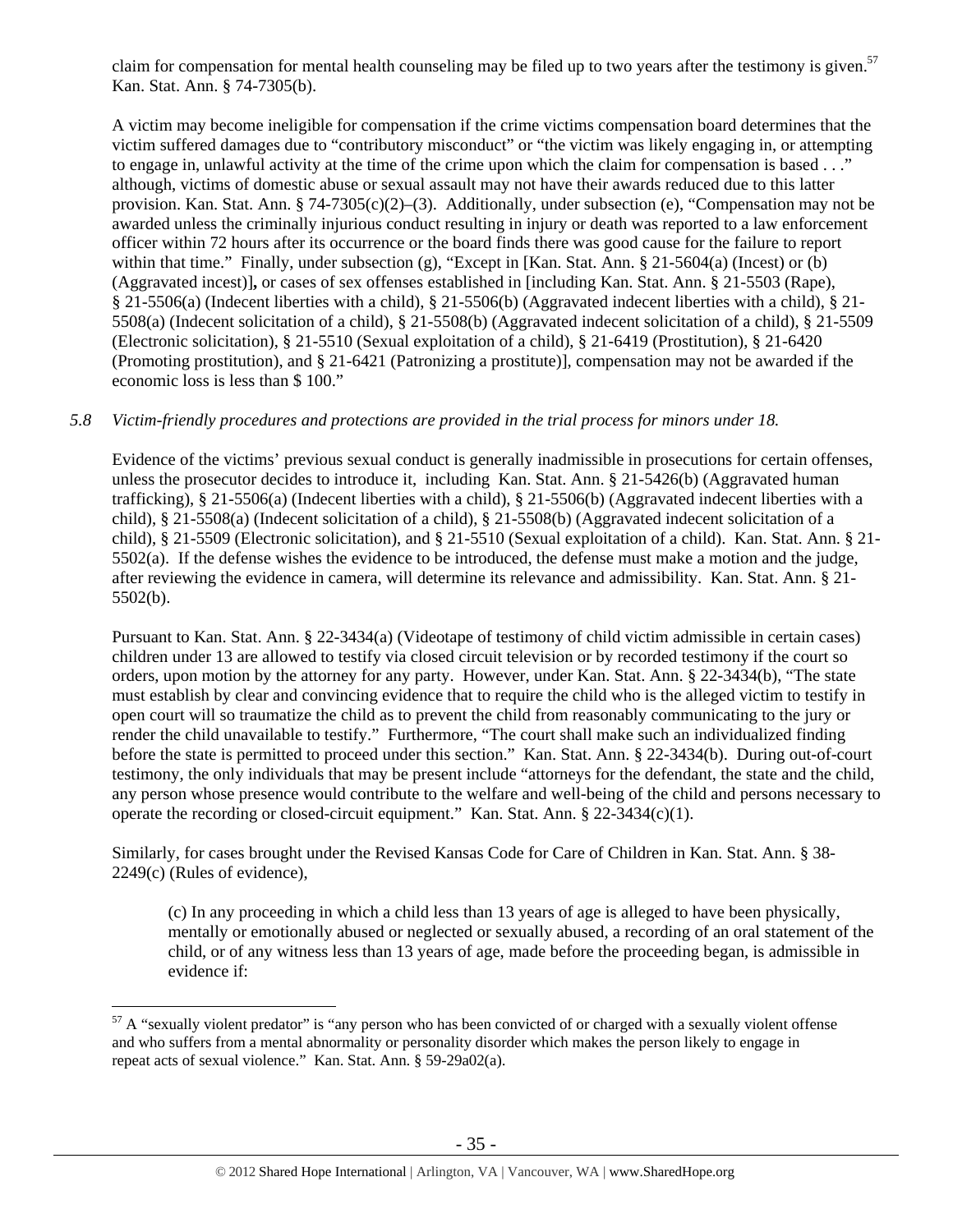(1) The court determines that the time, content and circumstances of the statement provide sufficient indicia of reliability;

(2) no attorney for any party or interested party is present when the statement is made; (3) the recording is both visual and aural and is recorded on film, videotape or by other electronic means;

(4) the recording equipment is capable of making an accurate recording, the operator of the equipment is competent and the recording is accurate and has not been altered;

(5) the statement is not made in response to questioning calculated to lead the child to make a particular statement or is clearly shown to be the child's statement and not made solely as a result of a leading or suggestive question;

(6) every voice on the recording is identified;

(7) the person conducting the interview of the child in the recording is present at the proceeding

and is available to testify or be cross-examined by any party or interested party; and

(8) each party or interested party to the proceeding is afforded an opportunity to view the recording before it is offered into evidence.

Law enforcement officers and government officials are prohibited from requiring or requesting a polygraph examination or similar truth telling test for anyone who is a victim of certain sex offenses, including Kan. Stat. Ann. § 21-5503 (Rape), § 21-5506(a) (Indecent liberties with a child), § 21-5506(b) (Aggravated indecent liberties with a child), § 21-5508(a) (Indecent solicitation of a child), § 21-5508(b) (Aggravated indecent solicitation of a child), § 21-5509 (Electronic solicitation), § 21-5510 (Sexual exploitation of a child), § 21-6420 (Promoting prostitution), and § 21-6421 (Patronizing a prostitute), as a condition for proceeding with an investigation or for prosecuting a suspect. Kan. Stat. Ann. § 22-4614.

*5.9 Expungement or sealing of juvenile delinquency records resulting from arrests or adjudications for prostitution-related offenses committed as a result of, or in the course of, the commercial sexual exploitation of a minor is available within a reasonable time after turning 18.* 

Under Kan. Stat. Ann. §21-6614 (Expungement of certain convictions, arrest records and diversion agreements), a person convicted of any misdemeanor, Class D or E felony, or nondrug crimes ranked in severity levels 6 through 10 can petition for the crime to be expunged from that person's record "if three or more years have elapsed since the person: (A) Satisfied the sentence imposed; or (B) was discharged from probation, a community correctional services program, parole, postrelease supervision, conditional release or a suspended sentence." Kan. Stat. Ann. § 21-6614(a)(1). Because prostitution is a class B misdemeanor pursuant to Kan. Stat. Ann. § 21-6419(b) (Prostitution), and is not listed as an exception in the statute, domestic minor sex trafficking victims with a prostitution conviction may petition to have the crime expunged from their records.

Expungement is also available to domestic minor sex trafficking victims under the Juvenile Justice Code, which states, "Except as provided in subsection (b) [expungement not permitted for certain offenses] and (c) [expungement not permitted for those required to register as sex offenders], any records or files specified in this code concerning a juvenile may be expunged upon application to a judge of the court of the county in which the records or files are maintained." Kan. Stat. Ann. § 38-2312(a).<sup>58</sup> An application must be made for expungement. Kan. Stat. Ann. § 38-2312(a). Pursuant to Kan. Stat. Ann. § 38-2312(e)(1),

After hearing, the court shall order the expungement of the records and files if the court finds that: (A) The juvenile has reached 23 years of age or that two years have elapsed since the final discharge;

<sup>&</sup>lt;sup>58</sup> The text of Kan Stat. Ann. § 38-2312 included here and elsewhere in this report includes amendments made by the passage of Senate Bill 322 during the 2012 Reg. Sess. of the 84th Kansas Legislature. (KS 2012) (effective April 12, 2012).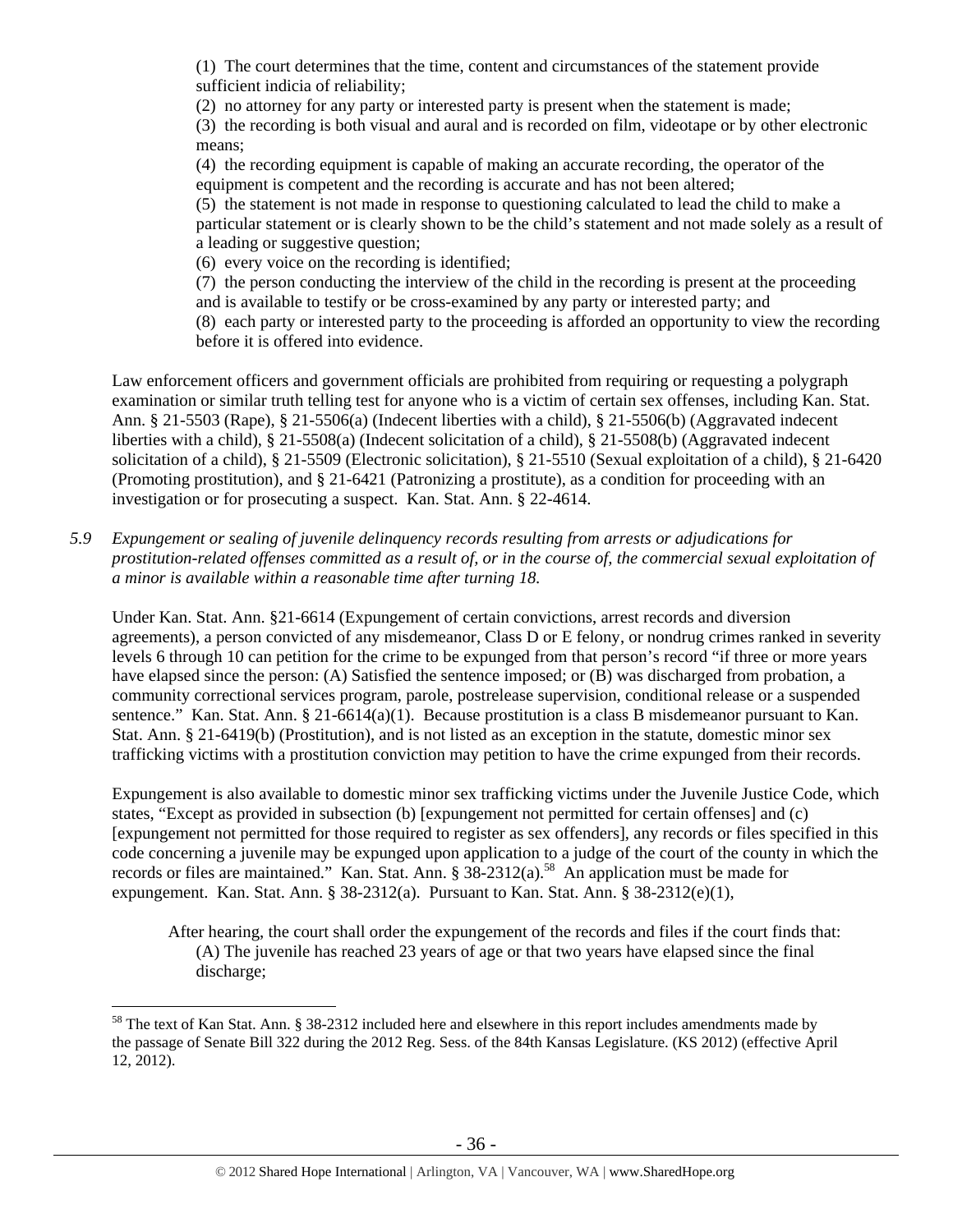(B) since the final discharge of the juvenile, the juvenile has not been convicted of a felony or of a misdemeanor other than a traffic offense or adjudicated as a juvenile offender under the revised Kansas juvenile justice code and no proceedings are pending seeking such a conviction or adjudication; and

(C) the circumstances and behavior of the petitioner warrant expungement.

*5.10 Victim restitution and civil remedies for victims of domestic minor sex trafficking or commercial sexual exploitation of children (CSEC) are authorized by law.* 

Restitution is available to victims of crime in Kansas. Kan. Stat. Ann. § 22-3424 (Judgment and sentence). If, after a criminal trial, a verdict or finding of guilty occurs, "upon request of the victim or the victim's family and before imposing sentence, the court shall hold a hearing to establish restitution." Kan. Stat. Ann. § 22-3424(d).

Some domestic minor sex trafficking victims may be able to bring a civil claim based on childhood sexual abuse. "Childhood sexual abuse" is defined as "any act committed against the person which act occurred when the person was under the age of 18 years and which act would have been a violation of" certain listed statutes, including Kan. Stat. Ann. § 21-5506 (Indecent liberties with a child), § 21-5506(b) (Aggravated indecent liberties with a child), § 21-5508(a) (Indecent solicitation of a child), § 21-5508(b) (Aggravated indecent solicitation of a child), or § 21-5510 (Sexual exploitation of a child). Kan. Stat. Ann. § 60-523(b)(2).

Victims of child pornography may seek civil remedies from a buyer, if the buyer is convicted of any offense listed under Chapter 21, Article 35 (Sex offenses), including indecent liberties with a child, aggravated indecent liberties with a child, indecent solicitation of a child, and aggravated indecent solicitation of a child, "and any portion of such offense was used in the production of child pornography" and the victim suffered "personal or psychological injury as a result of the . . . possession of such child pornography . . . ." Kan. Stat. Ann. § 60- 5001(a).

Victims of Kan. Stat. Ann. § 21-5506 (Indecent liberties with a child), § 21-5508(a) (Indecent solicitation of a child), § 21-5508(b) (Aggravated indecent solicitation of a child), or § 21-5510 (Sexual exploitation of a child) may seek civil remedies from offenders pursuant to Kan. Stat. Ann.  $\S$  60-523(b)(2).

*5.11 Statutes of limitations for civil and criminal actions for child sex trafficking or commercial sexual exploitation of children (CSEC) offenses are eliminated or lengthened sufficiently to allow prosecutors and victims a realistic opportunity to pursue criminal action and legal remedies.* 

For most crimes, prosecutions must generally occur within 5 years after the commission of the crime. Kan. Stat. Ann. § 21-5107(d).

Additionally, pursuant to Kan. Stat. Ann. § 21-5107((e)(6)(Time limitations for commencement of prosecutions),<sup>59</sup> the period of time in which a prosecution must begin does not include a period where

(6) whether the fact of the crime is concealed by the active act or conduct of the accused, there is substantially competent evidence to believe two or more of the following factors are present:

(A) The victim was a child under 15 years of age at the time of the crime;

 $\overline{a}$ 

(B) the victim was of such age or intelligence that the victim was unable to determine that the acts constituted a crime;

<sup>&</sup>lt;sup>59</sup> The text of Kan. Stat. Ann. §21-5107 included here and elsewhere in this report includes amendments made by the passage of Senate Bill 307 during the 2012 Reg. Sess. 2011 Kan, SB 307. (KS 2012) (effective July 1, 2012).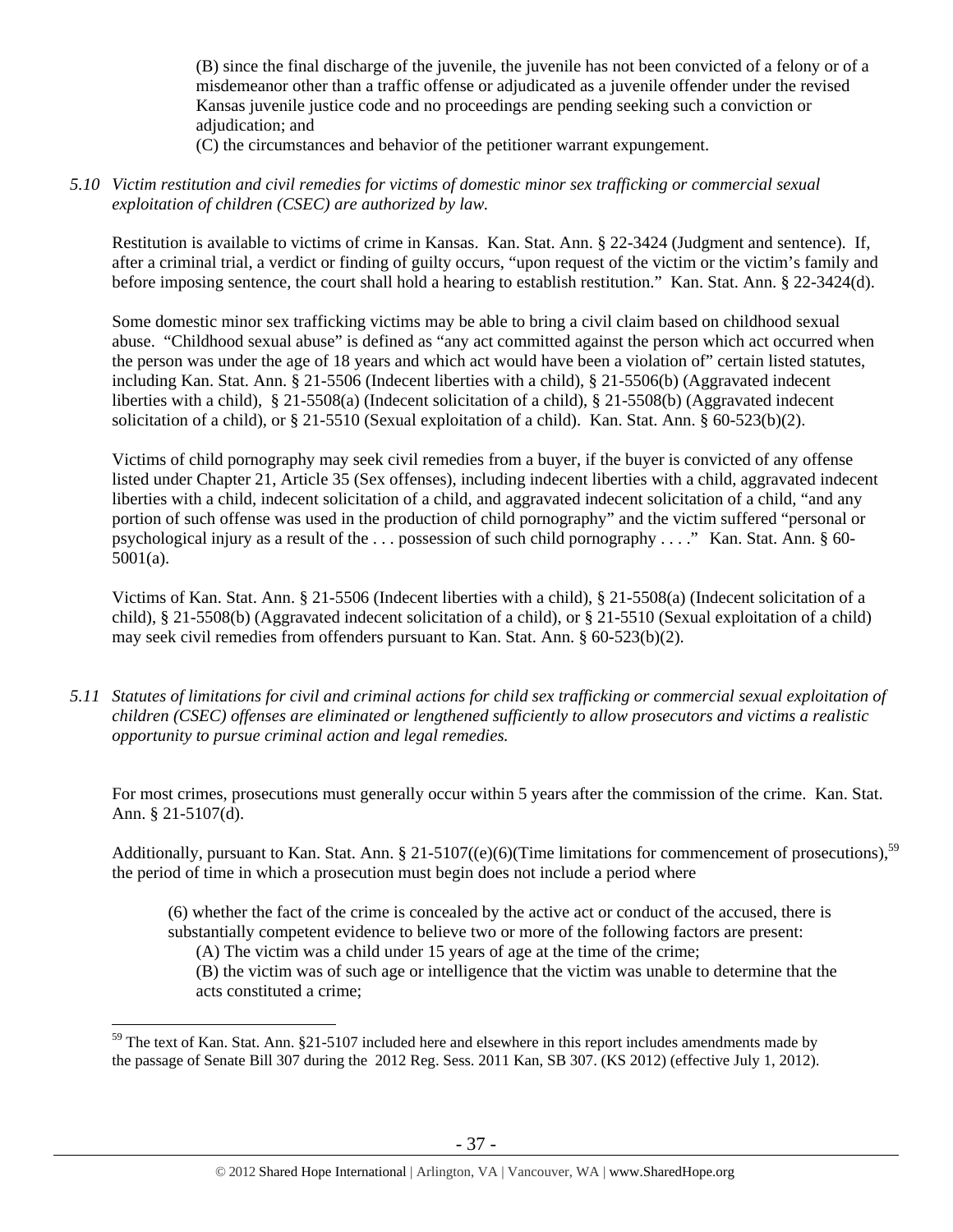(C) the victim was prevented by a parent or other legal authority from making known to law enforcement authorities the fact of the crime whether or not the parent or other legal authority is the accused; and

(D) there is substantially competent expert testimony indicating the victim psychologically repressed such witness' memory of the fact of the crime, and in the expert's professional opinion the recall of such memory is accurate and free of undue manipulation, and substantial corroborating evidence can be produced in support of the allegations contained in the complaint or information but in no event may a prosecution be commenced as provided in subsection (e)(6) later than the date the victim turns 28 years of age. Corroborating evidence may include, but is not limited to, evidence the defendant committed similar acts against other persons or evidence of contemporaneous physical manifestations of the crime.

For civil actions, "Except as provided in K.S.A. 60-523, if any person entitled to bring an action, other than for the recovery of real property or a penalty or a forfeiture, at the time the cause of action accrued or at any time during the period the statute of limitations is running, is less than 18 years of age, . . . such person shall be entitled to bring such action within one year after the person's disability is removed, except that no such action shall be commenced by or on behalf of any person under the disability more than eight years after the time of the act giving rise to the cause of action." Kan. Stat. Ann. § 60-515(a). Therefore, a domestic minor sex trafficking victim may bring a claim until the victim reaches the age of 19 as long as it is within 8 years of the incident of trafficking. For victims of childhood sexual abuse, however, an action for damages may be commenced either within 3 years of the victim's 18th birthday or ". . . more than three years from the date the person discovers or reasonably should have discovered that the injury or illness was caused by childhood sexual abuse, whichever occurs later." Kan. Stat. Ann. § 60- 523(a).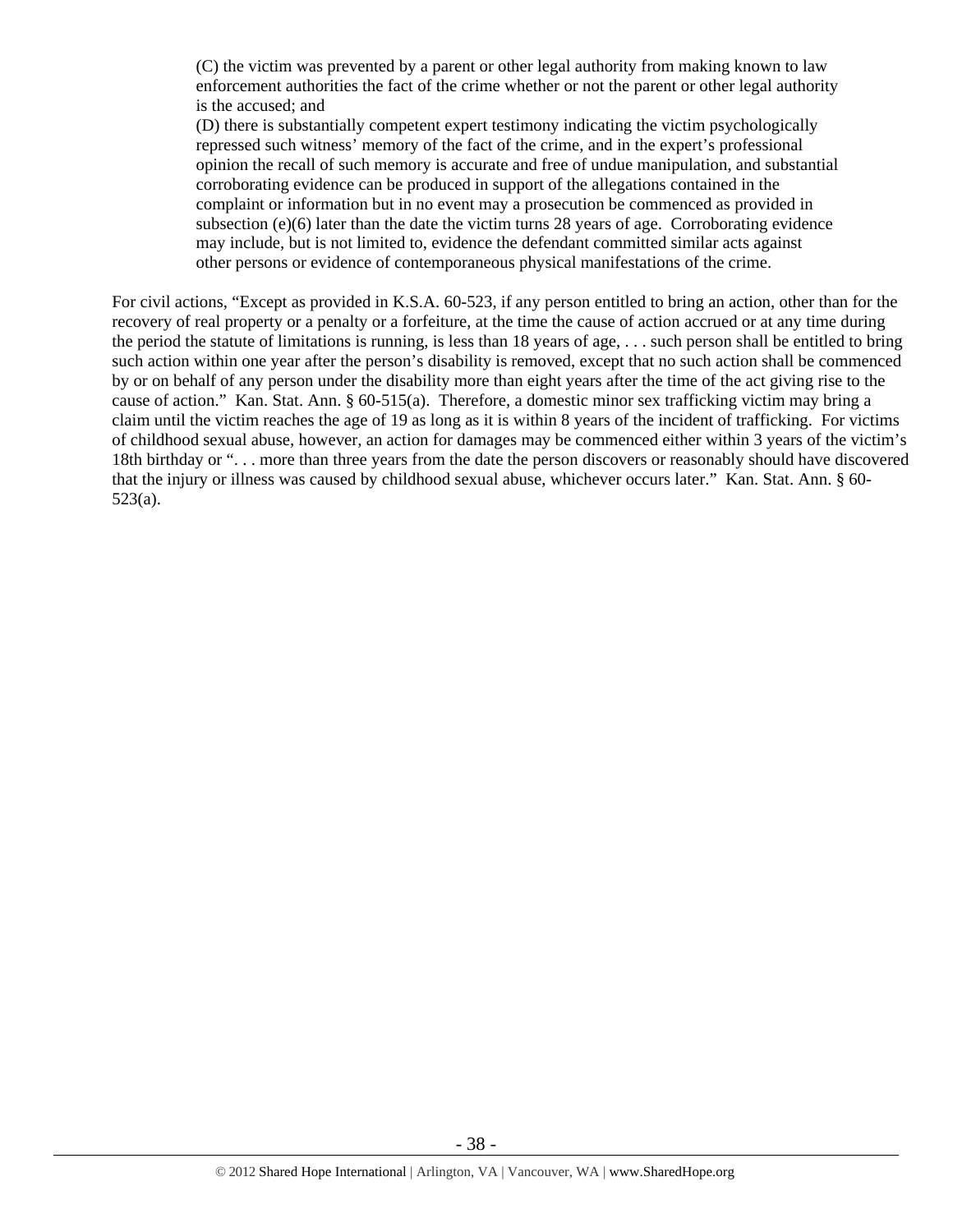#### **FRAMEWORK ISSUE 6: CRIMINAL JUSTICE TOOLS FOR INVESTIGATION AND PROSECUTIONS**

#### *Legal Components:*

- *6.1 Training on human trafficking and domestic minor sex trafficking for law enforcement is statutorily mandated.*
- *6.2 Single party consent to audio-taping is permitted in law enforcement investigations.*
- *6.3 Wiretapping is an available tool to investigate domestic minor sex trafficking.*
- *6.4 Using a law enforcement posing as a minor to investigate buying or selling of commercial sex acts is not a defense to soliciting, purchasing, or selling sex with a minor.*
- *6.5 Using the Internet to investigate buyers and traffickers is a permissible investigative technique.*
- *6.6 Law enforcement and child welfare agencies are mandated to promptly report missing and recovered children. \_\_\_\_\_\_\_\_\_\_\_\_\_\_\_\_\_\_\_\_\_\_\_\_\_\_\_\_\_\_\_\_\_\_\_\_\_\_\_\_\_\_\_\_\_\_\_\_\_\_\_\_\_\_\_\_\_\_\_\_\_\_\_\_\_\_\_\_\_\_\_\_\_\_\_\_\_\_\_\_\_\_\_\_\_\_\_\_\_\_\_\_\_\_*

#### *Legal Analysis:*

 $\overline{a}$ 

*6.1 Training on human trafficking and domestic minor sex trafficking for law enforcement is statutorily mandated.* 

Kansas does not require training specific to domestic minor sex trafficking. Kansas does specify that a law enforcement officer must attend 40 hours of continuing training annually. Kan. Stat. Ann. § 74-5607a(b).  $^{60}$ 

- 6.1.1 Recommendation: Add CSEC and domestic minor sex trafficking as topics for training in Kan. Stat. Ann. § 74-5607a(b)(Certification for full-time and part-time law enforcement officers).
- *6.2 Single party consent to audiotaping is permitted in law enforcement investigations.*

Kansas does allow single party consent to audiotaping. A breach of privacy occurs when an individual "without the consent of the sender or receiver" intercepts the contents of a message sent via "telephone, telegraph, letter or other means of private communication" Kan. Stat. Ann. § 21-6101(a)(1).

*6.3 Wiretapping is an available tool to investigate domestic minor sex trafficking.* 

Kansas does not specifically allow the use of wiretapping for domestic minor sex trafficking investigations. Kan. Stat. Ann. § 22-2515(a). However, certain domestic minor sex trafficking investigations could utilize wiretapping, assuming the other requirements are met, "when such interception may provide evidence of the commission" specified offense, including "[a]ny crime directly and immediately affecting the safety of a human life which is a felony," kidnapping, racketeering, and "any conspiracy to commit any of the foregoing offenses." Kan. Stat. Ann. § 22-2515(a)(1), (3), (6), (20).

6.3.1 Recommendation: Amend Kan. Stat. Ann. § 22-2515(a) (Same; order; application; crimes for which order may be issued) to expressly allow wiretapping for cases under Kan. Stat. Ann. § 21-5426 (Human trafficking), Kan. Stat. Ann. § 21-6420 (Promoting prostitution), or Kan. Stat. Ann. § 22-5510 (Sexual exploitation of a child).

 $60$  The text of Kan. Stat. Ann. § 74-5607(a) included here and elsewhere in this report includes amendments made by the passage of Senate Bill 424 during the 2012 Reg. Sess. of the 84th Kansas Legislature. 2011 Kan. SB 424. (KS 2012) (effective July 1, 2012).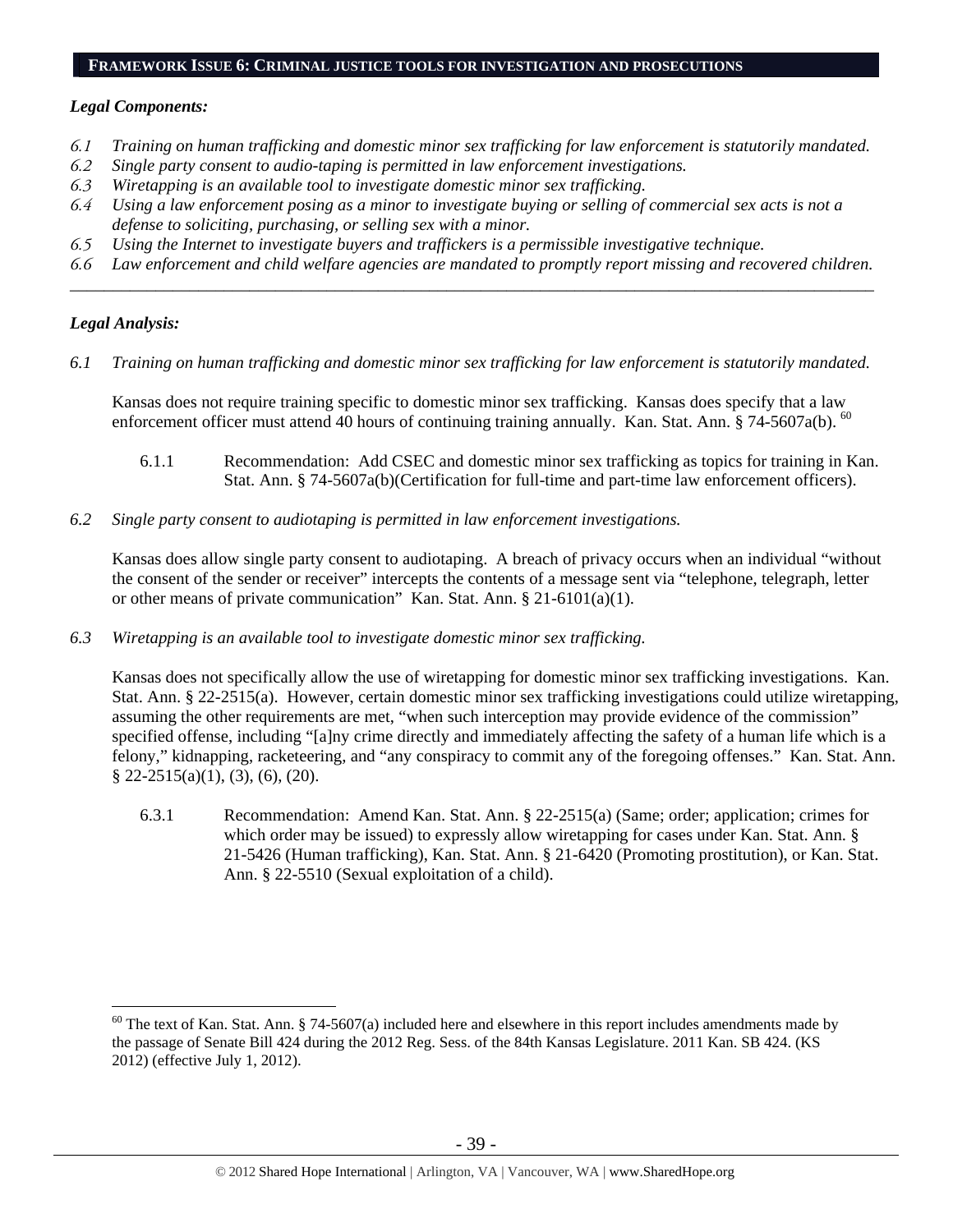*6.4 Using a law enforcement posing as a minor to investigate buying or selling of commercial sex acts is not a defense to soliciting, purchasing, or selling sex with a minor.* 

While there is no law in place that explicitly permits the use of a decoy by law enforcement for the purpose of investigating prostitution or sex trafficking cases, decoys appear to be permitted under Kan. Stat. Ann. § 21- 5509 (Electronic solicitation) through the use of the term "believes to be a child." Additionally, the CSEC offense under Kan. Stat. Ann. § 21-5510(a)(1) (Sexual exploitation of a child) applies to "a person whom the offender believes to be a child under 18 years of age."

However, Kan. Stat. Ann. § 21-5208 (Entrapment) states,

A person is not guilty of a crime if such person's criminal conduct was induced or solicited by a public officer or such officer's agent for the purposes of obtaining evidence to prosecute such person, unless:

(a) The public officer or such officer's agent merely afforded an opportunity or facility for committing the crime in furtherance of a criminal purpose originated by such person or a coconspirator; or

(b) The crime was of a type which is likely to occur and recur in the course of such person's business, and the public officer or such officer's agent in doing the inducing or soliciting did not mislead such person into believing such person's conduct to be lawful.

Therefore, if the decoy "merely afforded an opportunity or facility for committing the crime," it is possible that a police officer could utilize a decoy in domestic minor sex trafficking cases. Kan. Stat. Ann. § 21-5208(a).

6.4.1 Recommendation: Enact a law explicitly permitting the use of a decoy to investigate domestic minor sex trafficking related crimes.

## *6.5 Using the Internet to investigate buyers and traffickers is a permissible investigative technique.*

Kan. Stat. Ann. § 21-5509 (Electronic solicitation) provides a means for law enforcement to use the Internet to investigate buyers of commercial sex with minors. Under Kan. Stat. Ann. § 21-5509(a), "enticing or soliciting a person, whom the offender believes to be a child to commit an unlawful sexual act" through electronic means is a crime. Kan. Stat. Ann. § 21-5509(a). Because of the use of the language "believes to be a child," the provision appears to allow for prosecution in cases where an officer posed as a minor online and no real child was involved.

*6.6 Law enforcement and child welfare agencies are mandated to promptly report missing and recovered children.* 

Pursuant to Kan. Stat. Ann. § 75-712b(a) (Same; missing and unidentified person system), "[t]he Kansas bureau of investigation shall establish a missing and unidentified person system which shall be a central repository of information received by law enforcement agencies and coroners in this state relating to persons who have been reported missing or are unidentified." Under subsection (b), law enforcement agencies shall report all information received relating to missing persons or face a possible civil penalty not to exceed \$500. Kan. Stat. Ann. § 75-712b(b), (f). Pursuant to Kan. Stat. Ann. § 75-712c(a) (Same; reports of missing persons; duties of law enforcement agencies), law enforcement officers shall immediately enter reports of missing persons "into the missing person system of the national crime information center and the missing and unidentified person system of the Kansas bureau of investigation." Additionally, "[a]ny person or entity which has legal guardianship of a person or legal custody of a person, or both, pursuant to the Kansas code for care of children . . . shall notify a law enforcement agency immediately, and in no case later than two hours, if such person is unaccounted for or if such person's location is unknown." Kan. Stat. Ann. § 75-712f(a). Under subsection (b), "[a] person or entity required to notify a law enforcement agency pursuant to this section shall notify the law